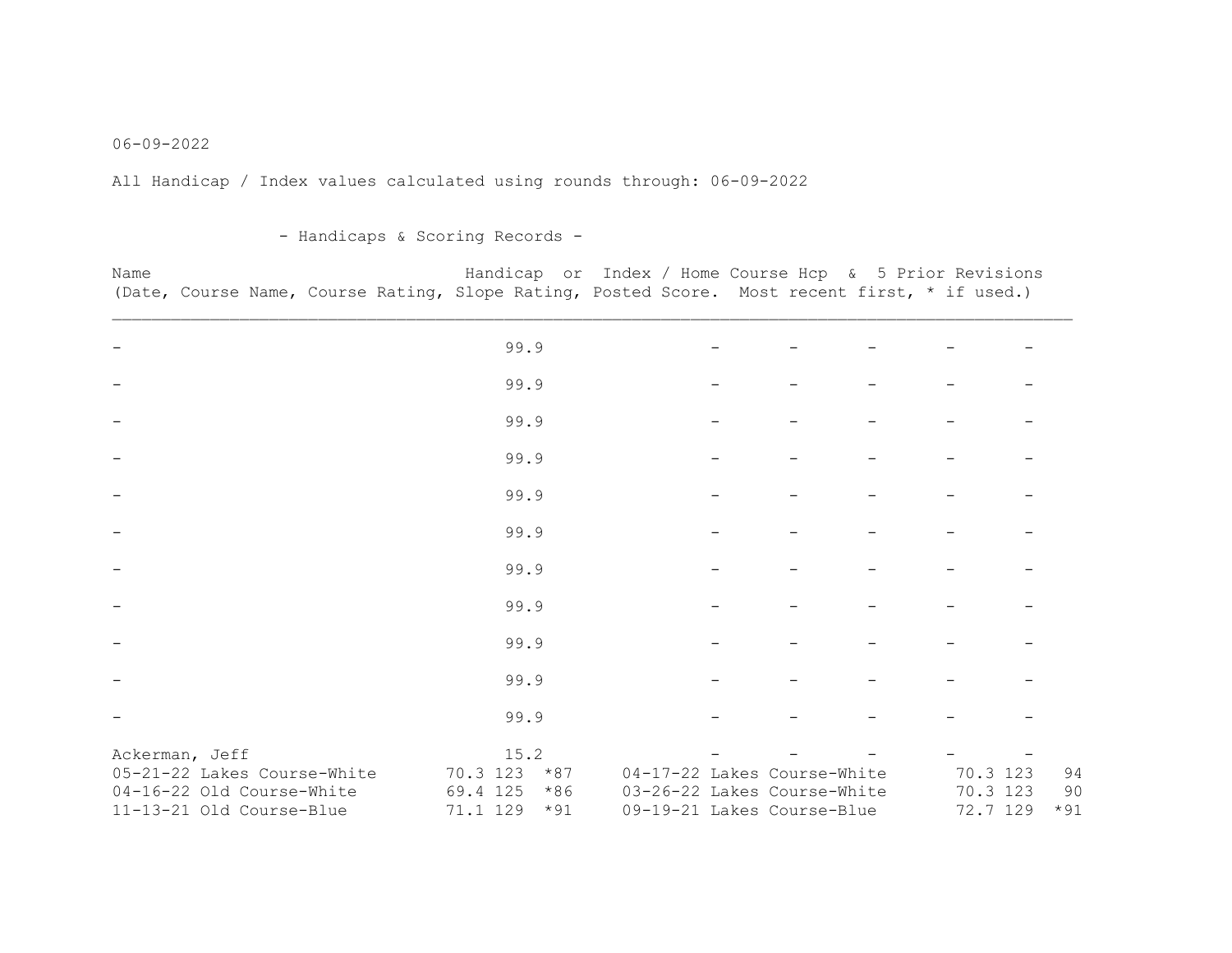| Agamemnon, Ritchie           | 16.3              | 15.3<br>15.0<br>$\equiv$      | $\overline{\phantom{m}}$ |        |
|------------------------------|-------------------|-------------------------------|--------------------------|--------|
| 02-08-20 Old Course-Blue     | 71.1 129<br>$*92$ | 11-16-19 Old Course-Blue      | 71.1 129                 | $*91$  |
| 09-07-19 Old Course-Blue     | 71.1 129<br>$*90$ | 06-29-19 Lakes Course-Blue    | 72.7 129                 | $*91$  |
| 06-08-19 Old Course-White    | 69.4 125<br>94    | 03-09-19 Lakes Course-Blue    | 72.7 129                 | 94     |
| Allen, Bobby                 | 8.3               | 4.8<br>99.9                   |                          |        |
| 10-14-16 Lakes Course-Blue   | $72.7$ 129 $*83$  | 10-14-16 Champ/Masters-Blue   | 71.5 128                 | $*80$  |
| 06-12-16 Lakes Course-Blue   | 72.7 129<br>$*87$ | 06-11-16 Champions/Trad-Blue  | 69.7 124                 | $*76$  |
| 04-11-16 Lakes Course-Blue   | 72.7 129<br>91    | 08-27-15 Champ/Masters-Blue   | 71.5 128                 | 87     |
| Allen, Bill                  | 7.9               | $7.8 -$<br>7.9                |                          |        |
| 07-27-13 Old Course-Blue     | 71.1 129<br>$*81$ | 07-27-13 Champions/Trad-Blue  | 69.7 124                 | 84     |
| 07-27-13 Lakes Course-Blue   | 72.7 129<br>86    | 07-27-13 Lakes Course-Blue    | 72.7 129                 | $*80$  |
| 07-27-13 Lakes Course-Blue   | $*86$<br>72.7 129 | 07-27-13 Lakes Course-Blue    | 72.7 129                 | $*80$  |
| Anderson, Bob                | 12.5              | 12.5<br>13.9<br>12.5<br>13.1  | 13.6                     |        |
| 01-03-11 Homestead, White    | 70.8 115<br>87    | 11-15-10 Homestead, Blue      | 72.5 131                 | $*82$  |
| 09-15-10 AWAY, 18-Hole       | 89<br>70.4 121    | 09-11-10 Sunrise, White       | 70.0 113                 | $*85$  |
| 09-09-10 Sunrise, White      | 70.0 113<br>$*84$ | 09-05-10 Homestead, White 1-9 | 70.8 115                 | $*86C$ |
| Annett, Rick                 | $6.4$             | <b>Contract Contract</b>      | $\overline{\phantom{a}}$ |        |
| 06-29-19 Lakes Course-White  | 70.3 123<br>83    | 06-08-19 Old Course-Blue      | 71.1 129                 | $*74$  |
| 05-18-19 Champ/Masters-White | 68.7 121<br>$*78$ | 03-09-19 Lakes Course-White   | 70.3 123                 | 83     |
| 01-26-19 Old Course-White    | 69.4 125<br>$*79$ | 11-10-18 Old Course-White     | 69.4 125                 | $*77$  |
| Babovec, Lee                 | 9.4               | 7.9<br>99.9                   |                          |        |
| 11-16-19 Old Course-Blue     | 71.1 129 *86      | 09-08-19 Lakes Course-Blue    | 72.7 129                 | 94     |
| 09-07-19 Old Course-Blue     | 71.1 129<br>91    | 06-29-19 Lakes Course-Blue    | 72.7 129                 | $*80$  |
| 06-08-19 Old Course-White    | 69.4 125<br>$*79$ | 05-18-19 Champ/Masters-Blue   | 71.5 128                 | $*84$  |
| Baginski, Kyle               | $5.0$             |                               |                          |        |
| 07-10-21 Champ/Masters-Blue  | 71.5 128<br>81    | 08-29-20 Old Course-Blue      | 71.1 129                 | 82     |
| 08-27-15 Champ/Masters-Blue  | 71.5 128<br>$*78$ | 08-27-15 Lakes Course-Blue    | 72.7 129                 | $*81$  |
| 08-11-15 Lakes Course-Blue   | 72.7 129<br>$*77$ | 07-31-14 Old Course-Blue      | 71.1 129                 | $*76$  |
| Baginski, Craig              | 2.9               |                               |                          |        |
| 05-21-22 Lakes Course-Blue   | 72.7 129 *76      | 04-17-22 Lakes Course-White   | 70.3 123                 | 86     |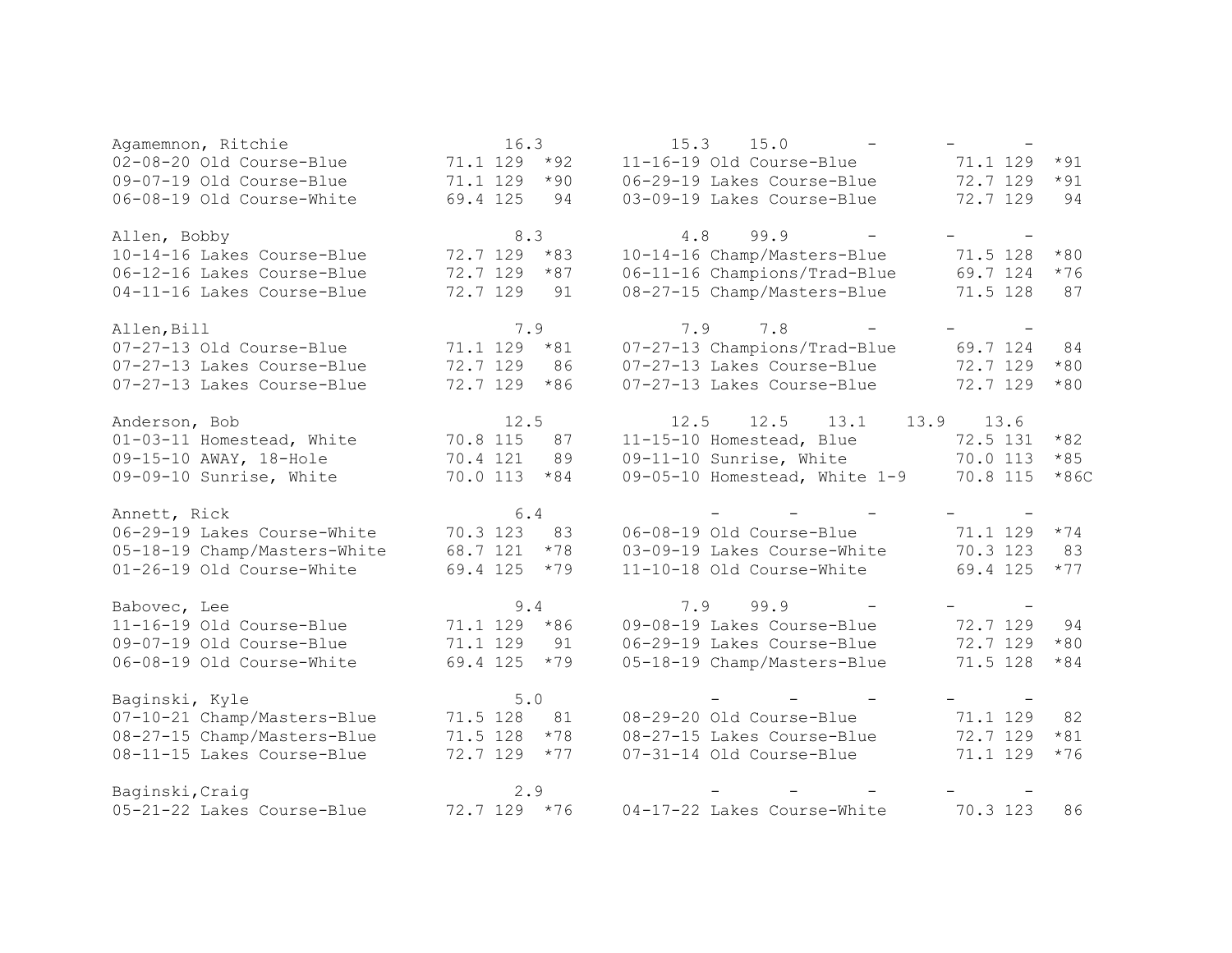| 04-16-22 Old Course-White   | 69.4 125<br>$*73$ | 03-26-22 Lakes Course-White<br>70.3 123  | $*72$  |
|-----------------------------|-------------------|------------------------------------------|--------|
| 11-13-21 Old Course-White   | 69.4 125<br>75    | 70.3 123<br>08-17-21 Lakes Course-White  | $*75$  |
|                             |                   |                                          |        |
| Bains, JP                   | 99.9              |                                          |        |
|                             |                   |                                          |        |
| Baird, Joe                  | 11.3              |                                          |        |
| 05-21-22 Lakes Course-White | 70.3 123<br>$*81$ | 70.3 123<br>04-17-22 Lakes Course-White  | 92     |
| 04-16-22 Old Course-White   | 69.4 125<br>$*80$ | 03-26-22 Lakes Course-White<br>70.3 123  | $*86$  |
| 11-13-21 Old Course-White   | 69.4 125<br>90    | 07-10-21 Champ/Masters-White<br>68.7 121 | $*83$  |
|                             |                   |                                          |        |
| Baker, Mary                 | 15.4              | 15.4<br>15.4<br>15.0<br>15.7<br>16.5     |        |
| 01-03-10 Homestead, Red     | 69.5 109<br>99    | 08-17-09 Homestead, Red<br>69.5 109      | 86     |
| 08-15-09 Sunrise, Red       | 69.0 111<br>$*85$ | 08-11-09 Homestead, Red<br>69.5 109      | $*85$  |
| 08-06-09 Homestead, Red     | 69.5 109<br>$*84$ | 08-05-09 Homestead, Red 1-9<br>71.8 109  | $*88C$ |
| Balderree, John             | 4.9               |                                          |        |
| 05-21-22 Lakes Course-Blue  | 72.7 129 *76      | 72.7 129<br>04-17-22 Lakes Course-Blue   | 84     |
| 04-16-22 Old Course-Blue    | 71.1 129<br>$*78$ | 03-26-22 Lakes Course-Blue<br>72.7 129   | 84     |
| 11-13-21 Old Course-Blue    | 71.1 129 *76      | 09-19-21 Lakes Course-Blue<br>72.7 129   | $*81$  |
|                             |                   |                                          |        |
| Ballantyne, Cheralyn        | 9.7               |                                          |        |
| 05-21-22 Lakes Course-Red   | 73.6 126<br>$*86$ | 73.6 126<br>04-17-22 Lakes Course-Red    | $*84$  |
| 04-16-22 Old Course-Red     | 71.2 124<br>$*83$ | 03-26-22 Lakes Course-Red<br>73.6 126    | 88     |
| 08-17-21 Lakes Course-Red   | 73.6 126<br>$*84$ | $07 - 10 - 21$ AWAY, 18-Hole<br>70.2 115 | 88A    |
|                             |                   |                                          |        |
| Ballantyne, Duncan          | 12.9              |                                          |        |
| 05-21-22 Lakes Course-Blue  | $72.7$ 129 $*91$  | 72.7 129<br>04-17-22 Lakes Course-Blue   | 95     |
| 04-16-22 Old Course-Blue    | 71.1 129<br>$*85$ | 72.7 129<br>03-26-22 Lakes Course-Blue   | 93     |
| 11-13-21 Old Course-Blue    | 71.1 129 *86      | 72.7 129<br>08-17-21 Lakes Course-Blue   | $*87$  |
|                             |                   |                                          |        |
| Ballard, Benjamin           | 99.9              |                                          |        |
| 05-21-22 Lakes Course-Blue  | 72.7 129<br>86    |                                          |        |
| Ballard, Catherine          | 99.9              |                                          |        |
| 05-21-22 Lakes Course-Red   | 73.6 126<br>99    |                                          |        |
|                             |                   |                                          |        |
| Ballard, Ron                | $5.4$             |                                          |        |
| 05-21-22 Lakes Course-Blue  | 72.7 129 *79      | 09-19-21 Lakes Course-Blue<br>72.7 129   | 86     |
|                             |                   |                                          |        |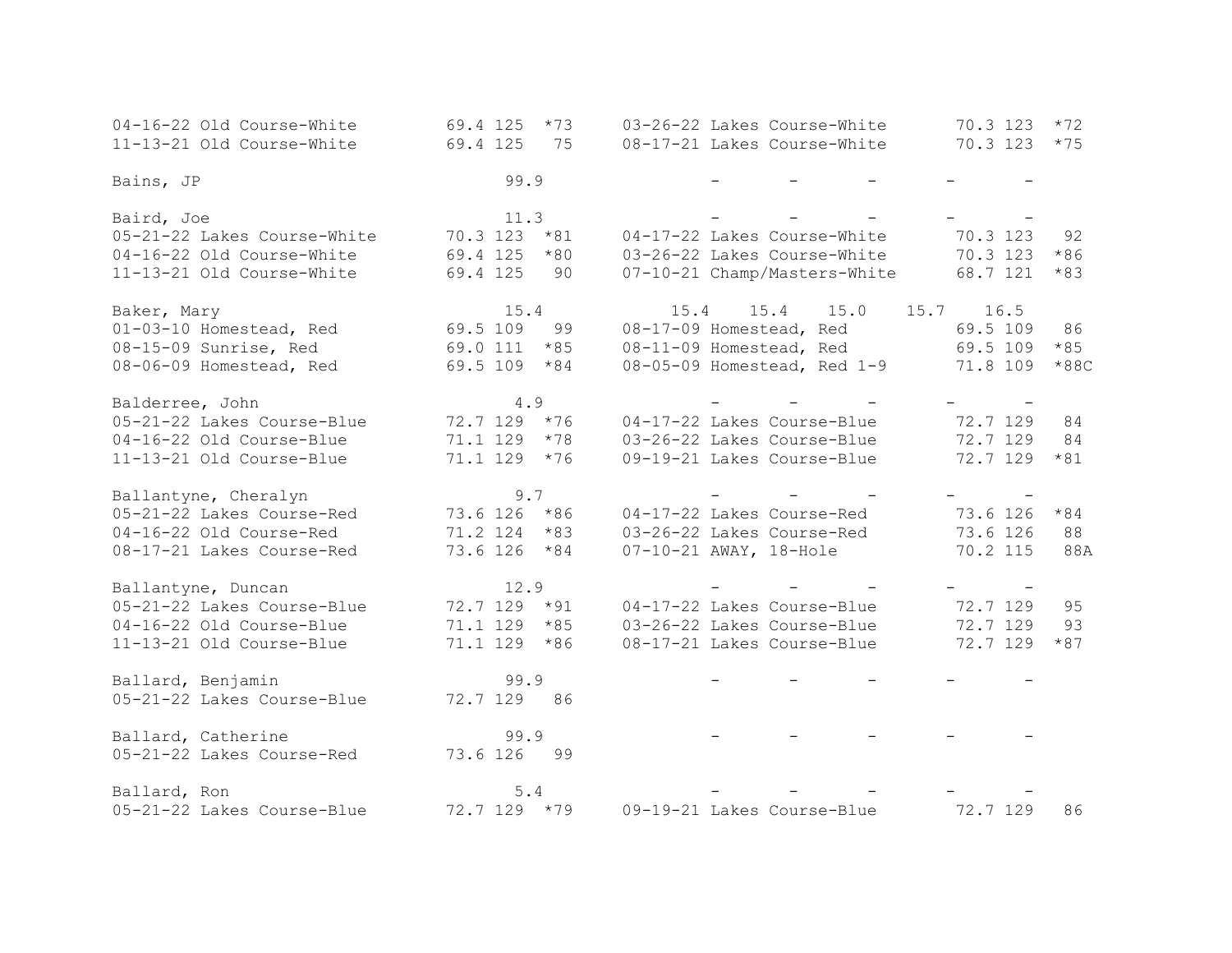| 09-18-21 Champ/Masters-Blue<br>06-08-21 Lakes Course-Blue | 71.5 128<br>$*78$<br>$*80$<br>72.7 129 | 08-17-21 Lakes Course-Blue<br>04-30-21 Champ/Masters-Blue | 72.7 129<br>81<br>71.5 128<br>$*77$ |
|-----------------------------------------------------------|----------------------------------------|-----------------------------------------------------------|-------------------------------------|
| Barbee, Casey                                             | 1.0                                    |                                                           |                                     |
| 06-12-16 Lakes Course-Blue                                | 72.7 129 *74                           | 06-11-16 Champions/Trad-Blue                              | 69.7 124<br>75                      |
| Barnett, Deric<br>10-03-20 Lakes Course-Blue              | 99.9<br>72.7 129<br>98                 |                                                           |                                     |
|                                                           |                                        |                                                           |                                     |
| Barnett, Jim                                              | 99.9                                   |                                                           |                                     |
| Bartley, Reggie                                           | 7.2                                    |                                                           |                                     |
| 04-17-22 Lakes Course-Blue<br>03-26-22 Lakes Course-Blue  | 72.7 129<br>88<br>72.7 129<br>$*86$    | 04-16-22 Old Course-Blue                                  | 71.1 129<br>$*75$                   |
| Bell, Jeremy                                              | 99.9                                   |                                                           |                                     |
| Beyers, Tom                                               | 8.9                                    |                                                           |                                     |
| 04-30-21 Champ/Masters-White                              | 68.7 121<br>89                         | 04-29-21 Champ/Masters-White                              | 68.7 121<br>84                      |
| 06-29-19 Lakes Course-White                               | 70.3 123<br>$*79$                      | 06-08-19 Old Course-Blue                                  | 71.1 129<br>$*78$                   |
| 09-15-18 Lakes Course-White                               | 70.3 123<br>$*83$                      | 07-28-18 Lakes Course-White                               | 70.3 123<br>$*83$                   |
| Blake, Danny                                              | 3.3                                    |                                                           |                                     |
| 04-30-21 Champ/Masters-White                              | 68.7 121<br>78                         | 04-29-21 Champ/Masters-White                              | 68.7 121<br>$*74$                   |
| 10-03-20 Lakes Course-White                               | 70.3 123<br>$*71$                      | 07-06-17 Lakes Course-White                               | 70.3 123<br>77                      |
| 07-06-17 Old Course-White                                 | 69.4 125<br>$*73$                      | 03-04-17 Old Course-White                                 | 69.4 125<br>$*75$                   |
| Blanchard, Rob                                            | 16.6                                   |                                                           |                                     |
| 05-21-22 Lakes Course-Blue                                | 72.7 129<br>$*92$                      | 04-16-22 Old Course-Blue                                  | 71.1 129<br>94                      |
| 03-26-22 Lakes Course-Blue                                | 72.7 129<br>$*95$                      | 11-13-21 Old Course-Blue                                  | 71.1 129<br>$*86$                   |
| 08-17-21 Lakes Course-Blue                                | 72.7 129<br>96                         | 07-10-21 Champ/Masters-White                              | 68.7 121<br>$*90$                   |
| Bonetti, Joe                                              | 16.0                                   |                                                           |                                     |
| 03-26-22 Lakes Course-Blue                                | 72.7 129 *96                           | 11-13-21 Old Course-Blue                                  | 71.1 129<br>$*84$                   |
| 07-10-21 Champ/Masters-White                              | 68.7 121<br>$*89$                      | 06-08-21 Lakes Course-Blue                                | 72.7 129<br>$*91$                   |
| 04-30-21 Champ/Masters-Blue                               | 103<br>71.5 128                        | 04-29-21 Champ/Masters-Blue                               | 98<br>71.5 128                      |
| Boyle, Brian                                              | 5.7                                    |                                                           |                                     |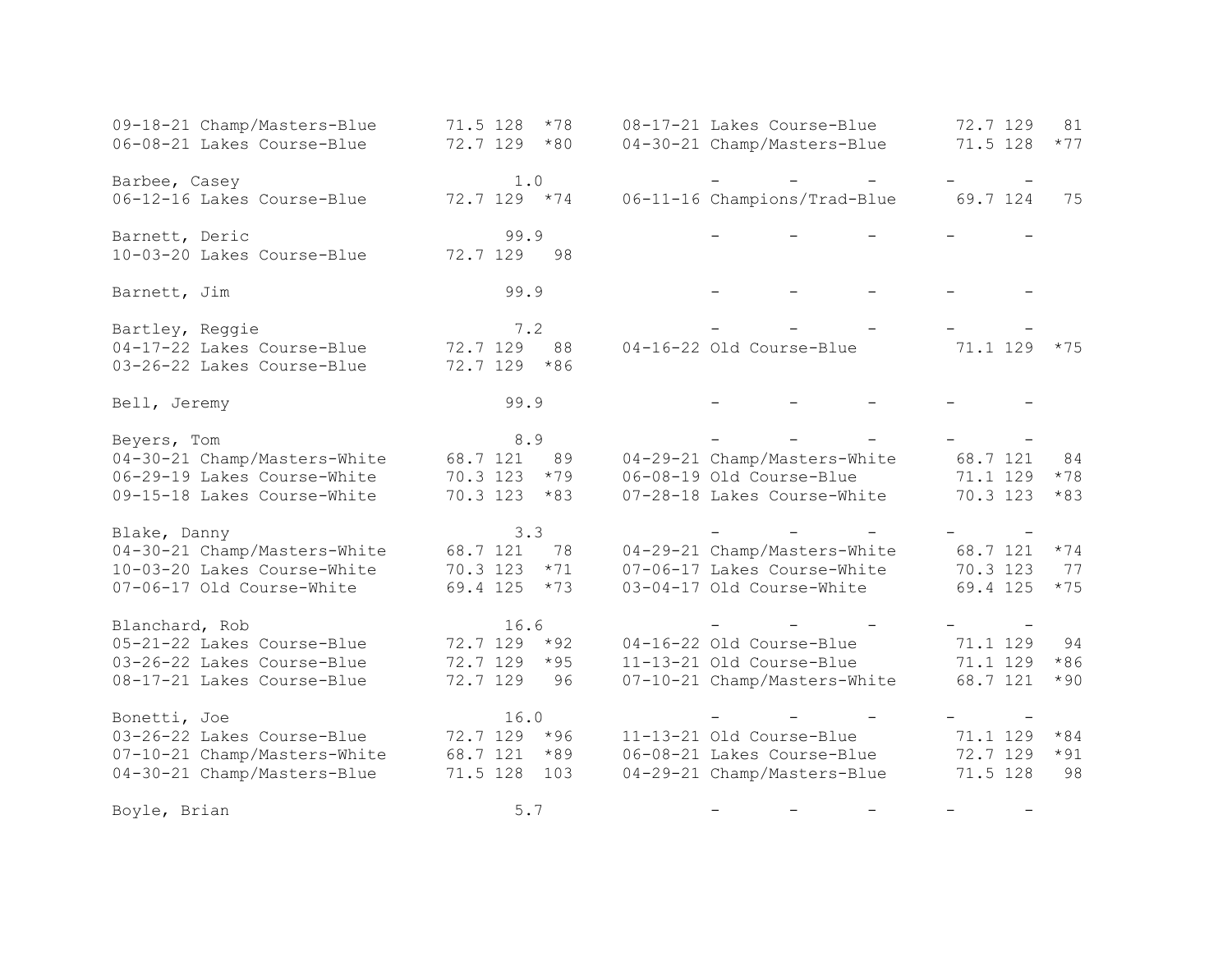| 05-21-22 Lakes Course-Blue   | 72.7 129<br>$*83$ | 04-17-22 Lakes Course-Blue   | 72.7 129<br>95    |
|------------------------------|-------------------|------------------------------|-------------------|
| 04-16-22 Old Course-Blue     | 71.1 129<br>$*81$ | 03-26-22 Lakes Course-Blue   | 72.7 129<br>85    |
| 11-13-21 Old Course-Blue     | 71.1 129<br>$*76$ | 09-19-21 Lakes Course-Blue   | 72.7 129<br>$*75$ |
|                              |                   |                              |                   |
| Brower, Corey                | 12.6              |                              |                   |
| 05-21-22 Lakes Course-Blue   | 72.7 129<br>90    | 11-13-21 Old Course-Blue     | 71.1 129<br>$*85$ |
| 09-19-21 Lakes Course-Blue   | 72.7 129<br>$*88$ | 09-18-21 Champ/Masters-Blue  | 71.5 128<br>$*86$ |
| 08-17-21 Lakes Course-Blue   | 72.7 129<br>90    | 07-10-21 Champ/Masters-White | 68.7 121<br>$*84$ |
| Buchanan, Butch              | 3.7               |                              |                   |
| 08-24-15 Champ/Masters-Blue  | 71.5 128<br>$*80$ | 08-22-15 Old Course-Blue     | 71.1 129<br>$*78$ |
| 08-20-15 Lakes Course-Blue   | 72.7 129<br>$*76$ | 08-15-15 Champ/Masters-Blue  | 71.5 128<br>83    |
| 08-11-15 Lakes Course-Blue   | 72.7 129<br>84    | 08-06-15 Lakes Course-Blue   | 72.7 129<br>$*72$ |
|                              |                   |                              |                   |
| Buchanan, Justin             | $5.0$             |                              |                   |
| 08-23-15 Lakes Course-Blue   | 72.7 129<br>$*81$ | 08-23-15 Old Course-Blue     | 71.1 129<br>$*78$ |
| 08-22-15 Champ/Masters-Blue  | 71.5 128<br>$*79$ | 08-21-15 Lakes Course-Blue   | 72.7 129<br>$*74$ |
| 08-20-15 Old Course-Blue     | 71.1 129<br>80    | 08-19-15 Old Course-Blue     | 71.1 129<br>83    |
| Bunch, Joe                   | 6.6               |                              |                   |
| 05-21-22 Lakes Course-White  | 70.3 123<br>82    | 04-17-22 Lakes Course-Blue   | 72.7 129<br>83    |
| 04-16-22 Old Course-Blue     | 71.1 129<br>$*81$ | 11-13-21 Old Course-Blue     | 71.1 129<br>$*81$ |
| 09-19-21 Lakes Course-Blue   | 72.7 129<br>$*82$ | 09-18-21 Champ/Masters-Blue  | 71.5 128<br>$*74$ |
| Burke, Paul                  | 3.8               |                              |                   |
| 11-10-18 Old Course-Blue     | 71.1 129<br>82    | 07-28-18 Lakes Course-Blue   | 72.7 129<br>$*80$ |
| 06-16-18 Old Course-Blue     | 71.1 129<br>$*73$ | 03-24-18 Lakes Course-Blue   | 72.7 129<br>$*79$ |
| 02-10-18 Old Course-Blue     | 71.1 129<br>$*74$ | 11-29-16 Lakes Course-Blue   | 72.7 129<br>82    |
|                              |                   |                              |                   |
| Burton, Ed                   | 99.9              |                              |                   |
| Caldwell, Randy              | 21.3              |                              |                   |
| 04-17-22 Lakes Course-White  | 70.3 123 100      | 04-16-22 Old Course-White    | 69.4 125<br>$*94$ |
|                              |                   |                              |                   |
| Callaway, Will               | 27.3              |                              |                   |
| 08-08-17 Champ/Masters-White | 68.7 121 *105     | 04-18-17 Lakes Course-White  | 70.3 123<br>110   |
| 11-29-16 Lakes Course-White  | 70.3 123 *94      | 10-14-16 Lakes Course-White  | 70.3 123<br>111   |
| 10-14-16 Champ/Masters-White | 68.7 121<br>$*93$ | 08-25-16 Lakes Course-White  | 70.3 123 *109     |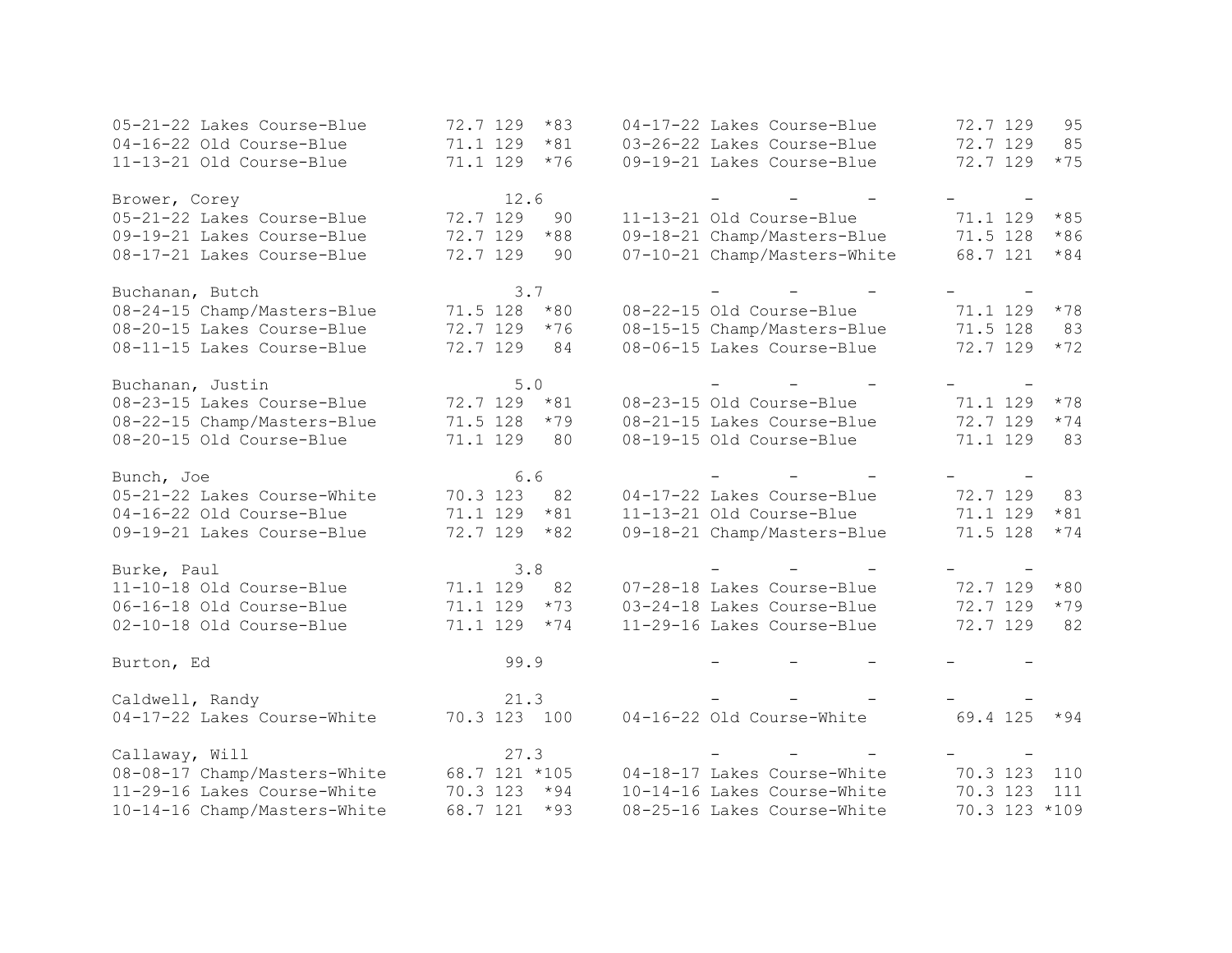| Camm, Paul                   |                   | 8.3   |  |                              |          |       |
|------------------------------|-------------------|-------|--|------------------------------|----------|-------|
| 07-23-15 Old Course-Blue     | 71.1 129 81       |       |  |                              |          |       |
| Cannon, Jim                  |                   | 99.9  |  |                              |          |       |
| Carpenter, Michael           |                   | 9.2   |  |                              |          |       |
| 05-21-22 Lakes Course-White  | 70.3 123          | 85    |  | 03-26-22 Lakes Course-White  | 70.3 123 | 92    |
| 11-13-21 Old Course-Blue     | 71.1 129          | $*84$ |  | 09-19-21 Lakes Course-White  | 70.3 123 | $*79$ |
| 09-18-21 Champ/Masters-White | 68.7 121          | $*76$ |  | 08-17-21 Lakes Course-White  | 70.3 123 | $*84$ |
| Carson, Don                  |                   | 7.8   |  |                              |          |       |
| 03-26-22 Lakes Course-White  | 70.3 123          | 90    |  | 11-13-21 Old Course-White    | 69.4 125 | $*78$ |
| 08-17-21 Lakes Course-White  | 70.3 123          | $*79$ |  | 06-08-21 Lakes Course-White  | 70.3 123 | $*78$ |
| 04-30-21 Champ/Masters-White | 68.7 121          | 81    |  | 04-29-21 Champ/Masters-White | 68.7 121 | $*79$ |
| Caudle, Bill                 |                   | 6.0   |  |                              |          |       |
| 08-24-15 Lakes Course-Blue   | 72.7 129          | 88    |  | 08-22-15 Lakes Course-Blue   | 72.7 129 | $*82$ |
| 08-20-15 Champ/Masters-Blue  | 71.5 128          | 86    |  | 08-18-15 Old Course-Blue     | 71.1 129 | $*77$ |
| 08-17-15 Lakes Course-Blue   | 72.7 129          | $*78$ |  | 08-15-15 Champ/Masters-Blue  | 71.5 128 | $*80$ |
| Chambers, Lyle               |                   | 9.0   |  |                              |          |       |
| 08-29-20 Old Course-White    | 69.4 125          | $*76$ |  | 02-08-20 Old Course-Blue     | 71.1 129 | $*82$ |
| 11-16-19 Old Course-Blue     | 71.1 129          | $*82$ |  | 06-29-19 Lakes Course-Blue   | 72.7 129 | $*87$ |
| 05-18-19 Champ/Masters-Blue  | 71.5 128          | 88    |  | 03-09-19 Lakes Course-Blue   | 72.7 129 | 89    |
| Chandler, Caleb              |                   | 4.5   |  |                              |          |       |
| 06-29-19 Lakes Course-Blue   | 72.7 129          | 85    |  | 06-12-16 Lakes Course-Blue   | 72.7 129 | $*77$ |
| 06-11-16 Champions/Trad-Blue | 69.7 124          | $*76$ |  |                              |          |       |
| Christenson, Ben             |                   | 30.5  |  |                              |          |       |
| 11-16-19 Old Course-Blue     | $71.1$ 129 $*109$ |       |  | 09-08-19 Lakes Course-Blue   | 72.7 129 | 120   |
| 09-07-19 Old Course-Blue     | 71.1 129 *114     |       |  | 06-08-19 Old Course-White    | 69.4 125 | $*98$ |
| 05-18-19 Champ/Masters-Blue  | 71.5 128 *106     |       |  | 03-09-19 Lakes Course-Blue   | 72.7 129 | 130   |
| Christenson, Todd            |                   | 9.5   |  |                              |          |       |
| 03-26-22 Lakes Course-Blue   | 72.7 129          | $*85$ |  | 11-13-21 Old Course-Blue     | 71.1 129 | $*83$ |
| 09-19-21 Lakes Course-Blue   | 72.7 129          | 87    |  | 09-18-21 Champ/Masters-Blue  | 71.5 128 | 89    |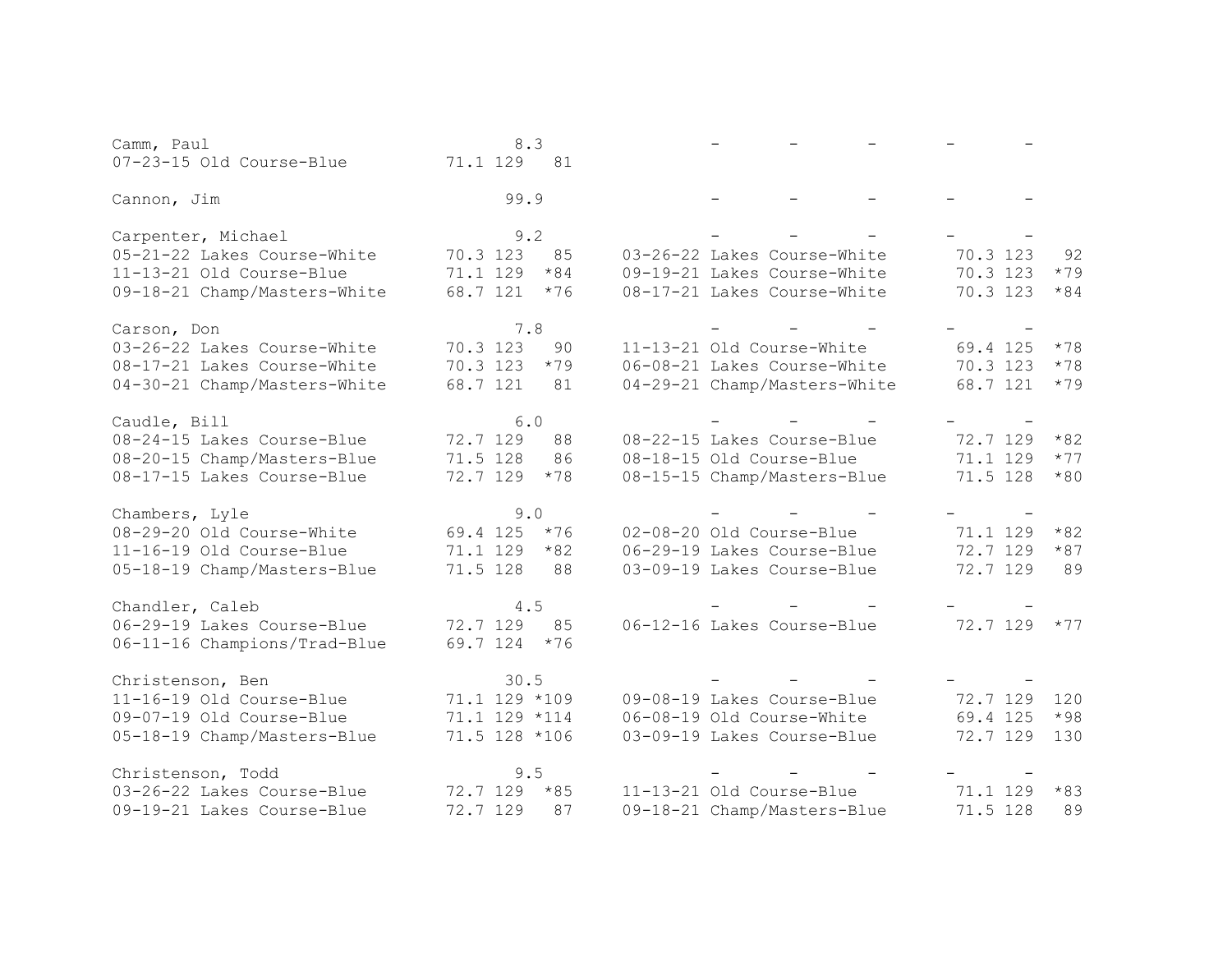| 08-17-21 Lakes Course-Blue   | 72.7 129 *83      | 07-10-21 Champ/Masters-White | 68.7 121<br>$*79$ |
|------------------------------|-------------------|------------------------------|-------------------|
| Christie, Carl               | 15.3              |                              |                   |
| 02-08-20 Old Course-White    | 69.4 125<br>98    | 11-16-19 Old Course-White    | 69.4 125<br>98    |
| 06-29-19 Lakes Course-Blue   | 72.7 129<br>$*90$ | 06-08-19 Old Course-White    | 69.4 125<br>$*86$ |
| 05-18-19 Champ/Masters-White | $*85$<br>68.7 121 | 03-09-19 Lakes Course-Blue   | 72.7 129<br>$*94$ |
| Clopton, Rick                | 12.6              |                              |                   |
| 07-23-15 Old Course-White    | 69.4 125<br>84    |                              |                   |
| Cochran, Chris               | 3.5               |                              |                   |
| 08-23-15 Lakes Course-Blue   | 72.7 129<br>$*76$ | 08-22-15 Old Course-Blue     | 71.1 129<br>$*77$ |
| 08-20-15 Lakes Course-Blue   | 72.7 129<br>87    | 08-19-15 Champ/Masters-Blue  | 71.5 128<br>$*74$ |
| 08-14-15 Lakes Course-Blue   | 72.7 129<br>79    | 08-13-15 Old Course-Blue     | 71.1 129<br>$*76$ |
| Colberson, Eric              | 99.9              |                              |                   |
| Cole, Terry                  | 14.8              |                              |                   |
| 06-29-19 Lakes Course-White  | 70.3 123<br>94    | 06-08-19 Old Course-White    | 69.4 125<br>$*90$ |
| 11-10-18 Old Course-White    | 69.4 125<br>91    | 06-16-18 Old Course-White    | 69.4 125<br>$*83$ |
| Collins, Kit                 | 26.3              |                              |                   |
| 08-25-16 Lakes Course-Blue   | 72.7 129 104      |                              |                   |
| Cooper, Chris                | 14.3              |                              |                   |
| 04-16-22 Old Course-White    | 69.4 125<br>98    | 03-26-22 Lakes Course-White  | 70.3 123<br>99    |
| 11-13-21 Old Course-White    | 69.4 125<br>$*90$ | 08-17-21 Lakes Course-White  | 70.3 123<br>$*90$ |
| 07-10-21 Champ/Masters-White | 68.7 121<br>$*82$ | 02-25-21 Old Course-White    | 69.4 125<br>$*81$ |
| Coppinger, Gary              | 99.9              |                              |                   |
| Corujo, James                | 6.0               |                              |                   |
| 04-17-22 Lakes Course-Blue   | 72.7 129<br>87    | 04-16-22 Old Course-Blue     | 71.1 129<br>84    |
| 03-26-22 Lakes Course-Blue   | $72.7$ 129 $*84$  | 11-13-21 Old Course-Blue     | 71.1 129<br>$*78$ |
| 07-10-21 Champ/Masters-Blue  | 71.5 128<br>$*78$ | 06-08-21 Lakes Course-Blue   | 72.7 129<br>$*77$ |
| Corum, Brian                 | 13.0              |                              |                   |
| 04-17-22 Lakes Course-White  | 70.3 123 103      | 04-16-22 Old Course-White    | 69.4 125<br>$*83$ |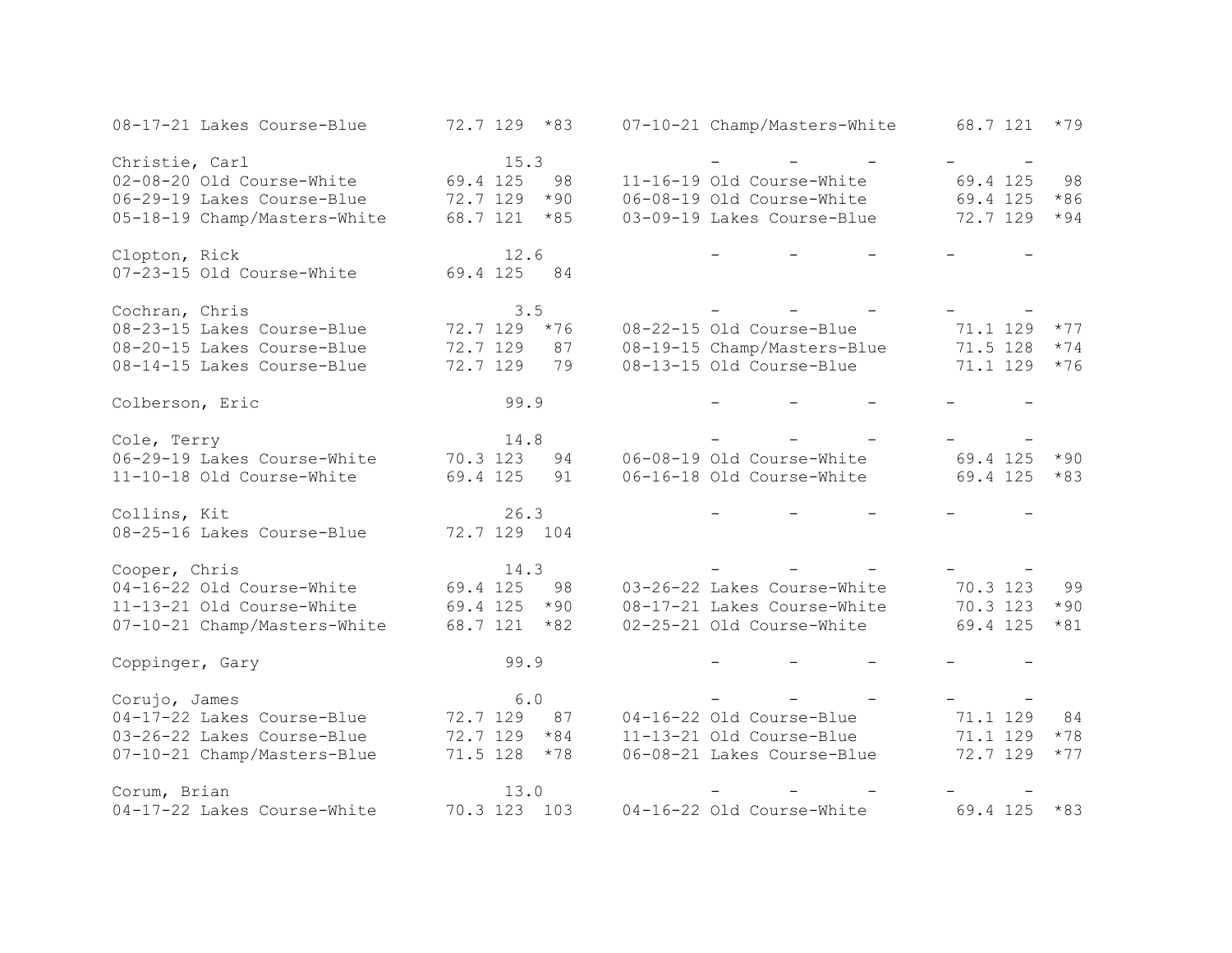| 11-13-21 Old Course-White    | 69.4 125<br>$*83$ | 07-10-21 Champ/Masters-White | $*87$<br>68.7 121 |
|------------------------------|-------------------|------------------------------|-------------------|
| 06-08-21 Lakes Course-White  | $70.3$ 123 $*84$  | 04-30-21 Champ/Masters-White | 68.7 121<br>93    |
| Coutant, Ken                 | $-1.4$            |                              |                   |
| 09-19-21 Lakes Course-Blue   | $72.7$ 129 $*71$  | 09-18-21 Champ/Masters-Blue  | 71.5 128<br>76    |
| Cozby, Richard               | 1.3               |                              |                   |
| 07-10-21 Champ/Masters-White | 76<br>68.7 121    | 08-29-20 Old Course-White    | 69.4 125<br>78    |
| 06-16-18 Old Course-White    | $*68$<br>69.4 125 | 11-29-16 Lakes Course-White  | 70.3 123<br>$*73$ |
| 10-14-16 Lakes Course-White  | $70.3$ 123 $*74$  | 10-14-16 Champ/Masters-White | 68.7 121<br>$*70$ |
| Crain, Colby                 | 99.9              |                              |                   |
| Crane, Bill                  | 12.5              |                              |                   |
| 08-18-15 Old Course-Blue     | 71.1 129 86       |                              |                   |
| Cripps, Cody                 | 21.7              |                              |                   |
| 02-08-20 Old Course-Blue     | $71.1$ 129 $*97$  | 11-16-19 Old Course-Blue     | 71.1 129<br>98    |
| Currington, Trey             | $5.5$             |                              |                   |
| 08-29-20 Old Course-Blue     | $71.1$ 129 $*76$  | 09-08-19 Lakes Course-Blue   | 72.7 129<br>$*81$ |
| 09-07-19 Old Course-Blue     | 71.1 129<br>82    |                              |                   |
| Curtis, Justin               | 11.6              |                              |                   |
| 04-17-22 Lakes Course-Blue   | 72.7 129 103      | 04-16-22 Old Course-Blue     | 71.1 129<br>$*78$ |
| 04-30-21 Champ/Masters-Blue  | 71.5 128<br>$*88$ | 04-29-21 Champ/Masters-Blue  | 71.5 128<br>94    |
| 02-25-21 Old Course-Blue     | 71.1 129<br>$*90$ | 08-29-20 Old Course-Blue     | 71.1 129<br>$*84$ |
| Danehy, Bob                  | 7.4               |                              |                   |
| 06-08-16 Old Course-White    | $69.4$ 125 $*78$  | 02-20-16 Old Course-Blue     | 71.1 129<br>94    |
| Danielczyk, Pete             | 99.9              |                              |                   |
| Daun, Nathan                 | 5.7               |                              |                   |
| 05-21-22 Lakes Course-Blue   | $72.7$ 129 $*82$  | 04-17-22 Lakes Course-Blue   | 72.7 129<br>83    |
| 04-16-22 Old Course-Blue     | 71.1 129<br>$*76$ | 03-26-22 Lakes Course-Blue   | 72.7 129<br>83    |
| 11-13-21 Old Course-Blue     | 71.1 129<br>$*76$ | 08-17-21 Lakes Course-Blue   | 72.7 129<br>$*81$ |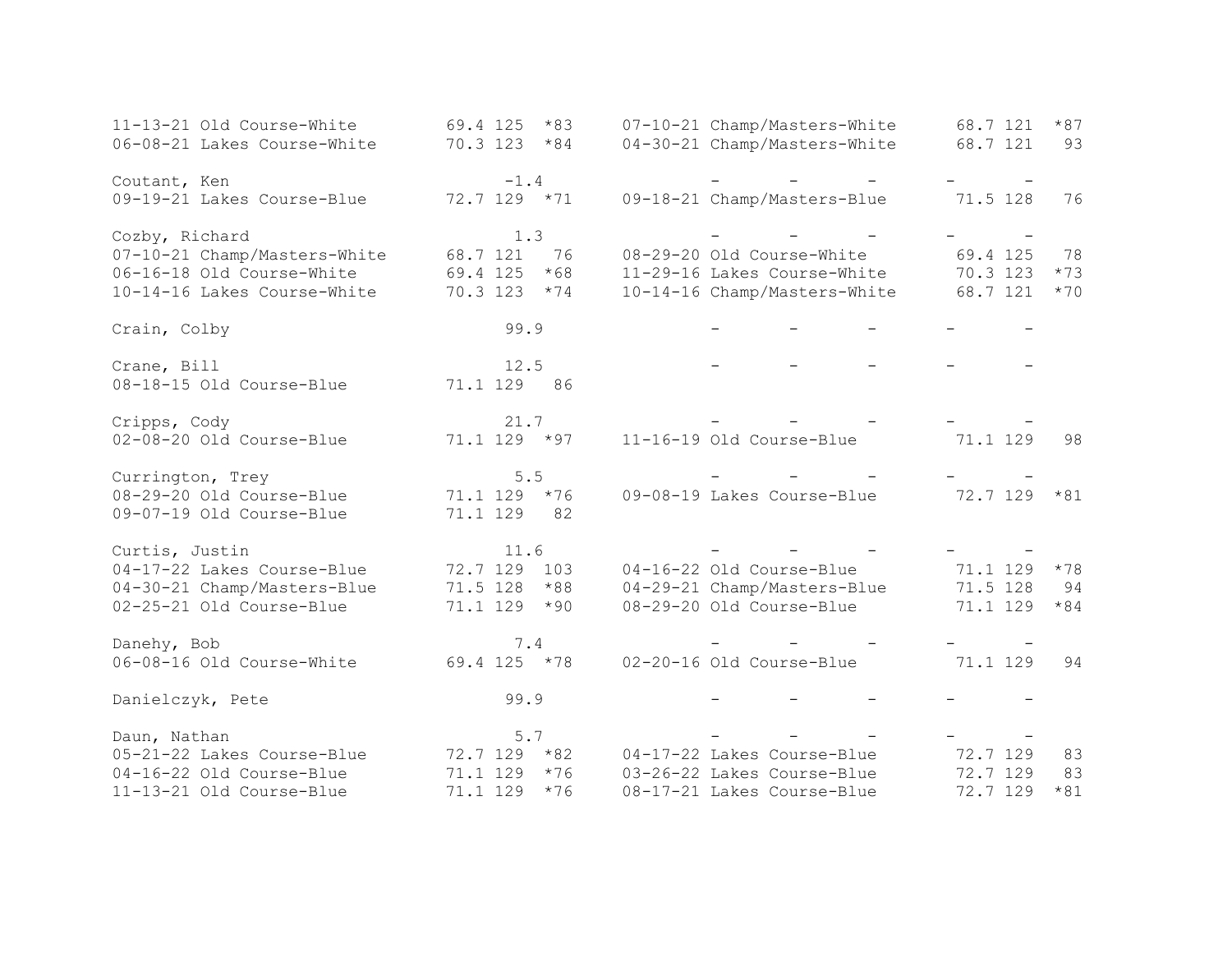| Decker, Jared               | 3.3               |                             |                   |
|-----------------------------|-------------------|-----------------------------|-------------------|
| 10-03-20 Lakes Course-Blue  | 72.7 129<br>$*78$ | 08-29-20 Old Course-Blue    | 71.1 129<br>$*76$ |
| 06-08-19 Old Course-Blue    | 71.1 129<br>80    | 08-25-16 Lakes Course-Blue  | 72.7 129<br>$*78$ |
| 08-27-15 Champ/Masters-Blue | 71.5 128<br>80    | 08-27-15 Lakes Course-Blue  | 72.7 129<br>$*73$ |
| Delk, Sheldon               | 99.9              |                             |                   |
| Dingle, Kevin               | 3.9               |                             |                   |
| 06-08-19 Old Course-Blue    | 71.1 129<br>$*77$ | 10-14-16 Lakes Course-Gold  | 74.5 133<br>$*79$ |
| 10-14-16 Champ/Masters-Blue | 71.5 128<br>$*76$ | 08-11-16 Champ/Masters-Blue | 71.5 128<br>78    |
| 06-08-16 Old Course-Blue    | 71.1 129<br>$*75$ | 08-27-15 Champ/Masters-Blue | 71.5 128<br>80    |
| Donnell, Kelly              | 13.5              |                             |                   |
| 05-21-22 Lakes Course-Blue  | 72.7 129 *88      | 04-17-22 Lakes Course-Blue  | 72.7 129<br>95    |
| 04-16-22 Old Course-Blue    | 71.1 129<br>$*87$ | 03-26-22 Lakes Course-Blue  | 72.7 129<br>$*91$ |
| 11-13-21 Old Course-Blue    | 71.1 129 *86      | 08-17-21 Lakes Course-Blue  | 72.7 129<br>97    |
| Doty, Brandon               | 25.8              |                             |                   |
| 04-30-21 Champ/Masters-Blue | 71.5 128 103      | 04-29-21 Champ/Masters-Blue | 71.5 128 *102     |
|                             |                   |                             |                   |
| Doty, Dean                  | 8.2               |                             |                   |
| 04-17-22 Lakes Course-Blue  | 72.7 129 101      | 04-16-22 Old Course-Blue    | 71.1 129<br>$*80$ |
| 03-26-22 Lakes Course-Blue  | 72.7 129<br>$*87$ | 09-19-21 Lakes Course-Blue  | 72.7 129<br>89    |
| 09-18-21 Champ/Masters-Blue | 71.5 128<br>$*77$ | 08-17-21 Lakes Course-Blue  | 72.7 129<br>$*83$ |
| Dunagan, Eric               | $-2.8$            |                             |                   |
| 06-08-19 Old Course-Blue    | 71.1 129<br>$*65$ | 03-09-19 Lakes Course-Blue  | 72.7 129<br>77    |
| 01-26-19 Old Course-Blue    | 71.1 129<br>$*69$ | 11-10-18 Old Course-Blue    | 71.1 129<br>75    |
| 09-15-18 Lakes Course-Blue  | 72.7 129<br>$*70$ | 07-28-18 Lakes Course-Blue  | 72.7 129<br>$*70$ |
| Dunaway, Chad               | 1.2               |                             |                   |
| 09-19-21 Lakes Course-Blue  | 72.7 129<br>81    | 09-18-21 Champ/Masters-Blue | 71.5 128<br>$*73$ |
| Duncan, Daniel              | 99.9              |                             |                   |
| 02-08-20 Old Course-Blue    | 71.1 129<br>90    |                             |                   |
| Durant, Randy               | 1.7               |                             |                   |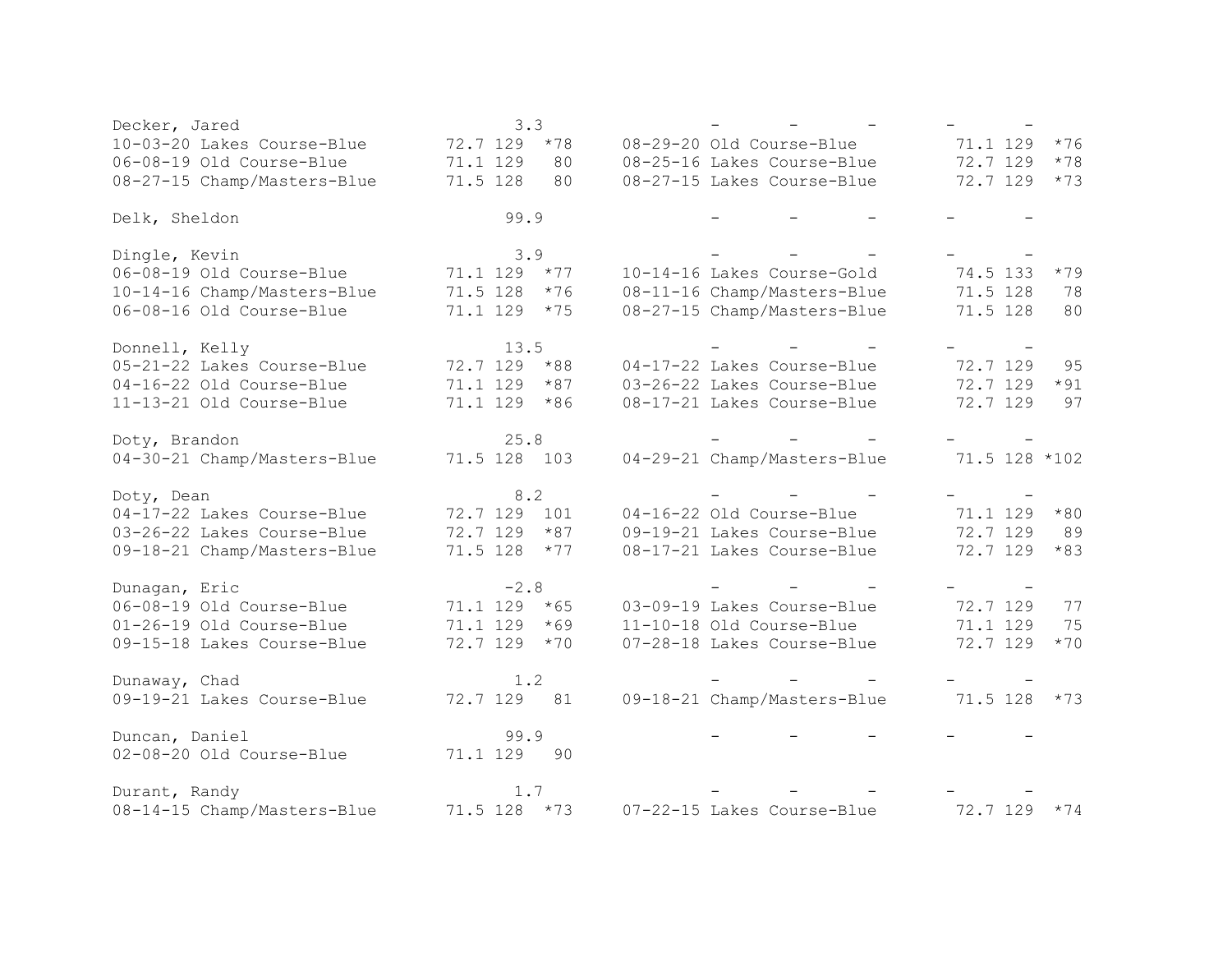| 07-20-15 Champ/Masters-Blue | 71.5 128<br>$*74$ | 07-18-15 Old Course-Blue     | 71.1 129<br>$*74$ |
|-----------------------------|-------------------|------------------------------|-------------------|
| 07-15-15 Lakes Course-Blue  | 72.7 129<br>80    | 07-12-15 Champ/Masters-Blue  | 71.5 128<br>77    |
|                             |                   |                              |                   |
| Durbak, Jim                 | 9.9               |                              |                   |
| 05-21-22 Lakes Course-White | $70.3$ 123 $*82$  | 04-17-22 Lakes Course-White  | 70.3 123<br>94    |
| 04-16-22 Old Course-White   | 69.4 125<br>$*80$ | 11-13-21 Old Course-White    | 69.4 125<br>87    |
| 09-19-21 Lakes Course-White | 70.3 123 *81      | 09-18-21 Champ/Masters-White | 68.7 121<br>$*81$ |
|                             |                   |                              |                   |
| Durbak, Paul                | 20.2              |                              |                   |
| 03-09-19 Lakes Course-White | 70.3 123<br>111   | 08-25-16 Lakes Course-White  | 70.3 123<br>$*91$ |
| 02-20-16 Old Course-White   | 69.4 125<br>$*95$ |                              |                   |
|                             |                   |                              |                   |
| Dwyer, Joe                  | 13.1              |                              |                   |
| 05-21-22 Lakes Course-White | 70.3 123<br>$*85$ | 11-13-21 Old Course-White    | 69.4 125<br>90    |
| 09-19-21 Lakes Course-White | 70.3 123<br>$*86$ | 09-18-21 Champ/Masters-White | 68.7 121<br>$*81$ |
| 08-17-21 Lakes Course-White | 70.3 123<br>$*87$ | 07-10-21 Champ/Masters-White | 68.7 121<br>88    |
|                             |                   |                              |                   |
| Eder, Mark                  | 99.9              |                              |                   |
|                             |                   |                              |                   |
| Edwards, Danny              | 99.9              |                              |                   |
|                             |                   |                              |                   |
| Edwards, Richard            | 12.5              |                              |                   |
| 05-21-22 Lakes Course-Blue  | 72.7 129 *86      | 04-17-22 Lakes Course-Blue   | 72.7 129<br>$*89$ |
| 04-16-22 Old Course-Blue    | 71.1 129<br>$*81$ | 03-26-22 Lakes Course-Blue   | 72.7 129<br>94    |
| 11-13-21 Old Course-Blue    | 71.1 129<br>$*91$ | 09-19-21 Lakes Course-Blue   | 72.7 129<br>93    |
|                             |                   |                              |                   |
| Edwards, Tim                | 99.9              |                              |                   |
|                             |                   |                              |                   |
| Elias, Michael              | 99.9              |                              |                   |
|                             |                   |                              |                   |
| Ellison, Jeremie            | 4.7               |                              |                   |
| 05-21-22 Lakes Course-Blue  | 72.7 129<br>86    | 04-17-22 Lakes Course-Blue   | 72.7 129<br>86    |
| 04-16-22 Old Course-Blue    | 71.1 129<br>$*73$ | 03-26-22 Lakes Course-Blue   | 72.7 129<br>$*84$ |
| 11-13-21 Old Course-Blue    | 71.1 129<br>$*76$ | 09-19-21 Lakes Course-Blue   | 72.7 129<br>$*77$ |
|                             |                   |                              |                   |
| Eskridge, Scott             | 4.7               |                              |                   |
| 06-12-16 Lakes Course-Blue  | $*77$<br>72.7 129 | 06-11-16 Champions/Trad-Blue | 69.7 124<br>78    |
| 02-20-16 Old Course-Blue    | 71.1 129<br>$*78$ |                              |                   |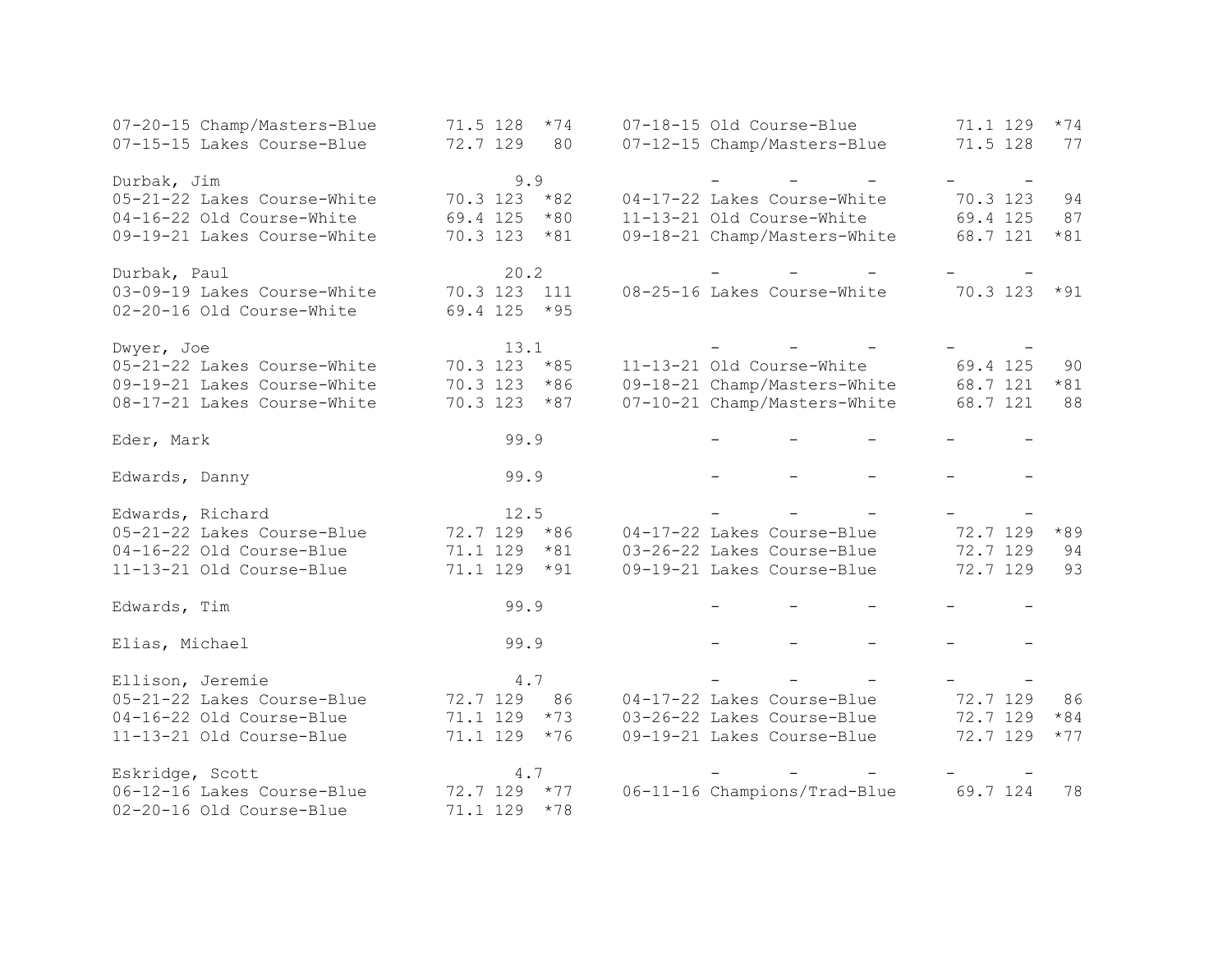| Essary, Michael              | 11.7              |                             |                   |
|------------------------------|-------------------|-----------------------------|-------------------|
| 04-17-22 Lakes Course-Blue   | 72.7 129<br>$*90$ | 04-16-22 Old Course-Blue    | $*82$<br>71.1 129 |
| 03-26-22 Lakes Course-Blue   | 72.7 129<br>95    | 11-13-21 Old Course-Blue    | $*82$<br>71.1 129 |
| 09-19-21 Lakes Course-Blue   | 72.7 129<br>91    | 09-18-21 Champ/Masters-Blue | 71.5 128<br>$*88$ |
|                              |                   |                             |                   |
| Falls, Monty                 | 21.5              |                             |                   |
| 04-17-22 Lakes Course-White  | $70.3$ 123 $*94$  | 04-16-22 Old Course-White   | 69.4 125<br>103   |
| 03-26-22 Lakes Course-White  | 70.3 123 104      | 11-13-21 Old Course-White   | $*98$<br>69.4 125 |
| 08-23-15 Lakes Course-White  | 70.3 123 *96      | 08-23-15 Old Course-White   | 69.4 125<br>$*90$ |
|                              |                   |                             |                   |
| Farley, Travis               | 99.9              |                             |                   |
| 06-16-18 Old Course-Blue     | 71.1 129 80       |                             |                   |
| Fidel, Dave                  | 16.9              |                             |                   |
| 05-21-22 Lakes Course-White  | $70.3$ 123 $*90$  | 04-17-22 Lakes Course-White | 70.3 123<br>97    |
| 04-16-22 Old Course-White    | $69.4$ 125 $*81$  | 03-26-22 Lakes Course-White | 70.3 123<br>$*93$ |
| 08-29-20 Old Course-White    | $69.4$ 125 $*93$  | 02-08-20 Old Course-White   | 69.4 125<br>96    |
|                              |                   |                             |                   |
| Flanagan, Mike               | $-1.7$            |                             |                   |
| 06-08-19 Old Course-Blue     | $71.1$ 129 $*73$  | 06-16-18 Old Course-Blue    | $71.1$ 129 $*65$  |
| 02-10-18 Old Course-Blue     | 71.1 129<br>78    |                             |                   |
|                              |                   |                             |                   |
| Foster, Gary                 | 6.4               |                             |                   |
| 06-29-19 Lakes Course-Blue   | 72.7 129 *86      | 06-08-19 Old Course-Blue    | $71.1$ 129 $*73$  |
| 07-28-18 Lakes Course-Blue   | 72.7 129<br>87    |                             |                   |
|                              |                   |                             |                   |
| Francisco, Larry             | 14.5              |                             |                   |
| 05-21-22 Lakes Course-White  | $70.3$ 123 $*89$  | 04-17-22 Lakes Course-White | 70.3 123<br>93    |
| 04-16-22 Old Course-White    | 69.4 125 *88      | 03-26-22 Lakes Course-White | 70.3 123<br>90    |
| 11-13-21 Old Course-White    | $69.4$ 125 $*84$  | 09-19-21 Lakes Course-White | 70.3 123<br>$*85$ |
| Frauli, Don                  | 16.4              |                             |                   |
| 06-16-18 Old Course-White    | 69.4 125 *86      | 02-10-18 Old Course-White   | 69.4 125<br>$*91$ |
| 11-29-16 Lakes Course-White  | 70.3 123 100      | 08-25-16 Lakes Course-White | 70.3 123<br>$*92$ |
| 08-11-16 Champ/Masters-White | 68.7 121 *84      | 07-07-16 Lakes Course-White | 70.3 123<br>101   |
|                              |                   |                             |                   |
| Frias, Chris                 | 1.3               |                             |                   |
|                              |                   |                             |                   |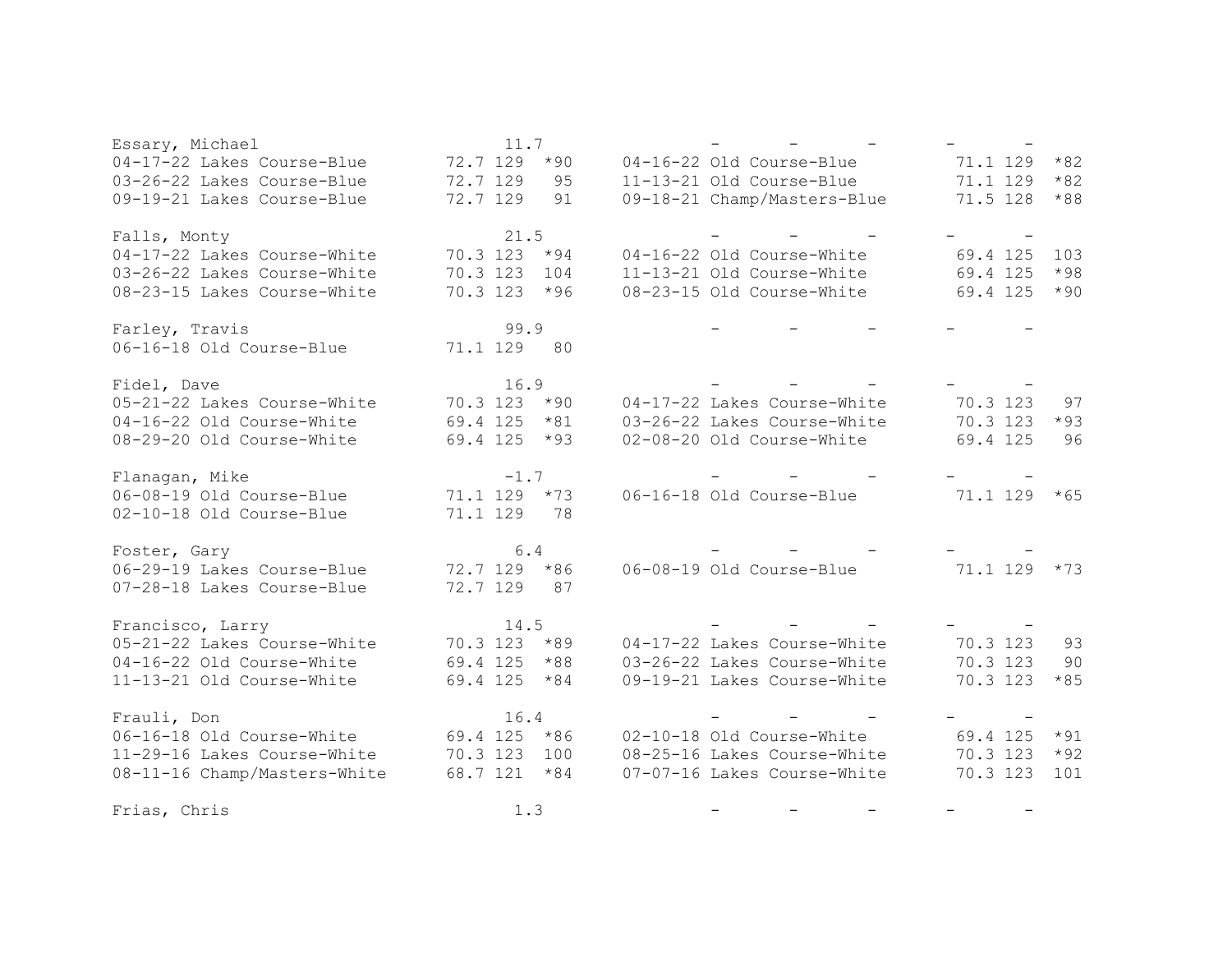| 05-21-22 Lakes Course-Blue   | 72.7 129<br>$*76$ | 09-19-21 Lakes Course-Blue   | 72.7 129<br>$*72$ |
|------------------------------|-------------------|------------------------------|-------------------|
| 09-18-21 Champ/Masters-Blue  | 71.5 128<br>78    | 08-17-21 Lakes Course-Blue   | 72.7 129<br>$*74$ |
| 07-10-21 Champ/Masters-Blue  | 71.5 128<br>$*74$ | 04-30-21 Champ/Masters-Blue  | 71.5 128<br>78    |
| Fry, Chris                   | 1.4               |                              |                   |
| 05-21-22 Lakes Course-Blue   | 72.7 129 *74      | 03-26-22 Lakes Course-Blue   | 72.7 129 *75      |
| 11-13-21 Old Course-Blue     | 71.1 129<br>77    |                              |                   |
| Gandy, Jared                 | 15.2              |                              |                   |
| 01-26-19 Old Course-Blue     | 71.1 129<br>95    | 06-16-18 Old Course-White    | 69.4 125<br>$*87$ |
| Gannaway, Mark               | 99.9              |                              |                   |
| Gibbons, Connie              | 99.9              |                              |                   |
| Gilliam, Michale             | 12.6              |                              |                   |
| 02-25-21 Old Course-White    | 69.4 125 *84      | 10-03-20 Lakes Course-White  | 70.3 123<br>86    |
| Glenn, Jake                  | 5.8               |                              |                   |
| 09-19-21 Lakes Course-Blue   | 72.7 129<br>$*77$ | 09-18-21 Champ/Masters-Blue  | 71.5 128<br>$*79$ |
| 08-17-21 Lakes Course-Blue   | 72.7 129<br>85    | 06-08-21 Lakes Course-Blue   | 72.7 129<br>$*82$ |
| 04-30-21 Champ/Masters-Blue  | 71.5 128<br>84    | 04-29-21 Champ/Masters-Blue  | 71.5 128<br>$*78$ |
| Gomez, Adrian                | 30.9              |                              |                   |
| 09-19-21 Lakes Course-Blue   | 72.7 129 114      | 09-18-21 Champ/Masters-Blue  | 71.5 128 *108     |
| Gordon, Don                  | 12.1              |                              |                   |
| 04-17-22 Lakes Course-White  | 70.3 123<br>99    | 04-16-22 Old Course-White    | 69.4 125<br>$*90$ |
| 03-26-22 Lakes Course-White  | 70.3 123<br>$*86$ | 07-10-21 Champ/Masters-White | 68.7 121<br>90    |
| 06-08-21 Lakes Course-White  | 70.3 123<br>$*80$ | 04-30-21 Champ/Masters-White | 68.7 121<br>$*78$ |
| Gorman, Jack                 | 12.0              |                              |                   |
| 03-26-22 Lakes Course-White  | 70.3 123<br>89    | 11-13-21 Old Course-White    | 69.4 125<br>$*86$ |
| 07-10-21 Champ/Masters-White | 68.7 121<br>$*80$ | 06-08-21 Lakes Course-White  | 70.3 123<br>$*82$ |
| 02-25-21 Old Course-White    | 69.4 125<br>$*85$ | 11-16-19 Old Course-White    | 69.4 125<br>91    |
| Gray, Brad                   | 1.9               |                              |                   |
| 03-26-22 Lakes Course-Blue   | 72.7 129 *75      | 09-19-21 Lakes Course-Blue   | 72.7 129<br>$*77$ |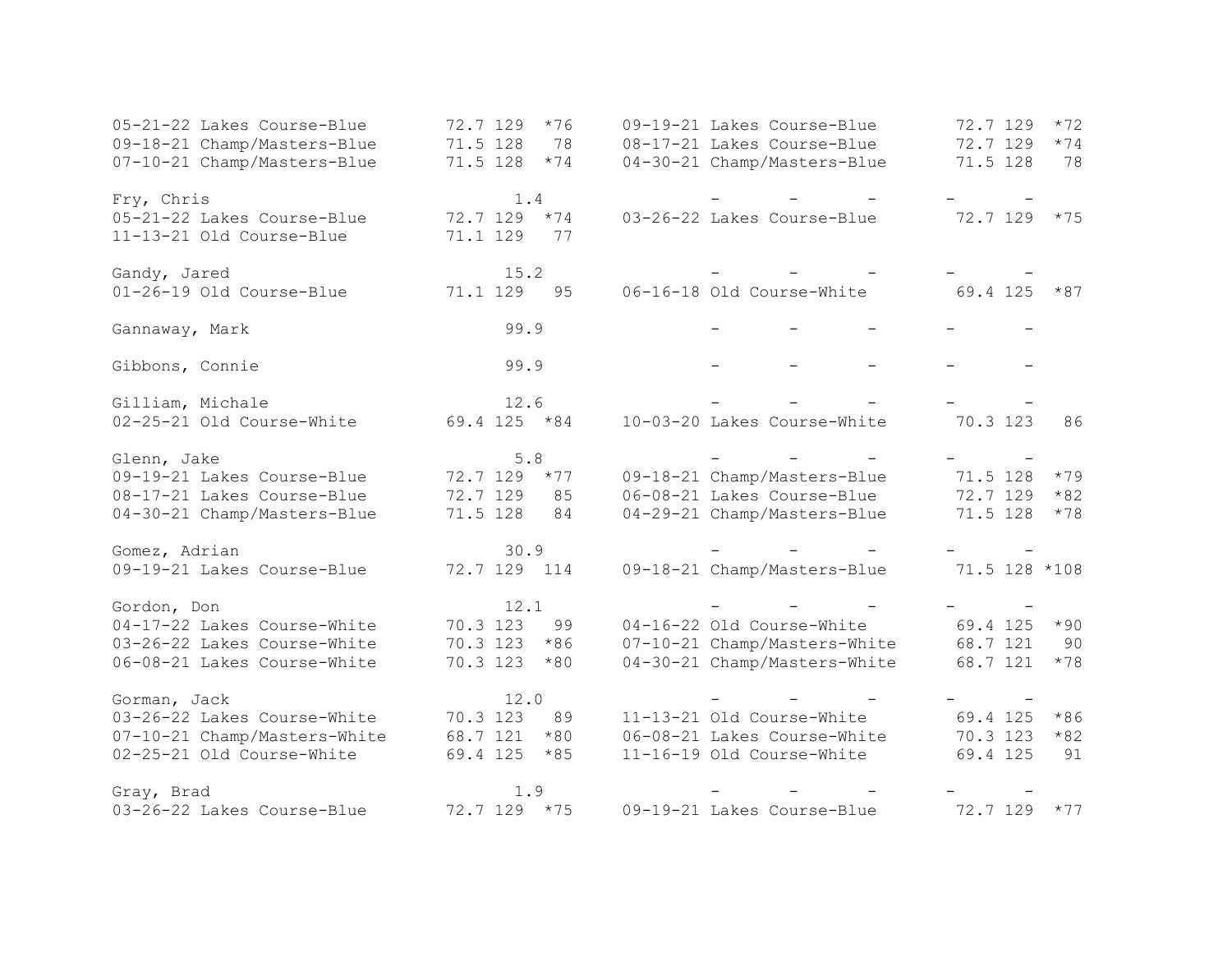| 09-18-21 Champ/Masters-Blue               | 71.5 128<br>78    | 08-17-21 Lakes Course-Blue  | 72.7 129<br>$*71$ |
|-------------------------------------------|-------------------|-----------------------------|-------------------|
| 07-10-21 Champ/Masters-Blue               | 71.5 128<br>$*76$ | 04-30-21 Champ/Masters-Blue | 71.5 128<br>77    |
|                                           | 6.6               |                             |                   |
| Gray, Matt<br>08-11-16 Champ/Masters-Blue | $71.5$ 128 $*78$  | 06-12-16 Lakes Course-Blue  | $72.7$ 129 $*82$  |
|                                           | 81                |                             |                   |
| 06-11-16 Champions/Trad-Blue              | 69.7 124          |                             |                   |
| Grebliunas, Matt                          | 99.9              |                             |                   |
| Greele, Jason                             | 2.8               |                             |                   |
| 04-17-22 Lakes Course-Blue                | 72.7 129 *78      | 04-16-22 Old Course-Blue    | 71.1 129<br>77    |
| 03-26-22 Lakes Course-Blue                | 72.7 129 *76      | 11-13-21 Old Course-Blue    | 71.1 129<br>$*74$ |
| 09-19-21 Lakes Course-Blue                | 72.7 129<br>$*75$ | 09-18-21 Champ/Masters-Blue | 71.5 128<br>77    |
|                                           |                   |                             |                   |
| Griggs, Matt                              | 99.9              |                             |                   |
|                                           |                   |                             |                   |
| Grimley, John                             | 15.2              |                             |                   |
| 05-21-22 Lakes Course-Blue                | 72.7 129<br>$*92$ | 04-17-22 Lakes Course-Blue  | 72.7 129<br>96    |
| 04-16-22 Old Course-Blue                  | $*92$<br>71.1 129 | 03-26-22 Lakes Course-Blue  | 72.7 129<br>$*85$ |
| 11-13-21 Old Course-Blue                  | 71.1 129<br>$*91$ | 09-19-21 Lakes Course-Blue  | 72.7 129<br>96    |
| Guillot, Corey                            | 6.3               |                             |                   |
| 11-29-16 Lakes Course-Blue                | 72.7 129<br>82    | 08-11-16 Champ/Masters-Blue | 71.5 128<br>$*79$ |
|                                           |                   |                             |                   |
| Guttman, Jared                            | 99.9              |                             |                   |
| Haddon, Gred                              | 99.9              |                             |                   |
| 03-26-22 Lakes Course-Blue                | 72.7 129<br>78    |                             |                   |
|                                           |                   |                             |                   |
| Hale, Matt                                | 14.8              |                             |                   |
| 08-29-20 Old Course-White                 | 69.4 125<br>92    | 06-08-19 Old Course-White   | 69.4 125<br>$*87$ |
| 06-16-18 Old Course-White                 | 69.4 125 *86      | 08-25-16 Lakes Course-White | 70.3 123<br>96    |
|                                           |                   |                             |                   |
| Harmon, Ricky                             | 99.9              |                             |                   |
| 07-10-21 Champ/Masters-White              | 68.7 121<br>87    |                             |                   |
| Hatfield, Mike                            | 8.2               |                             |                   |
| 05-21-22 Lakes Course-White               | 70.3 123 *79      | 11-13-21 Old Course-White   | 69.4 125<br>$*78$ |
|                                           |                   |                             |                   |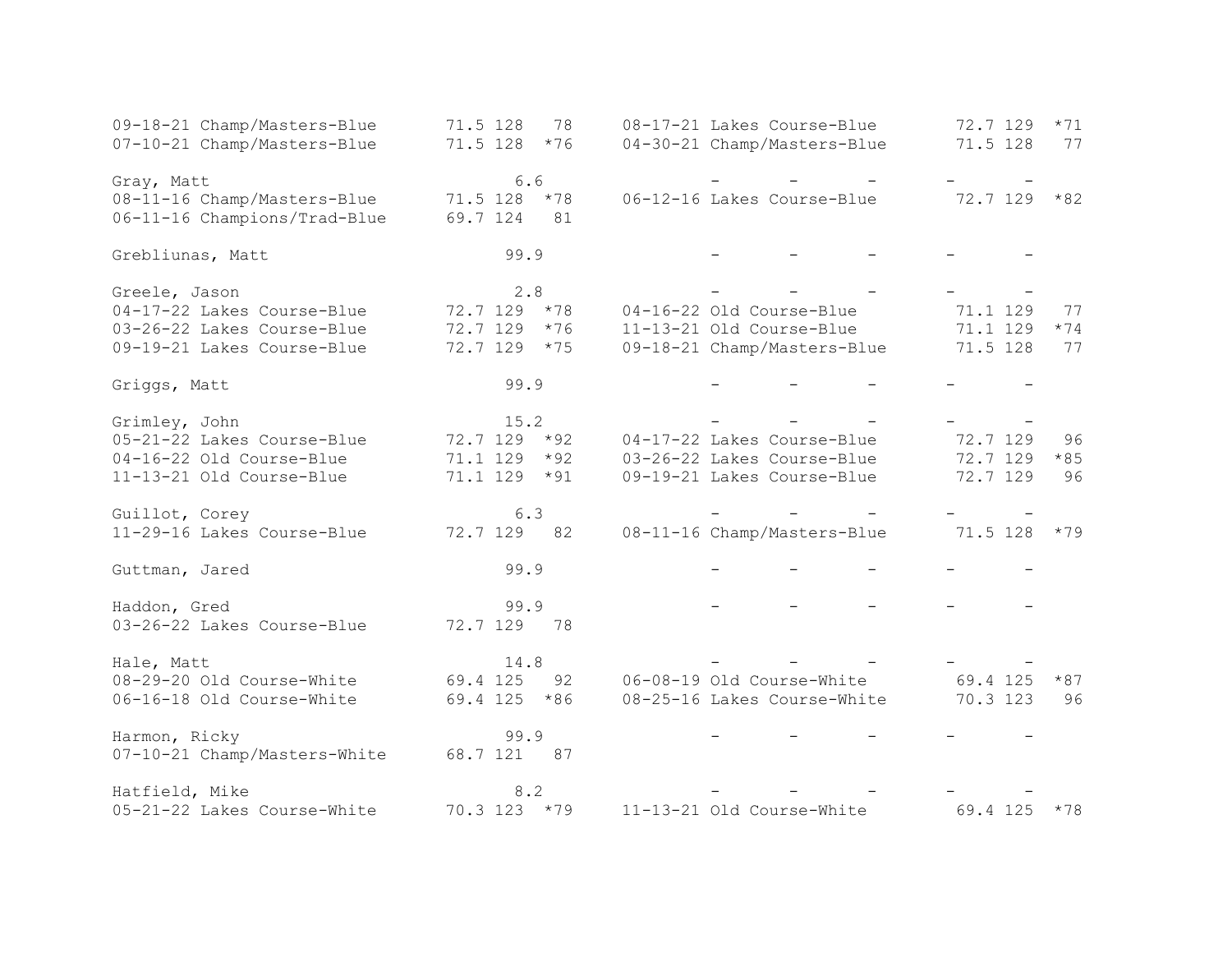| 07-10-21 Champ/Masters-White | 68.7 121<br>82    | 06-29-19 Lakes Course-White  | 70.3 123<br>$*81$ |
|------------------------------|-------------------|------------------------------|-------------------|
| 05-18-19 Champ/Masters-White | 68.7 121<br>$*78$ | 03-09-19 Lakes Course-White  | 70.3 123<br>82    |
|                              |                   |                              |                   |
| Hatfield, Tom                | 9.4               |                              |                   |
| 04-17-22 Lakes Course-White  | 70.3 123<br>90    | 04-16-22 Old Course-White    | 69.4 125<br>$*83$ |
| 03-26-22 Lakes Course-White  | 70.3 123<br>90    | 11-13-21 Old Course-White    | 69.4 125<br>$*78$ |
| 04-30-21 Champ/Masters-White | 68.7 121<br>$*78$ | 04-29-21 Champ/Masters-White | 68.7 121<br>$*80$ |
| Hathoot, Joe                 | 99.9              |                              |                   |
| Hebecker, Jonathan           | 99.9              | $\equiv$                     |                   |
| Hegedus, Michael             | 19.5              |                              |                   |
| 05-21-22 Lakes Course-Blue   | 72.7 129<br>$*97$ | 03-26-22 Lakes Course-Blue   | 72.7 129<br>$*96$ |
| 04-30-21 Champ/Masters-Blue  | 71.5 128<br>97    | 04-29-21 Champ/Masters-Blue  | $*96$<br>71.5 128 |
| 10-03-20 Lakes Course-Blue   | 72.7 129<br>99    | 02-08-20 Old Course-Blue     | 71.1 129<br>$*92$ |
| Henderson, Jason             | 3.4               |                              |                   |
| 06-29-19 Lakes Course-Blue   | 72.7 129<br>78    | 06-08-19 Old Course-Blue     | 71.1 129<br>$*74$ |
| 03-09-19 Lakes Course-Blue   | 72.7 129<br>$*78$ | 06-16-18 Old Course-Blue     | 71.1 129<br>77    |
| 08-25-16 Lakes Course-Blue   | 72.7 129<br>$*77$ | 06-08-16 Old Course-Blue     | $*75$<br>71.1 129 |
| Henderson, Kelly             | 9.5               |                              |                   |
| 04-17-22 Lakes Course-White  | 70.3 123<br>89    | 04-16-22 Old Course-White    | 69.4 125<br>$*81$ |
| 03-26-22 Lakes Course-White  | 70.3 123<br>$*83$ | 08-17-21 Lakes Course-White  | 70.3 123<br>$*80$ |
| 07-10-21 Champ/Masters-White | 68.7 121<br>$*78$ | 06-08-21 Lakes Course-White  | 70.3 123<br>84    |
| Henley, Bishop               | 6.1               |                              |                   |
| 05-21-22 Lakes Course-Blue   | 72.7 129<br>$*81$ | 07-10-21 Champ/Masters-Blue  | 71.5 128<br>$*79$ |
| 02-08-20 Old Course-Blue     | 71.1 129<br>80    | 11-16-19 Old Course-Blue     | 71.1 129<br>$*76$ |
| 06-29-19 Lakes Course-Blue   | 72.7 129<br>$*81$ | 05-27-18 Champ/Masters-Blue  | 71.5 128<br>85    |
| Hernandez, Angel             | 8.2               |                              |                   |
| 05-21-22 Lakes Course-Blue   | 85<br>72.7 129    | 04-17-22 Lakes Course-Blue   | 72.7 129<br>91    |
| 04-16-22 Old Course-Blue     | $*82$<br>71.1 129 | 03-26-22 Lakes Course-Blue   | 72.7 129<br>$*84$ |
| 11-13-21 Old Course-Blue     | $*79$<br>71.1 129 | 09-19-21 Lakes Course-Blue   | 72.7 129<br>$*82$ |
| Hernandez. Marty             | 9.1               |                              |                   |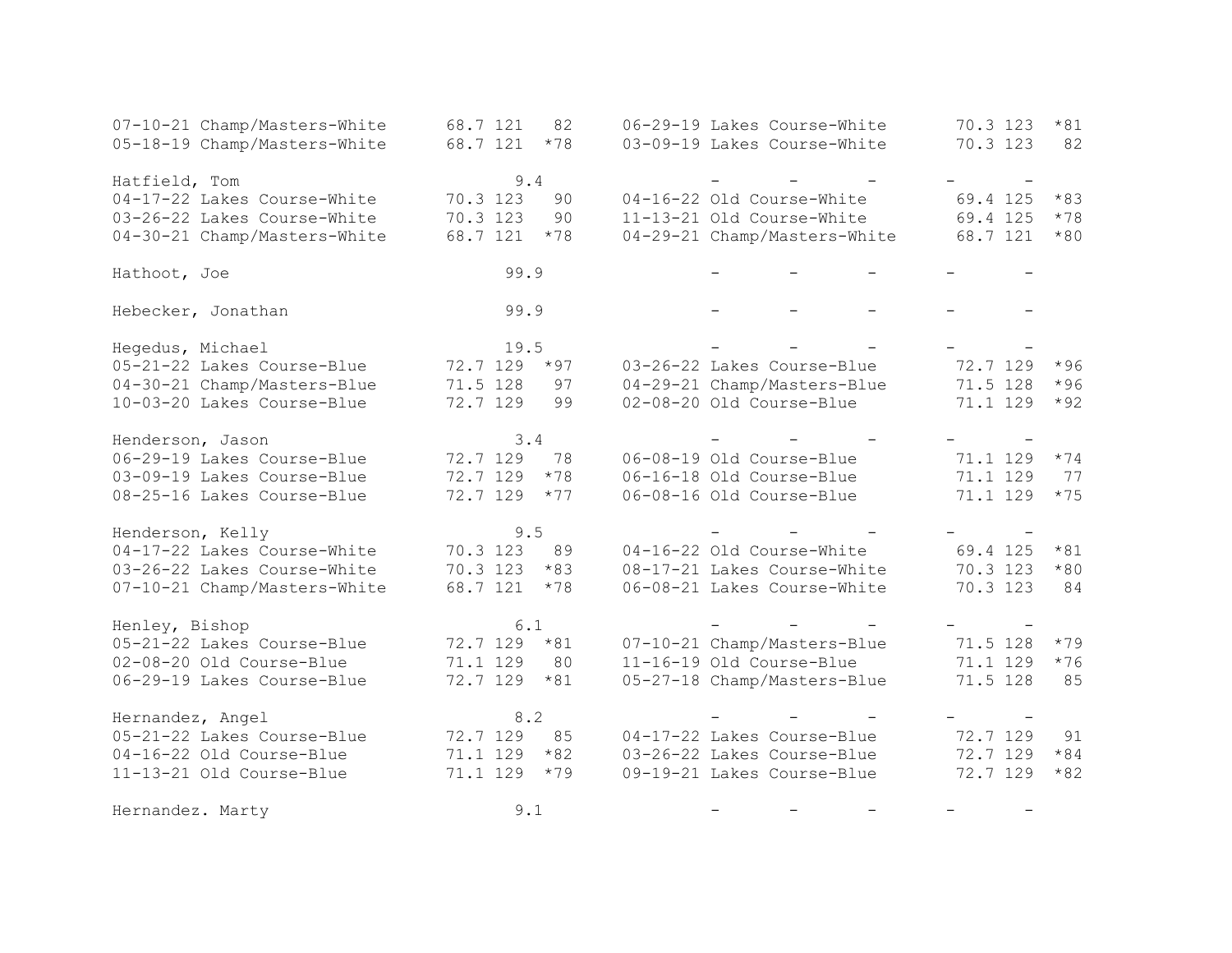| 05-21-22 Lakes Course-Blue<br>04-16-22 Old Course-Blue<br>11-13-21 Old Course-Blue | 72.7 129<br>$*84$<br>71.1 129<br>$*79$<br>71.1 129<br>$*79$ | 04-17-22 Lakes Course-Blue<br>03-26-22 Lakes Course-Blue<br>08-17-21 Lakes Course-Blue | 72.7 129<br>95<br>72.7 129<br>89<br>$*89$<br>72.7 129 |
|------------------------------------------------------------------------------------|-------------------------------------------------------------|----------------------------------------------------------------------------------------|-------------------------------------------------------|
| Hicks, Brandon<br>08-25-16 Lakes Course-Blue                                       | 8.6<br>72.7 129 83                                          |                                                                                        |                                                       |
| Hill, Denise<br>02-20-16 Old Course-Red                                            | 14.6<br>71.2 124 88                                         |                                                                                        |                                                       |
| Hills, Doug<br>11-16-19 Old Course-White                                           | 29.6<br>69.4 125 *103                                       | 06-29-19 Lakes Course-White                                                            | 70.3 123 107                                          |
| 06-08-19 Old Course-White                                                          | 69.4 125 *104                                               |                                                                                        |                                                       |
| Holder, Chris                                                                      | 10.2                                                        |                                                                                        |                                                       |
| 04-17-22 Lakes Course-Blue                                                         | 72.7 129<br>$*88$                                           | 04-16-22 Old Course-Blue                                                               | 71.1 129<br>$*77$                                     |
| 11-13-21 Old Course-Blue                                                           | 71.1 129<br>$*87$                                           | 08-17-21 Lakes Course-Blue                                                             | 72.7 129<br>91                                        |
| 07-10-21 Champ/Masters-Blue                                                        | 71.5 128<br>88                                              | 04-30-21 Champ/Masters-Blue                                                            | 71.5 128<br>$*83$                                     |
| Holder, Freddy                                                                     | 15.0                                                        |                                                                                        |                                                       |
| 03-26-22 Lakes Course-Blue                                                         | 72.7 129<br>98                                              | 11-13-21 Old Course-Blue                                                               | 71.1 129<br>$*92$                                     |
| 07-10-21 Champ/Masters-White                                                       | 68.7 121<br>$*86$                                           | 06-08-21 Lakes Course-Blue                                                             | 72.7 129<br>$*85$                                     |
| 04-30-21 Champ/Masters-Blue                                                        | 71.5 128<br>$*91$                                           | 04-29-21 Champ/Masters-Blue                                                            | 71.5 128<br>101                                       |
| Holder, Malcolm                                                                    | 23.2                                                        |                                                                                        |                                                       |
| 03-26-22 Lakes Course-White                                                        | 70.3 123 101                                                | 07-10-21 Champ/Masters-White                                                           | 68.7 121<br>101                                       |
| 08-29-20 Old Course-White                                                          | 69.4 125<br>$*92$                                           | 02-08-20 Old Course-White                                                              | 69.4 125<br>$*98$                                     |
| 11-16-19 Old Course-White                                                          | 69.4 125<br>$*97$                                           | 09-08-19 Lakes Course-White                                                            | 70.3 123<br>$*98$                                     |
| Holman, Ryan                                                                       | $6.4$                                                       |                                                                                        |                                                       |
| 04-11-16 Lakes Course-Blue                                                         | 72.7 129<br>84                                              | 02-20-16 Old Course-Blue                                                               | 71.1 129<br>81                                        |
| 08-27-15 Champ/Masters-Blue                                                        | $71.5$ 128 $*81$                                            | 08-27-15 Lakes Course-Blue                                                             | 72.7 129<br>$*77$                                     |
| 08-11-15 Lakes Course-Blue                                                         | 72.7 129<br>$*81$                                           | 07-28-15 Lakes Course-Blue                                                             | 72.7 129<br>$*81$                                     |
| Hooper, Everett                                                                    | 11.8                                                        |                                                                                        |                                                       |
| 07-23-15 Old Course-White                                                          | 69.4 125<br>83                                              |                                                                                        |                                                       |
| Horning, Troy                                                                      | 99.9                                                        |                                                                                        |                                                       |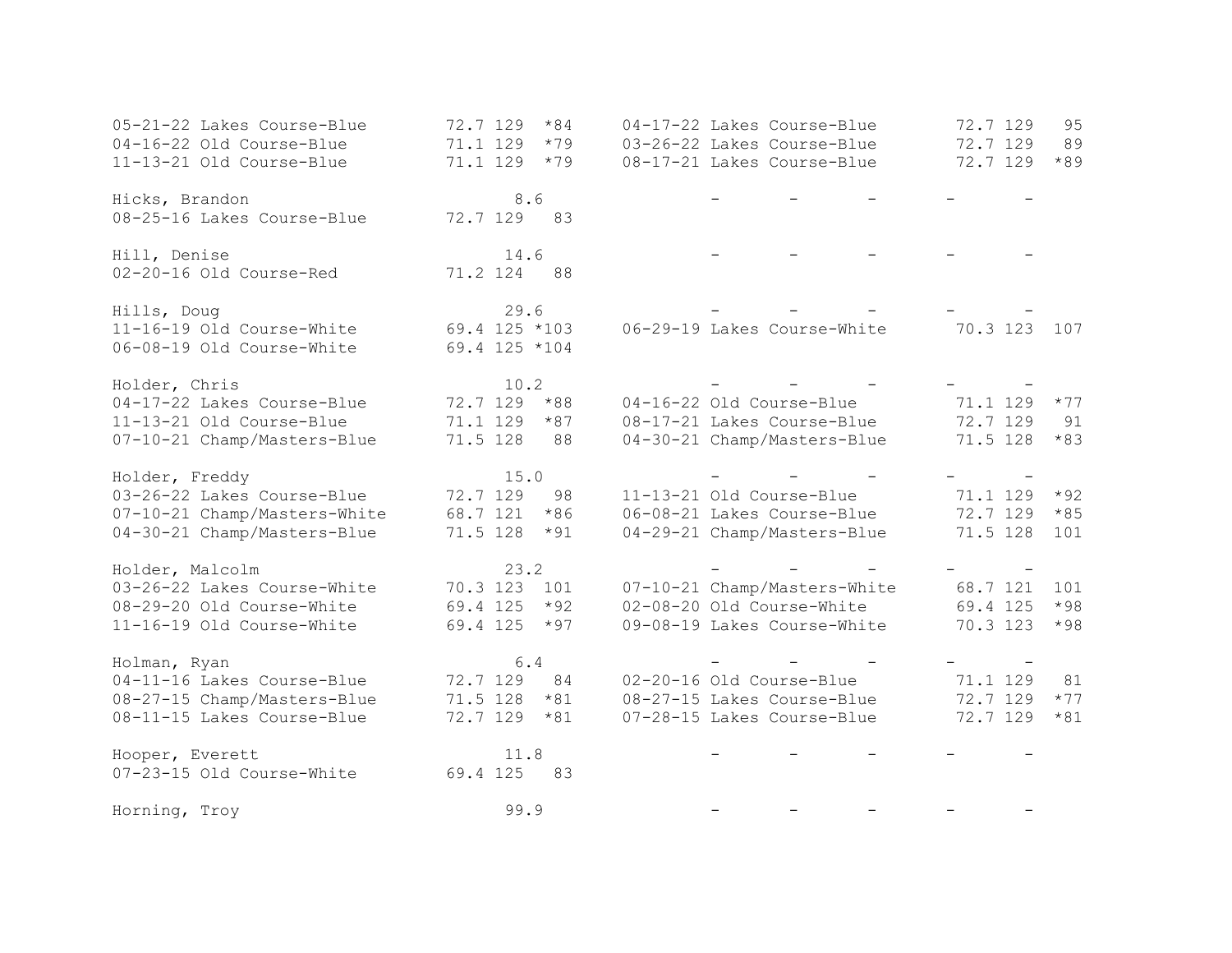| 08-29-20 Old Course-Blue                                 | 71.1 129<br>75    |                              |                   |
|----------------------------------------------------------|-------------------|------------------------------|-------------------|
| Hoving, Rex                                              | 15.6              |                              |                   |
| 05-21-22 Lakes Course-White                              | 70.3 123<br>$*88$ | 04-17-22 Lakes Course-White  | 70.3 123<br>97    |
| 04-16-22 Old Course-White                                | 69.4 125<br>$*81$ | 03-26-22 Lakes Course-White  | 70.3 123<br>93    |
| 11-13-21 Old Course-White                                | $*92$<br>69.4 125 | 07-10-21 Champ/Masters-White | 68.7 121<br>$*88$ |
|                                                          |                   |                              |                   |
| Hughes, Thomas                                           | 1.4               |                              |                   |
| 02-08-20 Old Course-Blue                                 | 71.1 129<br>86    | 06-08-19 Old Course-Blue     | 71.1 129<br>$*72$ |
| 03-09-19 Lakes Course-Blue                               | 72.7 129<br>85    | 01-26-19 Old Course-Blue     | 71.1 129<br>$*71$ |
| 11-10-18 Old Course-Blue                                 | 71.1 129<br>$*74$ | 03-24-18 Lakes Course-Blue   | 72.7 129<br>$*76$ |
| Jackson, Bill                                            | 2.1               |                              |                   |
| 09-19-21 Lakes Course-Blue                               | 72.7 129<br>82    | 09-18-21 Champ/Masters-Blue  | 71.5 128<br>$*74$ |
|                                                          |                   |                              |                   |
| James, Hector                                            | 7.8               |                              |                   |
| 11-29-16 Lakes Course-White                              | 70.3 123<br>$*79$ | 08-25-16 Lakes Course-Blue   | 72.7 129<br>$*82$ |
| 08-11-16 Champ/Masters-Blue                              | 71.5 128<br>84    | 06-12-16 Lakes Course-Blue   | 72.7 129<br>$*84$ |
| 06-11-16 Champions/Trad-Blue                             | 69.7 124<br>$*77$ | 04-11-16 Lakes Course-Blue   | 72.7 129<br>88    |
|                                                          |                   |                              |                   |
| James, Sonia                                             | 99.9              |                              |                   |
| Johnson, Scott                                           | 99.9              |                              |                   |
|                                                          |                   |                              |                   |
|                                                          |                   |                              |                   |
| Jones, George                                            | 7.5               |                              |                   |
| 05-21-22 Lakes Course-Blue                               | 72.7 129<br>$*77$ | 04-17-22 Lakes Course-Blue   | 72.7 129<br>89    |
| 04-16-22 Old Course-Blue                                 | 71.1 129<br>$*80$ | 11-13-21 Old Course-Blue     | 71.1 129<br>$*83$ |
| 07-10-21 Champ/Masters-White                             | 68.7 121<br>84    | 04-30-21 Champ/Masters-Blue  | $*82$<br>71.5 128 |
|                                                          | 8.3               |                              |                   |
| Kang, Peter<br>04-17-22 Lakes Course-Blue                | 72.7 129<br>99    | 04-16-22 Old Course-Blue     | $*82$<br>71.1 129 |
|                                                          | 72.7 129<br>93    | 11-13-21 Old Course-Blue     | $*80$<br>71.1 129 |
| 03-26-22 Lakes Course-Blue<br>09-19-21 Lakes Course-Blue | 72.7 129<br>$*80$ | 09-18-21 Champ/Masters-Blue  | 71.5 128<br>$*84$ |
|                                                          |                   |                              |                   |
| Kennedy, Jack                                            | 99.9              |                              |                   |
|                                                          |                   |                              |                   |
| Kennedy, Kyle                                            | 2.4               |                              |                   |
| 09-19-21 Lakes Course-Blue                               | 72.7 129<br>81    | 09-18-21 Champ/Masters-Blue  | 71.5 128<br>$*75$ |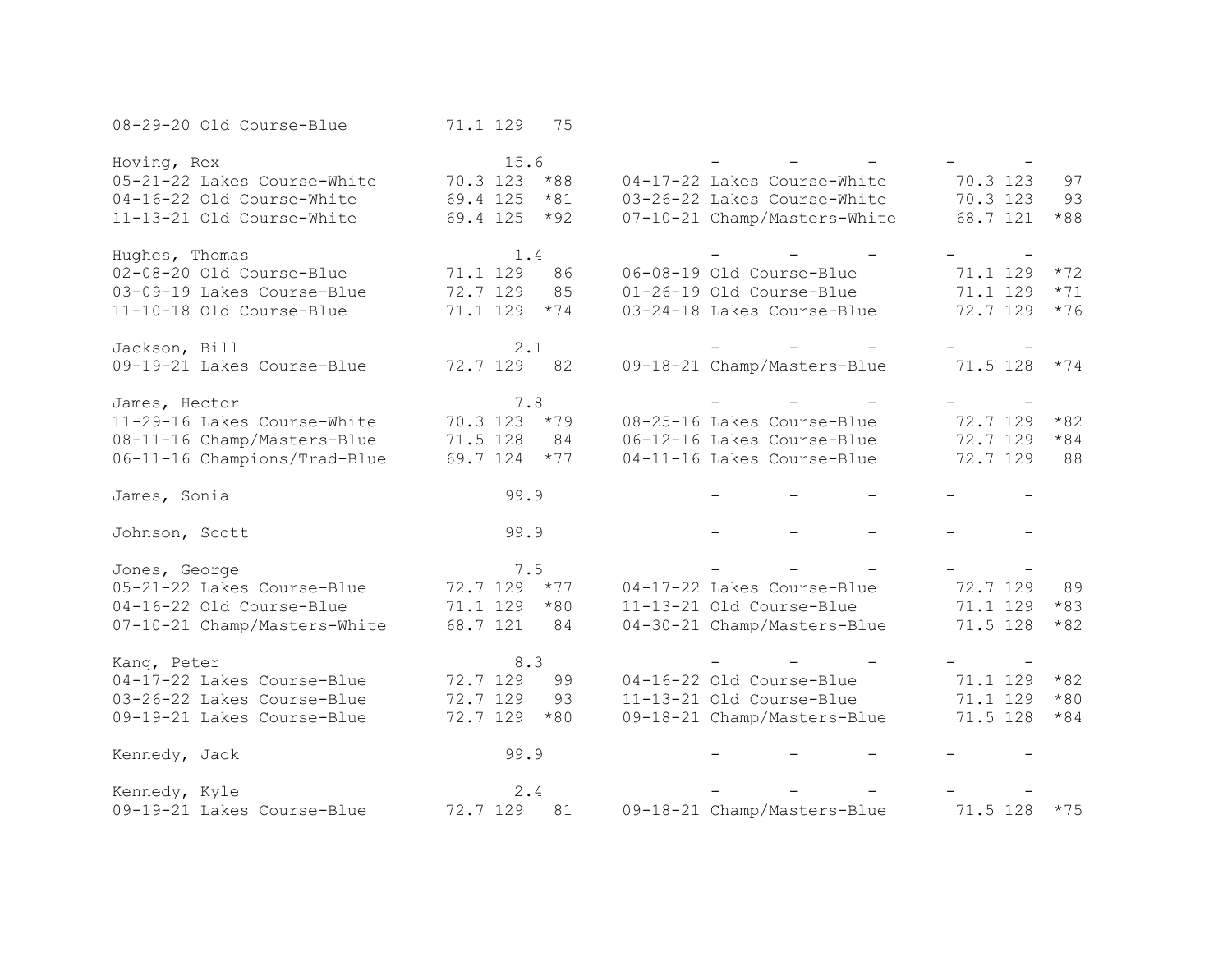| 07-10-21 Champ/Masters-Blue               | 71.5 128<br>82    | 06-08-21 Lakes Course-Blue   | 72.7 129<br>$*76$ |
|-------------------------------------------|-------------------|------------------------------|-------------------|
| 02-08-20 Old Course-Blue                  | 71.1 129<br>$*76$ | 06-08-19 Old Course-Blue     | 71.1 129<br>$*71$ |
|                                           |                   |                              |                   |
| Kienholz, Parker                          | 2.4               |                              |                   |
| 07-23-15 Champ/Masters-Blue               | 71.5 128<br>78    | 07-23-15 Old Course-Blue     | 71.1 129<br>$*74$ |
|                                           |                   |                              |                   |
| Kim, Yu Chong                             | $-0.2$            |                              |                   |
| 04-17-22 Lakes Course-Blue                | 72.7 129<br>83    | 04-16-22 Old Course-Blue     | 71.1 129<br>$*69$ |
| 02-25-21 Old Course-Blue                  | 71.1 129<br>$*75$ | 10-03-20 Lakes Course-Blue   | 72.7 129<br>78    |
| 08-29-20 Old Course-Blue                  | 71.1 129<br>$*67$ | 09-08-19 Lakes Course-Blue   | 72.7 129<br>$*74$ |
|                                           |                   |                              |                   |
| King, Greg                                | 20.6              |                              |                   |
| 03-26-22 Lakes Course-White               | 70.3 123<br>$*99$ | 11-13-21 Old Course-White    | 69.4 125<br>$*96$ |
| 08-17-21 Lakes Course-White               | 70.3 123<br>100   | 04-30-21 Champ/Masters-White | 68.7 121<br>$*83$ |
| 04-29-21 Champ/Masters-White              | 68.7 121<br>104   | 02-25-21 Old Course-White    | 69.4 125<br>$*94$ |
| King, Nick                                | 99.9              |                              |                   |
|                                           |                   |                              |                   |
| Kirkham, Sean                             | 17.6              |                              |                   |
| 08-17-21 Lakes Course-Blue                | 72.7 129<br>110   | 02-08-20 Old Course-Blue     | 71.1 129<br>94    |
| 05-18-19 Champ/Masters-Blue               | 71.5 128<br>$*94$ | 05-27-18 Champ/Masters-Blue  | 71.5 128<br>$*94$ |
| 05-26-18 Lakes Course-Blue                | 72.7 129<br>$*95$ | 03-24-18 Lakes Course-Blue   | 72.7 129<br>$*89$ |
|                                           |                   |                              |                   |
| Kirkpatrick, Cameron                      | $-0.4$            |                              |                   |
| 03-26-22 Lakes Course-Blue                | 72.7 129<br>$*71$ | 08-17-21 Lakes Course-Blue   | 72.7 129<br>$*72$ |
| 06-08-21 Lakes Course-Blue                | 72.7 129<br>$*70$ | 04-30-21 Champ/Masters-Blue  | 71.5 128<br>75    |
| 04-29-21 Champ/Masters-Blue               | 71.5 128<br>77    | 02-25-21 Old Course-Blue     | 71.1 129<br>$*74$ |
|                                           | 16.9              |                              |                   |
| Knapp, Matt<br>05-21-22 Lakes Course-Blue | 72.7 129<br>$*87$ | 04-17-22 Lakes Course-Blue   | 72.7 129<br>$*95$ |
| 04-16-22 Old Course-Blue                  |                   |                              | 68.7 121<br>$*90$ |
|                                           | 71.1 129<br>96    | 07-10-21 Champ/Masters-White |                   |
| 06-08-21 Lakes Course-Blue                | 72.7 129<br>$*94$ | 04-30-21 Champ/Masters-Blue  | 71.5 128<br>97    |
| Kostrzewa, Greg                           | 99.9              |                              |                   |
| Kraft, Rod                                | 5.9               |                              |                   |
| 11-13-21 Old Course-Blue                  | 71.1 129<br>79    | 07-10-21 Champ/Masters-Blue  | 71.5 128<br>$*77$ |
| 08-29-20 Old Course-Blue                  | 71.1 129<br>$*79$ | 02-08-20 Old Course-Blue     | 71.1 129<br>$*79$ |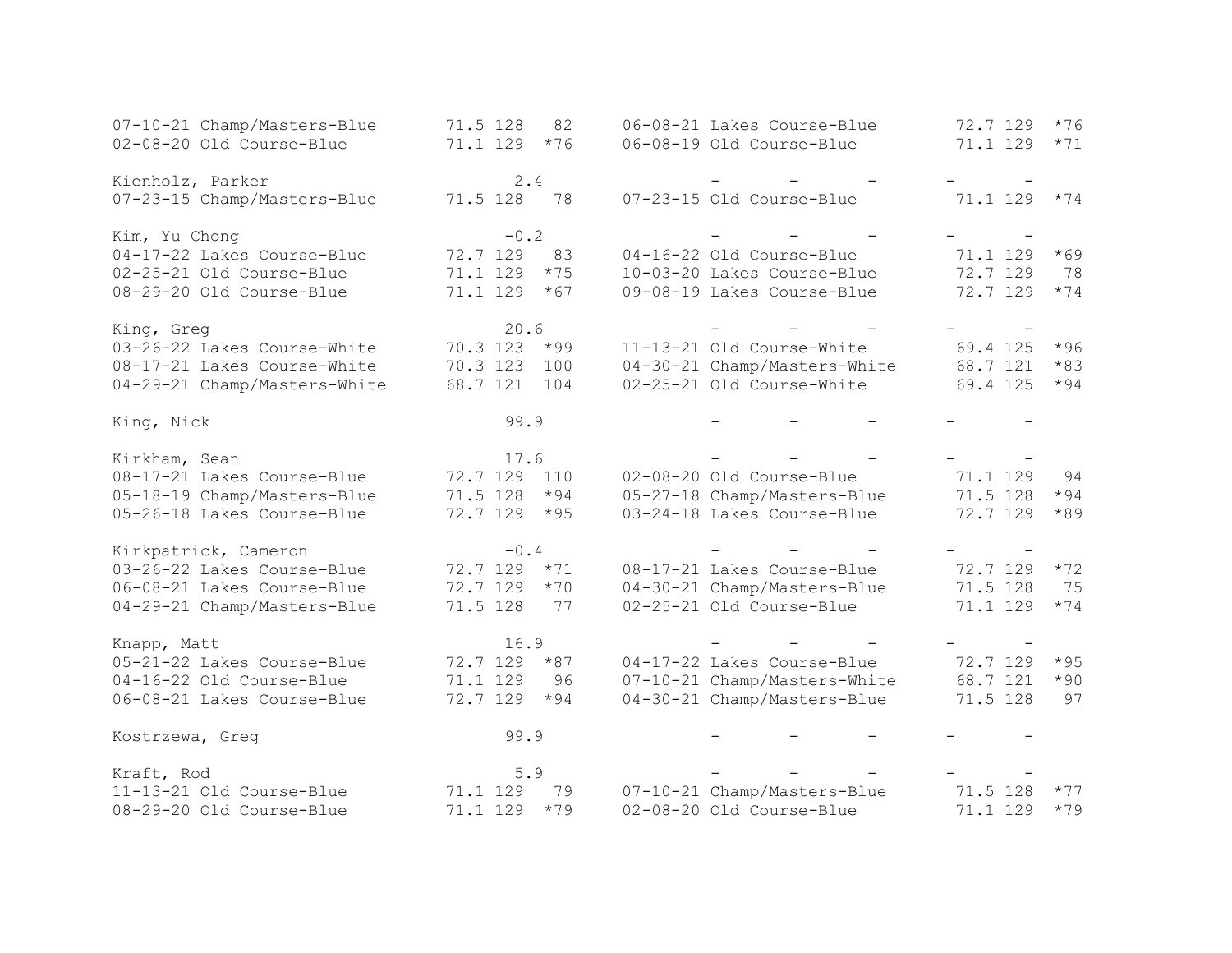| 06-29-19 Lakes Course-Blue  | 72.7 129<br>84    | 06-08-19 Old Course-White    | 69.4 125<br>$*76$ |
|-----------------------------|-------------------|------------------------------|-------------------|
| Kuenzi, Brian               | 6.4               |                              |                   |
| 11-29-16 Lakes Course-Blue  | 72.7 129 *80      | 10-14-16 Lakes Course-Gold   | 74.5 133<br>87    |
| 10-14-16 Champ/Masters-Blue | 71.5 128<br>$*73$ | 08-11-16 Champ/Masters-Blue  | 71.5 128<br>84    |
| 06-12-16 Lakes Course-Blue  | 72.7 129<br>$*83$ | 06-11-16 Champions/Trad-Blue | 69.7 124<br>$*81$ |
| Lam, Hung                   | 7.0               |                              |                   |
| 05-21-22 Lakes Course-Blue  | 72.7 129 109      | 07-17-15 Lakes Course-Blue   | 72.7 129<br>$*81$ |
| Lamb, Stephen               | 14.2              |                              |                   |
| 05-21-22 Lakes Course-Blue  | 72.7 129<br>101   | 04-17-22 Lakes Course-Blue   | 72.7 129<br>95    |
| 04-16-22 Old Course-Blue    | 71.1 129<br>$*84$ | 11-13-21 Old Course-Blue     | 71.1 129<br>$*88$ |
| 09-18-21 Champ/Masters-Blue | 71.5 128<br>$*93$ | 08-17-21 Lakes Course-Blue   | 72.7 129<br>$*89$ |
| Lambert, Kevin              | 15.0              |                              |                   |
| 04-17-22 Lakes Course-Blue  | 72.7 129<br>97    | 04-16-22 Old Course-Blue     | $*89$<br>71.1 129 |
| 03-26-22 Lakes Course-Blue  | 72.7 129<br>$*91$ | 11-13-21 Old Course-Blue     | 71.1 129<br>$*86$ |
| 08-17-21 Lakes Course-Blue  | 72.7 129<br>$*93$ | 07-10-21 Champ/Masters-White | 89<br>68.7 121    |
| Lane, JD                    | 99.9              |                              |                   |
| 02-25-21 Old Course-Blue    | 71.1 129<br>78    |                              |                   |
| Lawless, TK                 | 12.6              |                              |                   |
| 04-17-22 Lakes Course-White | 70.3 123<br>87    | 04-16-22 Old Course-White    | 69.4 125<br>$*86$ |
| 11-13-21 Old Course-White   | 69.4 125<br>87    | 07-10-21 Champ/Masters-White | 68.7 121<br>$*79$ |
| 08-29-20 Old Course-White   | 69.4 125<br>$*85$ | 02-08-20 Old Course-White    | 69.4 125<br>$*85$ |
| LeJeune, Craig              | 5.6               |                              |                   |
| 05-21-22 Lakes Course-White | 70.3 123 *78      | 04-17-22 Lakes Course-White  | 70.3 123<br>83    |
| 04-16-22 Old Course-White   | 69.4 125<br>$*75$ | 03-26-22 Lakes Course-White  | 70.3 123<br>$*78$ |
| 11-13-21 Old Course-White   | 69.4 125<br>$*74$ | 07-10-21 Champ/Masters-White | 68.7 121<br>79    |
| LeJeune, Preston            | 18.9              |                              |                   |
| 05-21-22 Lakes Course-Blue  | 72.7 129<br>101   | 04-17-22 Lakes Course-Blue   | 72.7 129<br>103   |
| 04-16-22 Old Course-Blue    | 71.1 129<br>$*90$ | 03-26-22 Lakes Course-Blue   | 72.7 129<br>$*96$ |
| 11-13-21 Old Course-Blue    | 71.1 129<br>$*91$ | 07-10-21 Champ/Masters-White | 68.7 121<br>$*95$ |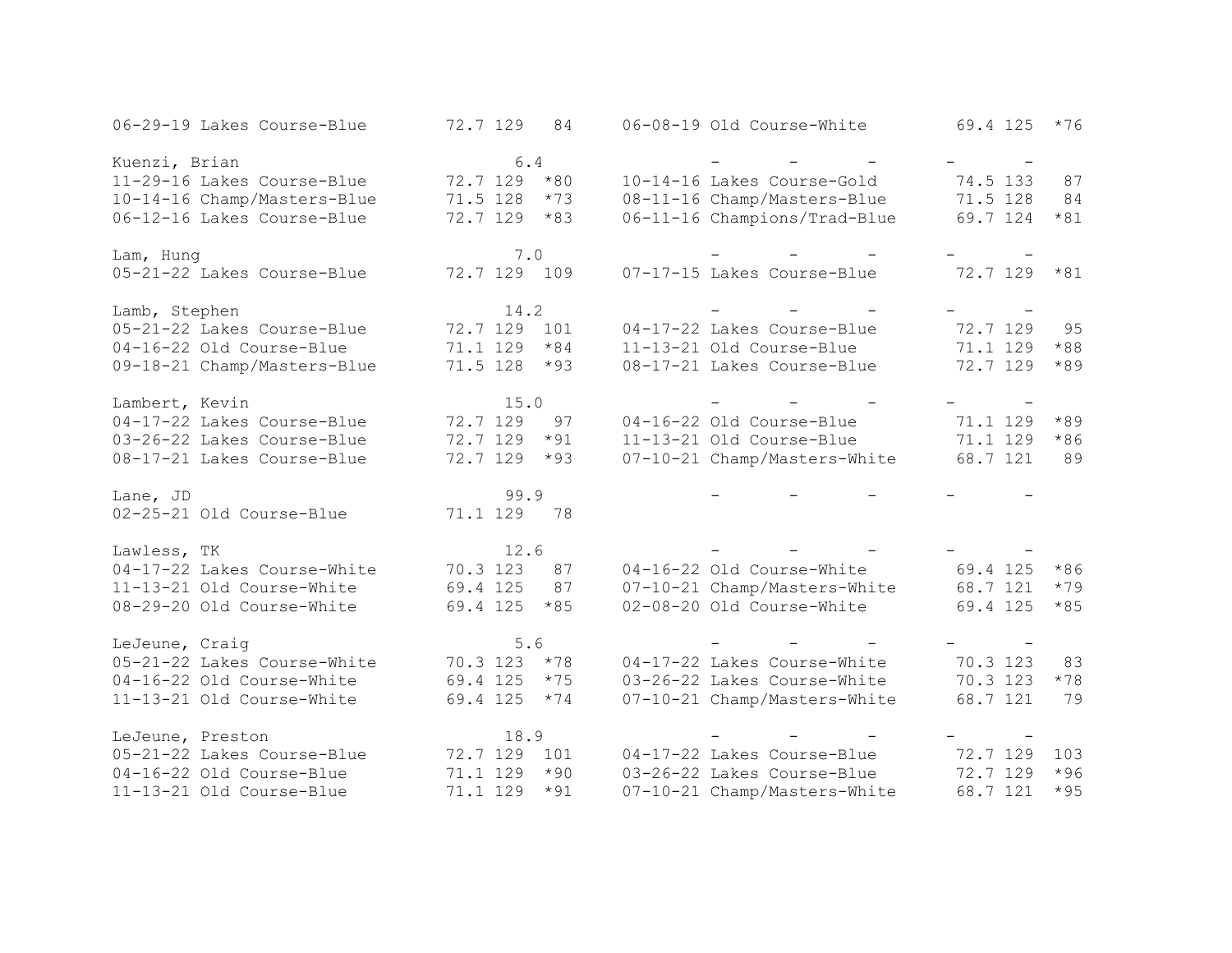| Lee, Landon                  | 99.9              |                              |                   |
|------------------------------|-------------------|------------------------------|-------------------|
| Lien, Justin                 | 20.3              |                              |                   |
| 08-23-15 Lakes Course-Blue   | 72.7 129 102      | 08-21-15 Lakes Course-Blue   | 72.7 129<br>110   |
| 08-19-15 Champ/Masters-Blue  | 71.5 128<br>$*99$ | 08-17-15 Lakes Course-Blue   | 72.7 129<br>$*92$ |
| 08-14-15 Champ/Masters-Blue  | 71.5 128 *100     | 08-12-15 Old Course-Blue     | 71.1 129<br>$*92$ |
| Locker, Bob                  | 99.9              |                              |                   |
| Lowery, Keith                | 99.9              |                              |                   |
| Lucius, Dave                 | 13.1              |                              |                   |
| 05-21-22 Lakes Course-White  | 70.3 123<br>$*83$ | 04-17-22 Lakes Course-White  | 70.3 123<br>$*87$ |
| 04-16-22 Old Course-White    | 69.4 125<br>$*82$ | 03-26-22 Lakes Course-White  | 70.3 123<br>$*88$ |
| 11-13-21 Old Course-White    | 69.4 125<br>90    | 09-19-21 Lakes Course-White  | 70.3 123<br>94    |
| Lucius, Jim                  | 16.6              |                              |                   |
| 05-21-22 Lakes Course-White  | 70.3 123<br>$*90$ | 03-26-22 Lakes Course-White  | 70.3 123<br>$*88$ |
| 07-10-21 Champ/Masters-White | 68.7 121<br>93    | 04-30-21 Champ/Masters-White | 68.7 121<br>$*88$ |
| 04-29-21 Champ/Masters-White | 68.7 121<br>89    | 02-25-21 Old Course-White    | 69.4 125<br>$*88$ |
| Lupeituu, Paul               | 7.6               |                              |                   |
| 05-21-22 Lakes Course-Blue   | 72.7 129 *83      | 04-17-22 Lakes Course-Blue   | 72.7 129<br>87    |
| 04-16-22 Old Course-Blue     | $71.1$ 129 $*79$  | 03-26-22 Lakes Course-Blue   | 72.7 129<br>84    |
| Luttrell, Lance              | 3.8               |                              |                   |
| 08-29-20 Old Course-Blue     | $71.1$ 129 $*74$  | 06-29-19 Lakes Course-Blue   | 72.7 129<br>84    |
| 06-08-19 Old Course-Blue     | 71.1 129<br>$*74$ | 05-18-19 Champ/Masters-Blue  | 71.5 128<br>86    |
| 09-15-18 Lakes Course-Blue   | 72.7 129<br>$*81$ | 07-28-18 Lakes Course-Blue   | 72.7 129<br>$*77$ |
| Lutz, Skip                   | 2.5               |                              |                   |
| 05-21-22 Lakes Course-Blue   | $72.7$ 129 $*73$  | 04-17-22 Lakes Course-White  | 70.3 123<br>79    |
| 04-16-22 Old Course-White    | 69.4 125<br>$*73$ | 11-13-21 Old Course-Blue     | 71.1 129<br>$*76$ |
| 07-10-21 Champ/Masters-Blue  | 71.5 128<br>77    |                              |                   |
| Lyles, Steve                 | 15.4              |                              |                   |
| 04-17-22 Lakes Course-White  | 70.3 123<br>97    | 04-16-22 Old Course-White    | 69.4 125<br>92    |
| 11-13-21 Old Course-Blue     | $*87$<br>71.1 129 | 08-17-21 Lakes Course-White  | 70.3 123<br>$*87$ |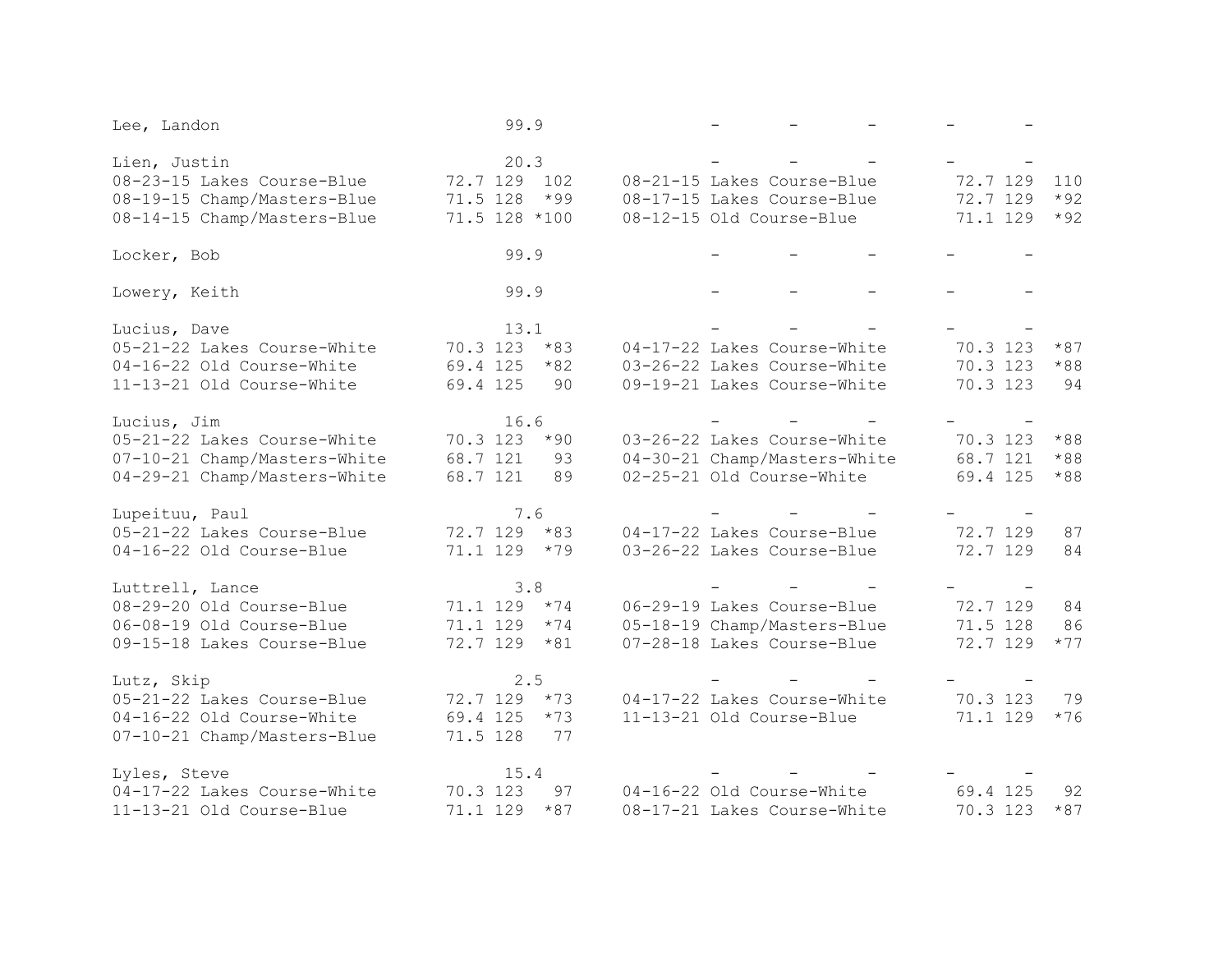| 07-10-21 Champ/Masters-White | 68.7 121 *85     |       | 04-30-21 Champ/Masters-White | 68.7 121 | $*90$ |
|------------------------------|------------------|-------|------------------------------|----------|-------|
| Lynn, Gary                   | 3.8              |       |                              |          |       |
| 05-21-22 Lakes Course-White  | 70.3 123 *74     |       | 04-17-22 Lakes Course-White  | 70.3 123 | $*76$ |
| 04-16-22 Old Course-White    | 69.4 125         | 76    | 03-26-22 Lakes Course-White  | 70.3 123 | 82    |
| 11-13-21 Old Course-White    | 69.4 125         | $*72$ | 09-19-21 Lakes Course-White  | 70.3 123 | $*76$ |
| Lynn, Jason                  | 6.6              |       |                              |          |       |
| 03-26-22 Lakes Course-Blue   | 72.7 129 *81     |       | 11-13-21 Old Course-Blue     | 71.1 129 | $*76$ |
| 07-10-21 Champ/Masters-Blue  | 71.5 128         | 82    | 06-08-21 Lakes Course-Blue   | 72.7 129 | 84    |
| 04-30-21 Champ/Masters-Blue  | 71.5 128         | $*79$ | 04-29-21 Champ/Masters-Blue  | 71.5 128 | $*82$ |
| Lynn, Scotty                 | 6.0              |       |                              |          |       |
| 06-08-19 Old Course-Blue     | 71.1 129 *78     |       | 05-18-19 Champ/Masters-Blue  | 71.5 128 | 90    |
| 03-09-19 Lakes Course-Blue   | 72.7 129         | 87    | 01-26-19 Old Course-Blue     | 71.1 129 | $*79$ |
| 11-10-18 Old Course-Blue     | 71.1 129         | $*83$ | 09-15-18 Lakes Course-Blue   | 72.7 129 | $*75$ |
| MacDowell, Jack              | 4.6              |       |                              |          |       |
| 09-15-18 Lakes Course-White  | 70.3 123         | 79    | 06-16-18 Old Course-Blue     | 71.1 129 | $*77$ |
| 03-24-18 Lakes Course-White  | 70.3 123         | 81    | 11-29-16 Lakes Course-White  | 70.3 123 | $*78$ |
| 08-25-16 Lakes Course-Blue   | 72.7 129         | $*75$ | 08-11-16 Champ/Masters-White | 68.7 121 | $*74$ |
| Macalik, Frank               | 11.3             |       |                              |          |       |
| 04-16-22 Old Course-White    | 69.4 125         | 91    | 03-26-22 Lakes Course-White  | 70.3 123 | 102   |
| 11-13-21 Old Course-White    | 69.4 125         | $*86$ | 08-17-21 Lakes Course-White  | 70.3 123 | $*81$ |
| 07-10-21 Champ/Masters-White | 68.7 121         | $*80$ | 06-08-21 Lakes Course-White  | 70.3 123 | $*83$ |
| Mackey, Brian                | 5.6              |       |                              |          |       |
| 03-26-22 Lakes Course-Blue   | 72.7 129         | 87    | 11-13-21 Old Course-Blue     | 71.1 129 | $*78$ |
| 09-08-19 Lakes Course-Blue   | 72.7 129         | 90    | 09-07-19 Old Course-Blue     | 71.1 129 | $*76$ |
| 06-29-19 Lakes Course-Blue   | 72.7 129         | $*78$ | 06-08-19 Old Course-Blue     | 71.1 129 | $*81$ |
| Macpherson, Don              | 8.0              |       |                              |          |       |
| 05-21-22 Lakes Course-Blue   | $72.7$ 129 $*82$ |       | 04-17-22 Lakes Course-Blue   | 72.7 129 | 94    |
| 04-16-22 Old Course-Blue     | 71.1 129 *81     |       |                              |          |       |
| Maday, Billy                 | 14.5             |       |                              |          |       |
| 08-25-16 Lakes Course-Blue   | 72.7 129         | 90    |                              |          |       |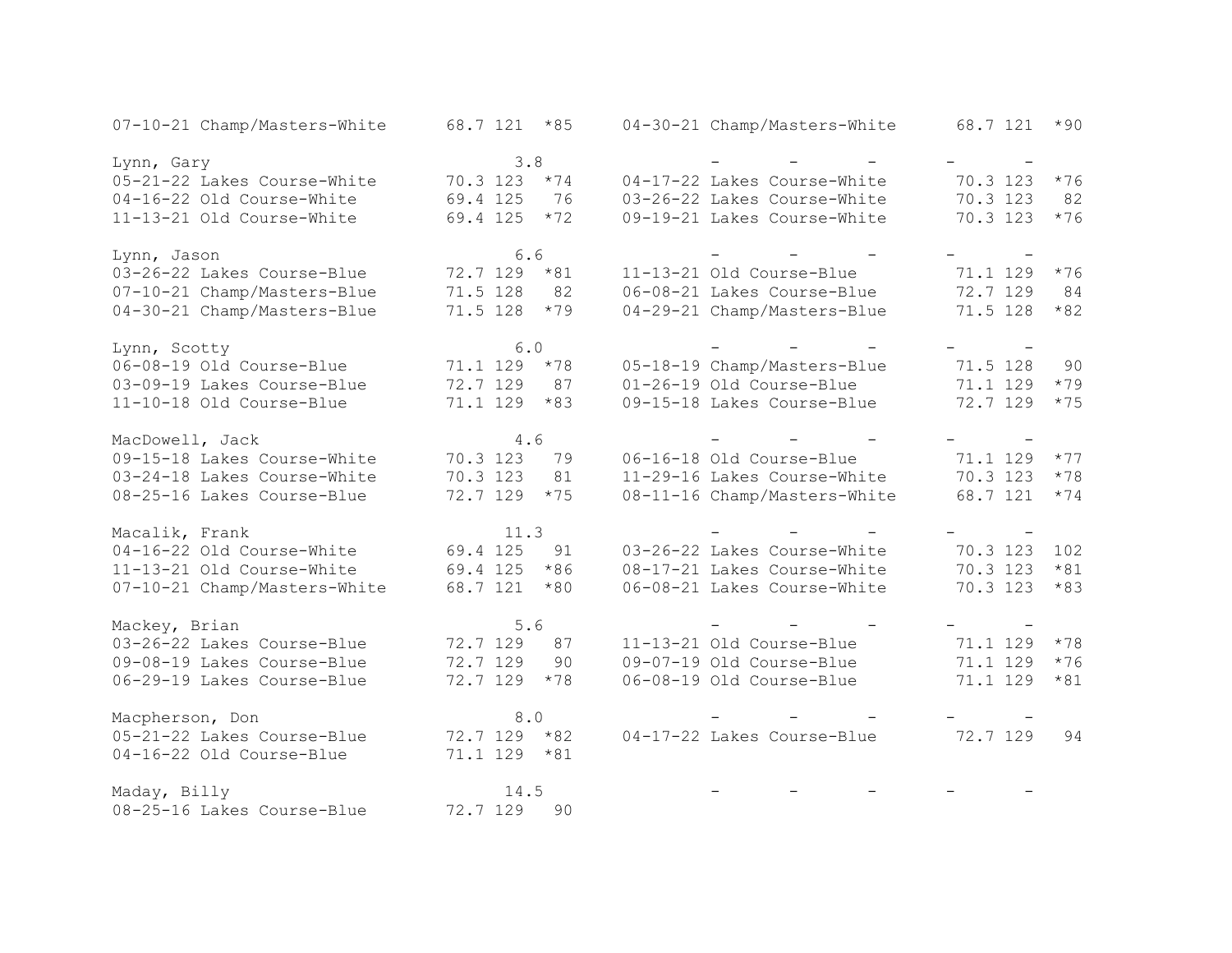| Magee, Larry                |                  | 13.4 |       |  |                              |               |       |
|-----------------------------|------------------|------|-------|--|------------------------------|---------------|-------|
| 03-26-22 Lakes Course-White | 70.3 123         |      | 91    |  | 11-13-21 Old Course-White    | 69.4 125      | $*88$ |
| 08-17-21 Lakes Course-White | 70.3 123         |      | $*86$ |  | 07-10-21 Champ/Masters-White | 68.7 121      | 87    |
| 10-03-20 Lakes Course-White | 70.3 123         |      | $*83$ |  | 08-29-20 Old Course-White    | 69.4 125      | $*84$ |
|                             |                  |      |       |  |                              |               |       |
| Mammeli, Doug               |                  | 22.6 |       |  |                              |               |       |
| 08-11-15 Lakes Course-Blue  | 72.7 129 109     |      |       |  | 04-18-15 Old Course-Blue     | 71.1 129 *92  |       |
| 04-17-15 Lakes Course-Blue  | 72.7 129         |      | $*97$ |  | 04-16-15 Old Course-Blue     | 71.1 129 *101 |       |
| 04-15-15 Champ/Masters-Blue | 71.5 128 119     |      |       |  | 04-14-15 Champions/Trad-Blue | 69.7 124 *101 |       |
|                             |                  |      |       |  |                              |               |       |
| Mann, John                  |                  | 2.3  |       |  |                              |               |       |
| 10-03-20 Lakes Course-White | 70.3 123         |      | $*73$ |  | 08-29-20 Old Course-White    | 69.4 125      | $*73$ |
| 02-08-20 Old Course-White   | 69.4 125         |      | 75    |  | 11-16-19 Old Course-White    | 69.4 125      | $*70$ |
| 09-08-19 Lakes Course-White | 70.3 123         |      | 77    |  | 09-07-19 Old Course-Blue     | 71.1 129      | $*75$ |
| Manzi, Steve                |                  | 15.0 |       |  |                              |               |       |
| 05-21-22 Lakes Course-White | $70.3$ 123 $*89$ |      |       |  | 04-17-22 Lakes Course-White  | 70.3 123      | 95    |
| 04-16-22 Old Course-White   | $69.4$ 125 $*86$ |      |       |  | 03-26-22 Lakes Course-White  | 70.3 123      | $*83$ |
| 11-13-21 Old Course-White   | 69.4 125         |      | 93    |  | 09-19-21 Lakes Course-White  | 70.3 123      | $*91$ |
|                             |                  |      |       |  |                              |               |       |
| Martin, Don                 |                  | 7.3  |       |  |                              |               |       |
| 02-25-21 Old Course-White   | 69.4 125         |      | 86    |  | 08-29-20 Old Course-White    | 69.4 125      | $*80$ |
| 11-16-19 Old Course-White   | 69.4 125         |      | $*78$ |  | 09-08-19 Lakes Course-White  | 70.3 123      | $*78$ |
| 09-07-19 Old Course-Blue    | $71.1$ 129 $*78$ |      |       |  | 06-29-19 Lakes Course-White  | 70.3 123      | 87    |
|                             |                  |      |       |  |                              |               |       |
| Mauldin, Don                |                  | 7.4  |       |  |                              |               |       |
| 07-23-15 Old Course-White   | 69.4 125         |      | 78    |  |                              |               |       |
| Mayday, Billy               |                  | 16.5 |       |  |                              |               |       |
| 08-14-15 Champ/Masters-Blue | 71.5 128 91      |      |       |  |                              |               |       |
|                             |                  |      |       |  |                              |               |       |
| McConnell, Mike             |                  | 7.5  |       |  |                              |               |       |
| 05-21-22 Lakes Course-White | 70.3 123         |      | 82    |  | 04-17-22 Lakes Course-White  | 70.3 123      | 89    |
| 04-16-22 Old Course-White   | 69.4 125         |      | $*79$ |  | 03-26-22 Lakes Course-White  | 70.3 123      | $*77$ |
| 08-17-21 Lakes Course-White | $70.3$ 123 $*79$ |      |       |  | 07-10-21 Champ/Masters-White | 68.7 121      | $*78$ |
|                             |                  |      |       |  |                              |               |       |
| McDonald, Jack              |                  | 99.9 |       |  |                              |               |       |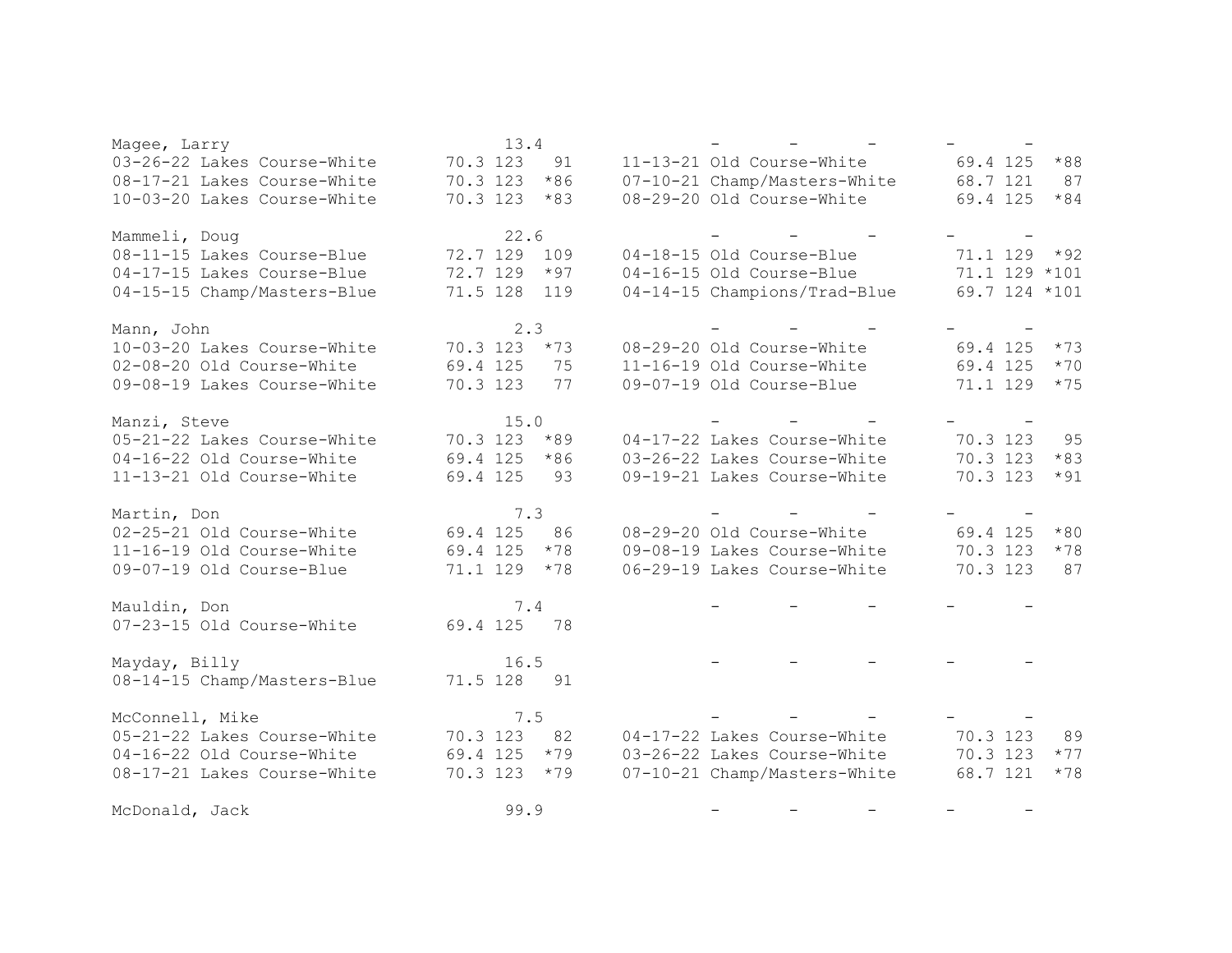| McGee, Steve                 | 13.3              |                              |                   |
|------------------------------|-------------------|------------------------------|-------------------|
| 04-11-16 Lakes Course-Blue   | 72.7 129<br>97    | 02-20-16 Old Course-Blue     | 71.1 129<br>$*87$ |
|                              |                   |                              |                   |
| McGill, Tanner               | 99.9              |                              |                   |
| 05-21-22 Lakes Course-Blue   | 72.7 129 74       |                              |                   |
|                              |                   |                              |                   |
| McKeon, Dan                  | 2.9               |                              |                   |
| 05-21-22 Lakes Course-Blue   | 72.7 129<br>82    | 04-17-22 Lakes Course-Blue   | 72.7 129<br>79    |
| 04-16-22 Old Course-Blue     | $*75$<br>71.1 129 | 08-17-21 Lakes Course-Blue   | 72.7 129<br>$*79$ |
| 07-10-21 Champ/Masters-Blue  | 71.5 128<br>$*74$ | 08-25-16 Lakes Course-Blue   | 72.7 129<br>$*74$ |
|                              |                   |                              |                   |
| McKeon, Dylan                | 99.9              |                              |                   |
| 07-10-21 Champ/Masters-White | 68.7 121<br>92    |                              |                   |
|                              |                   |                              |                   |
| McKinney, Tommy              | 4.9               |                              |                   |
| 07-23-15 Old Course-Blue     | 71.1 129 *75      | 07-23-15 Champ/Masters-Blue  | 71.5 128<br>85    |
| 07-23-15 Old Course-Blue     | 71.1 129 *79      |                              |                   |
|                              |                   |                              |                   |
| McMillin, Andrew             | 12.6              |                              |                   |
| 09-19-21 Lakes Course-Blue   | 72.7 129 *91      | 09-18-21 Champ/Masters-Blue  | 71.5 128<br>90    |
| 08-17-21 Lakes Course-Blue   | 72.7 129<br>93    | 04-30-21 Champ/Masters-Blue  | 71.5 128<br>$*85$ |
| 04-29-21 Champ/Masters-Blue  | 71.5 128 *84      | 02-25-21 Old Course-Blue     | 71.1 129<br>$*87$ |
|                              |                   |                              |                   |
| McMurchie, Duncan            | 0.3               |                              |                   |
| 09-19-21 Lakes Course-Blue   | 72.7 129<br>78    | 09-18-21 Champ/Masters-Blue  | 71.5 128<br>$*72$ |
|                              |                   |                              |                   |
| McUmber, Andy                | 15.2              |                              |                   |
| 10-14-16 Lakes Course-White  | 70.3 123<br>99    | 10-14-16 Champ/Masters-White | 68.7 121<br>92    |
| 06-08-16 Old Course-White    | 69.4 125 *89      | 02-20-16 Old Course-White    | 69.4 125<br>$*85$ |
|                              |                   |                              |                   |
| Miller, Brad                 | 5.1               |                              |                   |
| 05-21-22 Lakes Course-White  | 70.3 123<br>84    | 04-17-22 Lakes Course-White  | 70.3 123<br>80    |
| 04-16-22 Old Course-White    | 69.4 125<br>$*75$ | 03-26-22 Lakes Course-White  | 70.3 123<br>$*75$ |
| 11-13-21 Old Course-White    | 69.4 125<br>$*76$ | 07-10-21 Champ/Masters-White | 68.7 121<br>$*75$ |
|                              |                   |                              |                   |
| Miller, Jeff                 | 1.6               |                              |                   |
| 02-20-16 Old Course-Blue     | 71.1 129<br>73    |                              |                   |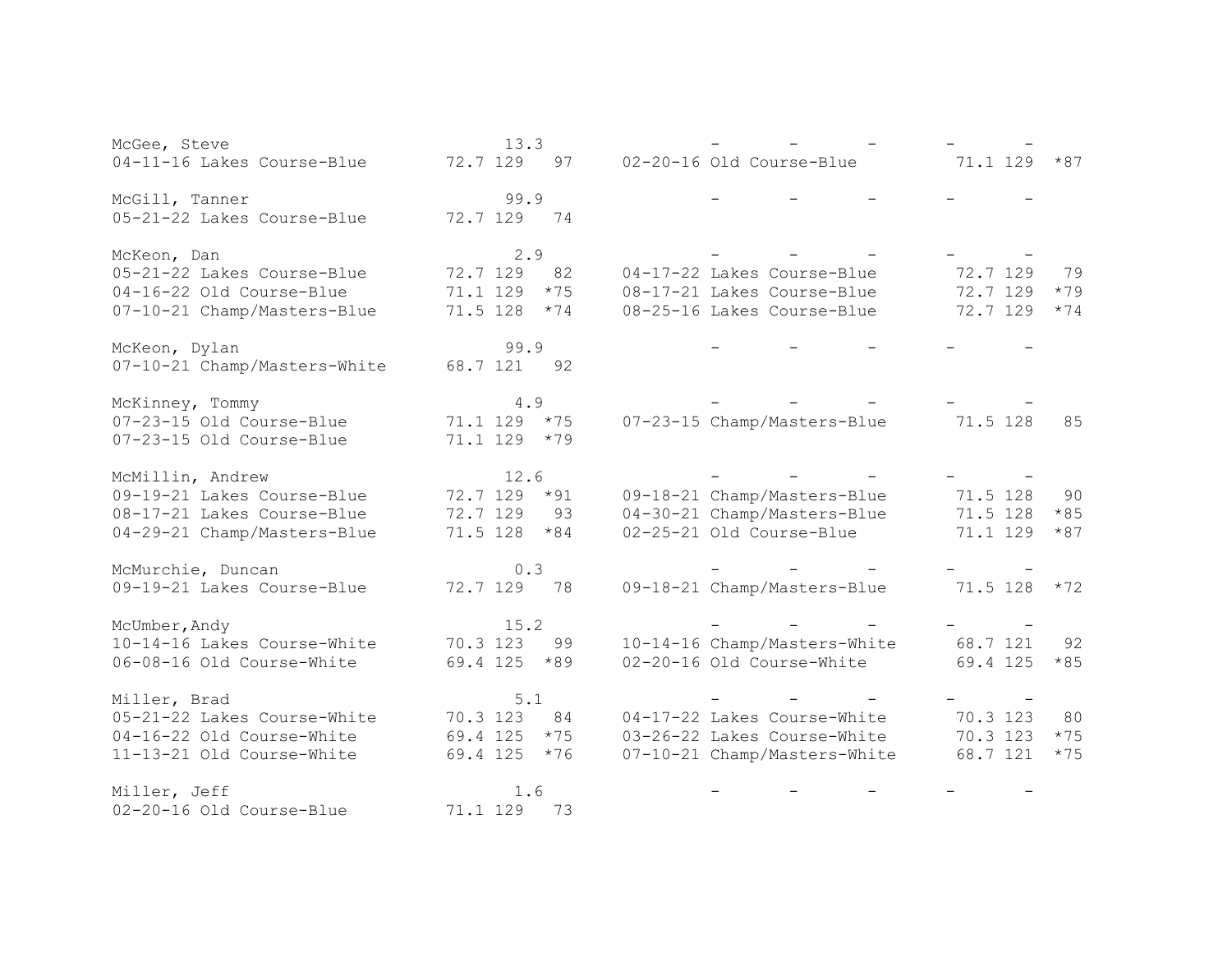| Mims, J                      | 3.4               |                              |                   |
|------------------------------|-------------------|------------------------------|-------------------|
| 07-10-21 Champ/Masters-Blue  | 71.5 128<br>77    | 03-09-19 Lakes Course-Blue   | 72.7 129<br>$*78$ |
| 11-10-18 Old Course-Blue     | 71.1 129<br>$*74$ | 03-24-18 Lakes Course-Blue   | 72.7 129<br>$*77$ |
| 02-10-18 Old Course-Blue     | 71.1 129<br>78    |                              |                   |
| Money, Kevin                 | 17.1              |                              |                   |
| 02-25-21 Old Course-Blue     | 71.1 129<br>$*98$ | 08-29-20 Old Course-Blue     | 71.1 129<br>$*85$ |
| 01-26-19 Old Course-Blue     | 71.1 129<br>100   |                              |                   |
| Montoney, Jeff               | 8.2               |                              |                   |
| 03-24-18 Lakes Course-Blue   | 72.7 129<br>$*84$ | 02-10-18 Old Course-Blue     | $*81$<br>71.1 129 |
| 08-25-16 Lakes Course-Blue   | 72.7 129<br>$*83$ | 08-11-16 Champ/Masters-Blue  | 71.5 128<br>86    |
| 06-08-16 Old Course-Blue     | 71.1 129<br>$*79$ | 02-20-16 Old Course-Blue     | 71.1 129<br>84    |
| Mooney, Mike                 | 21.4              |                              |                   |
| 06-08-16 Old Course-White    | 69.4 125<br>$*98$ | 04-11-16 Lakes Course-White  | 70.3 123<br>104   |
| 08-28-15 Lakes Course-White  | 70.3 123<br>99    | 08-28-15 Champ/Masters-White | $*96$<br>68.7 121 |
| 08-27-15 Lakes Course-White  | 70.3 123<br>$*89$ | 08-14-15 Champ/Masters-White | 68.7 121<br>$*91$ |
| Moore, Troy                  | 8.3               |                              |                   |
| 02-20-16 Old Course-Blue     | 71.1 129<br>81    |                              |                   |
| Moran, Rick                  | 14.5              |                              |                   |
| 11-13-21 Old Course-White    | 69.4 125<br>$*88$ | 09-19-21 Lakes Course-White  | 70.3 123<br>89    |
| 09-18-21 Champ/Masters-White | 68.7 121<br>$*83$ | 08-17-21 Lakes Course-White  | 70.3 123<br>$*88$ |
| 07-10-21 Champ/Masters-White | 68.7 121<br>$*84$ | 06-08-21 Lakes Course-White  | 70.3 123<br>92    |
| Moreau, Bob                  | 13.2              |                              |                   |
| 04-17-22 Lakes Course-White  | 70.3 123<br>92    | 04-16-22 Old Course-White    | 69.4 125<br>$*82$ |
| 03-26-22 Lakes Course-White  | 70.3 123<br>$*88$ |                              |                   |
| Morgan, Parker               | 3.7               |                              |                   |
| 09-19-21 Lakes Course-Blue   | 72.7 129<br>84    | 09-18-21 Champ/Masters-Blue  | 71.5 128<br>$*78$ |
| 07-10-21 Champ/Masters-Blue  | 71.5 128<br>$*74$ |                              |                   |
| Morris, Bob                  | 8.9               |                              |                   |
| 08-29-20 Old Course-White    | 69.4 125<br>86    | 08-25-16 Lakes Course-Blue   | 72.7 129<br>$*84$ |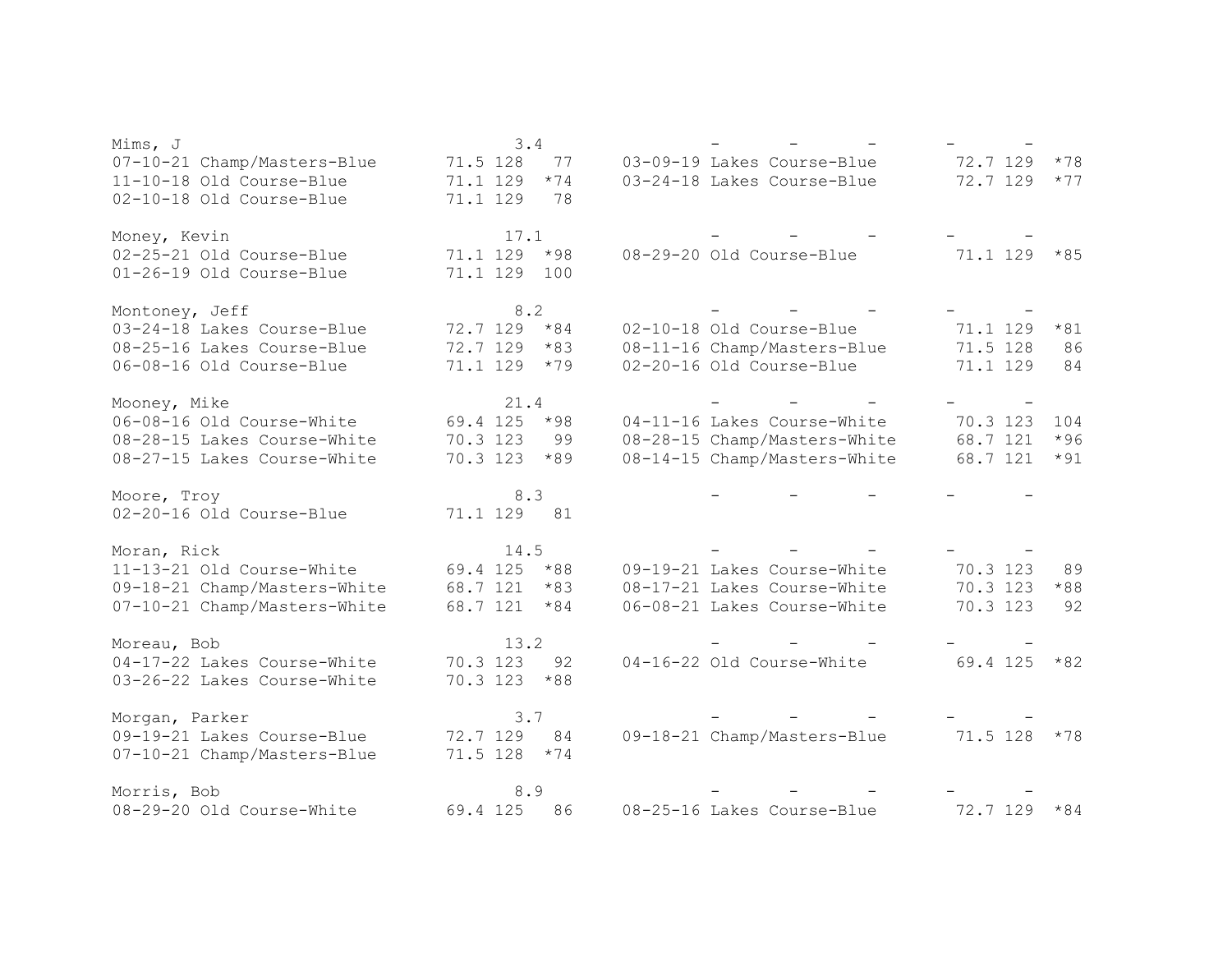| 08-11-16 Champ/Masters-White | 68.7 121<br>83    | 06-08-16 Old Course-White    | 69.4 125<br>$*79$ |
|------------------------------|-------------------|------------------------------|-------------------|
| 04-11-16 Lakes Course-White  | 70.3 123<br>$*80$ | 02-20-16 Old Course-White    | 69.4 125<br>$*80$ |
|                              |                   |                              |                   |
| Moses, Joe                   | 2.4               |                              |                   |
| 06-29-19 Lakes Course-White  | 70.3 123 *74      | 06-08-19 Old Course-Blue     | 71.1 129<br>$*75$ |
| 09-15-18 Lakes Course-Blue   | 72.7 129<br>77    | 07-28-18 Lakes Course-White  | 70.3 123<br>75    |
| 06-16-18 Old Course-Blue     | 71.1 129<br>$*72$ |                              |                   |
| Mosley, Clay                 | 7.6               |                              |                   |
| 05-21-22 Lakes Course-Blue   | 72.7 129 *78      | 04-17-22 Lakes Course-Blue   | 72.7 129<br>90    |
| 04-16-22 Old Course-Blue     | $71.1$ 129 $*84$  |                              |                   |
| Mosser, Jake                 | 1.8               |                              |                   |
| 11-29-16 Lakes Course-White  | 70.3 123<br>$*74$ | 10-14-16 Lakes Course-White  | 70.3 123<br>83    |
| 10-14-16 Champ/Masters-White | 68.7 121<br>76    | 08-25-16 Lakes Course-Blue   | 72.7 129<br>$*73$ |
| 08-11-16 Champ/Masters-White | $*72$<br>68.7 121 | 06-08-16 Old Course-Blue     | $*72$<br>71.1 129 |
| Mosser, Mike                 | 6.1               |                              |                   |
| 06-08-16 Old Course-Blue     | 71.1 129<br>82    | 08-23-15 Lakes Course-Blue   | 72.7 129<br>$*82$ |
| 08-21-15 Champ/Masters-Blue  | $*82$<br>71.5 128 | 08-19-15 Old Course-Blue     | 71.1 129<br>$*77$ |
| 08-17-15 Lakes Course-White  | 70.3 123<br>86    | 08-12-15 Champ/Masters-White | 68.7 121<br>$*72$ |
| Mounce, Steve                | 9.6               |                              |                   |
| 05-21-22 Lakes Course-White  | 70.3 123<br>$*84$ | 04-17-22 Lakes Course-White  | 70.3 123<br>99    |
| 04-16-22 Old Course-White    | 69.4 125<br>84    | 03-26-22 Lakes Course-White  | 70.3 123<br>$*77$ |
| 11-13-21 Old Course-White    | 69.4 125<br>$*79$ | 09-19-21 Lakes Course-White  | 70.3 123<br>$*84$ |
| Murdoch, Mike                | 12.1              |                              |                   |
| 05-21-22 Lakes Course-White  | 70.3 123 *83      | 04-17-22 Lakes Course-White  | 70.3 123<br>94    |
| 04-16-22 Old Course-White    | 69.4 125<br>$*83$ | 03-26-22 Lakes Course-White  | 70.3 123<br>$*87$ |
| 11-13-21 Old Course-White    | 69.4 125<br>$*82$ | 08-17-21 Lakes Course-White  | 70.3 123<br>88    |
| Naidoo, ricky                | 8.3               |                              |                   |
| 03-24-18 Lakes Course-Blue   | 72.7 129<br>90    | 08-27-15 Champ/Masters-Blue  | 71.5 128<br>$*81$ |
| 08-27-15 Lakes Course-Blue   | 72.7 129<br>$*82$ | 08-14-15 Champ/Masters-Blue  | 71.5 128<br>$*82$ |
| 08-11-15 Lakes Course-Blue   | 72.7 129<br>$*83$ | 07-23-15 Old Course-Blue     | 71.1 129<br>86    |
| Napora, Andrew               | 99.9              |                              |                   |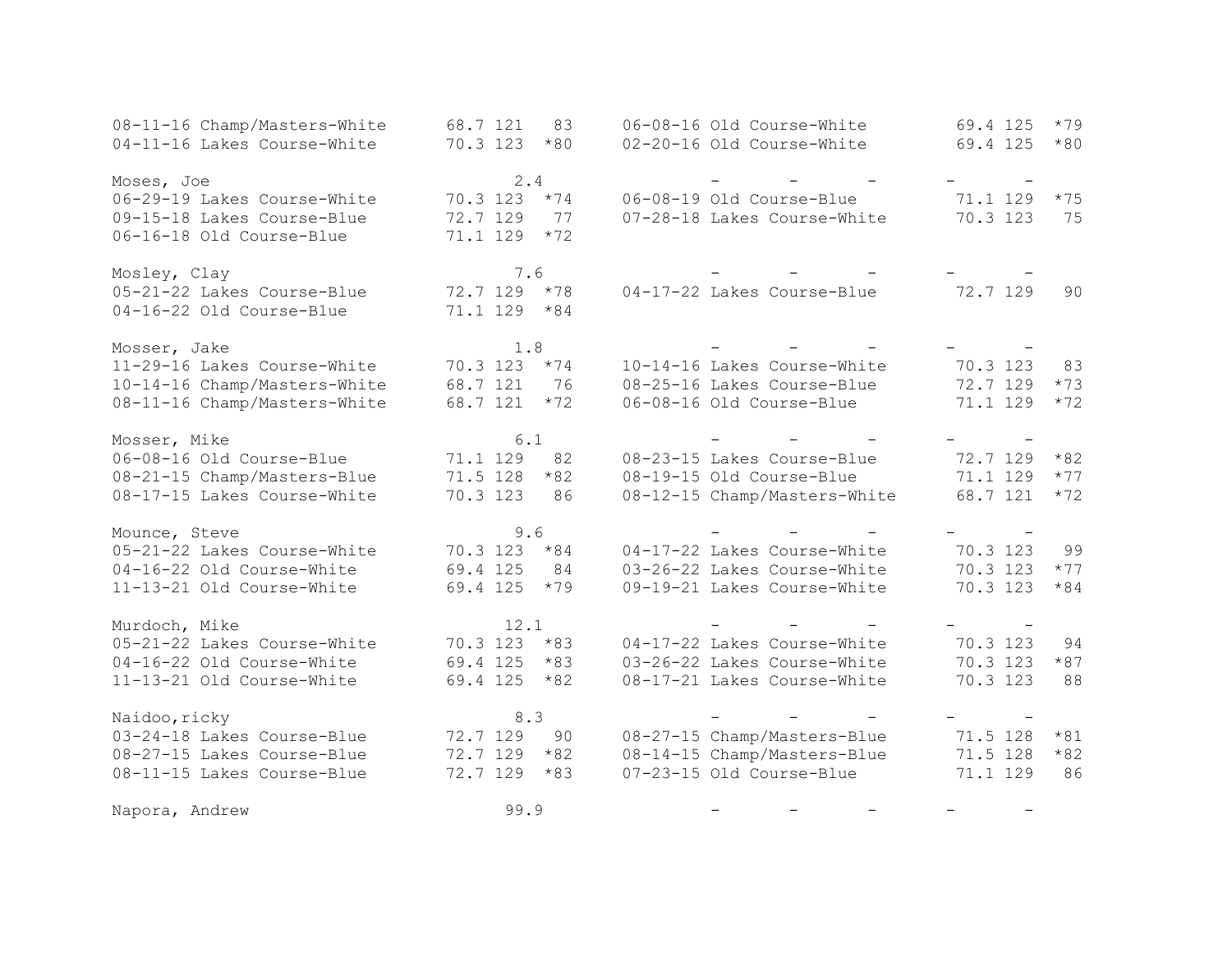| Neel, Jerry                  | 10.2              |                              |                   |
|------------------------------|-------------------|------------------------------|-------------------|
| 05-21-22 Lakes Course-White  | 70.3 123<br>86    | 04-17-22 Lakes Course-White  | 70.3 123<br>$*83$ |
| 04-16-22 Old Course-White    | 69.4 125<br>$*79$ | 03-26-22 Lakes Course-White  | 70.3 123<br>88    |
| 11-13-21 Old Course-White    | 69.4 125<br>$*81$ | 08-17-21 Lakes Course-White  | 70.3 123<br>$*83$ |
| Neeley, Matthew              | 99.9              |                              |                   |
| Nelson, Marc                 | 99.9              |                              |                   |
| Nickerson, Isaiah            | 1.4               |                              |                   |
| 09-19-21 Lakes Course-Blue   | 72.7 129<br>$*74$ | 09-18-21 Champ/Masters-Blue  | 71.5 128<br>$*75$ |
| 04-30-21 Champ/Masters-Blue  | 71.5 128<br>$*72$ | 04-29-21 Champ/Masters-Blue  | 71.5 128<br>80    |
| 02-25-21 Old Course-Blue     | 71.1 129<br>76    |                              |                   |
| Nimocks, Steve               | 5.4               |                              |                   |
| 08-25-16 Lakes Course-Blue   | 72.7 129<br>86    | 08-28-15 Lakes Course-White  | $*80$<br>70.3 123 |
| 08-14-15 Champ/Masters-Blue  | 71.5 128<br>85    | 07-23-15 Old Course-Blue     | 71.1 129<br>$*73$ |
| 07-23-15 Champ/Masters-White | 68.7 121<br>$*77$ | 07-23-15 Old Course-White    | 69.4 125<br>$*74$ |
| Nohrenberg, John             | 99.9              |                              |                   |
| Norris, Cory                 | 19.6              |                              |                   |
| 10-14-16 Lakes Course-Blue   | 72.7 129<br>99    | 10-14-16 Champ/Masters-Blue  | $*95$<br>71.5 128 |
| 08-25-16 Lakes Course-White  | 70.3 123<br>$*90$ | 08-11-16 Champ/Masters-Blue  | 71.5 128<br>$*97$ |
| 03-16-16 Lakes Course-Blue   | 72.7 129<br>110   |                              |                   |
| Nutgrass, Justin             | 99.9              |                              |                   |
| 10-03-20 Lakes Course-Blue   | 72.7 129<br>89    |                              |                   |
| O'Brien, Mike                | $6.8$             |                              |                   |
| 10-03-20 Lakes Course-White  | 70.3 123<br>83    | 11-16-19 Old Course-White    | 69.4 125<br>86    |
| 06-08-19 Old Course-White    | 69.4 125<br>$*79$ | 08-14-15 Champ/Masters-White | 68.7 121<br>$*77$ |
| 07-23-15 Champ/Masters-White | 68.7 121<br>$*78$ | 07-23-15 Old Course-White    | 69.4 125<br>$*73$ |
| Oliver, Monty                | 22.3              |                              |                   |
| 08-11-15 Lakes Course-White  | 70.3 123 *100     | 09-05-14 Lakes Course-White  | 70.3 123<br>107   |
|                              |                   |                              |                   |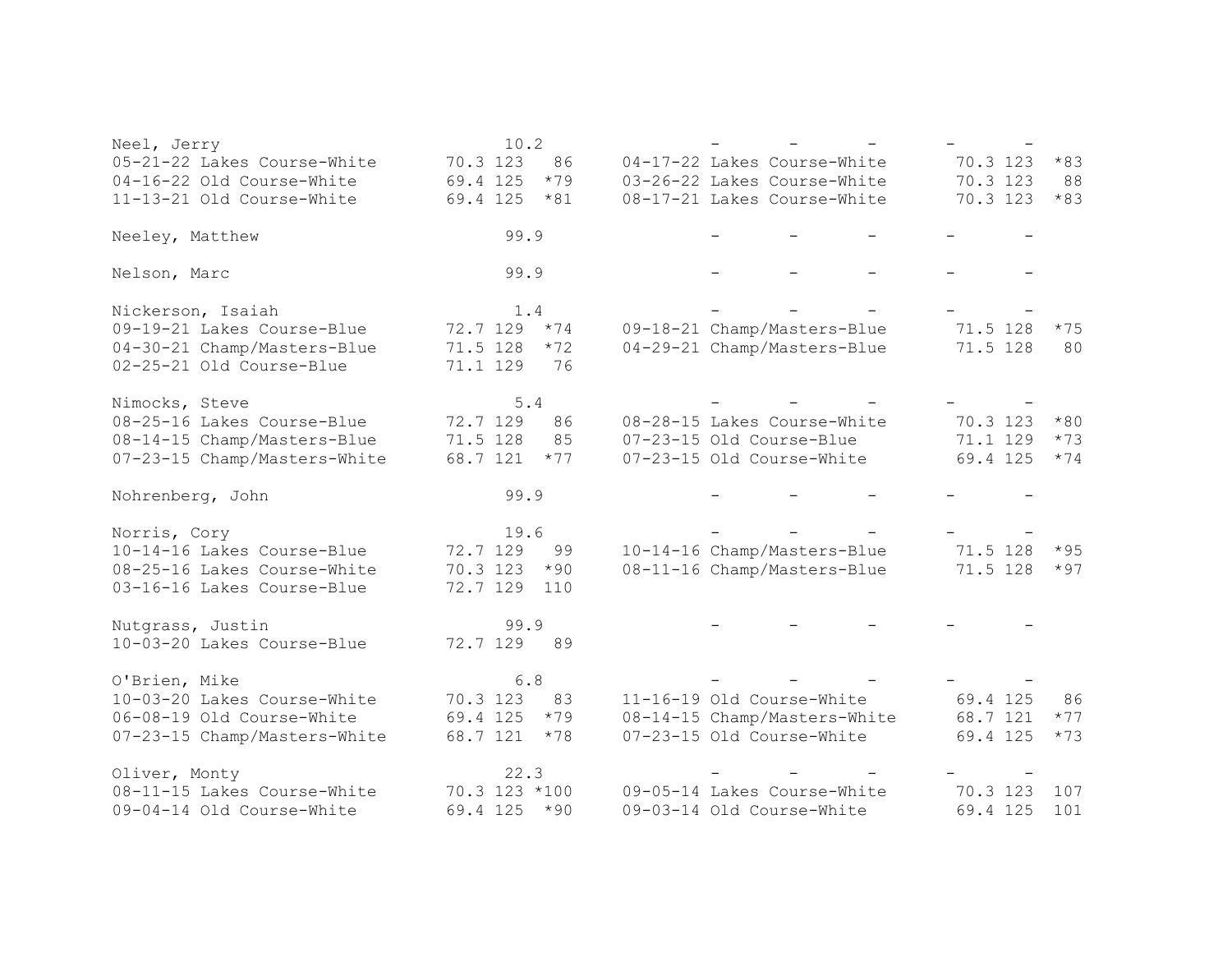| 09-02-14 Old Course-Blue     | 71.1 129<br>$*99$ | 09-01-14 Old Course-Blue     | 71.1 129<br>$*97$ |
|------------------------------|-------------------|------------------------------|-------------------|
| Onstot, Mark                 | 11.7              |                              |                   |
| 05-21-22 Lakes Course-Blue   | 72.7 129 *85      | 04-17-22 Lakes Course-Blue   | 72.7 129<br>93    |
| 04-16-22 Old Course-Blue     | 71.1 129<br>$*87$ | 03-26-22 Lakes Course-Blue   | 72.7 129<br>$*87$ |
| 09-19-21 Lakes Course-Blue   | 72.7 129<br>$*86$ | 09-18-21 Champ/Masters-Blue  | 71.5 128<br>93    |
| Parrish, Jim                 | 8.3               |                              |                   |
| 02-10-18 Old Course-White    | $69.4$ 125 $*77$  | 10-14-16 Lakes Course-White  | 70.3 123<br>84    |
| 10-14-16 Champ/Masters-White | 68.7 121<br>$*77$ | 08-25-16 Lakes Course-Blue   | 86<br>72.7 129    |
| 06-08-16 Old Course-Blue     | $71.1$ 129 $*81$  | 08-28-15 Champ/Masters-White | 68.7 121<br>$*81$ |
| Partain, Pete                | 12.4              |                              |                   |
| 11-13-21 Old Course-White    | 69.4 125<br>$*82$ | 09-19-21 Lakes Course-White  | 70.3 123<br>$*85$ |
| 09-18-21 Champ/Masters-Blue  | 71.5 128<br>$*87$ | 08-17-21 Lakes Course-White  | 70.3 123<br>94    |
| 07-10-21 Champ/Masters-White | 68.7 121<br>$*83$ | 06-08-21 Lakes Course-White  | 70.3 123<br>91    |
| Patton, Kevin                | 99.9              |                              |                   |
| 08-29-20 Old Course-Blue     | 71.1 129<br>76    |                              |                   |
| Perez, Pete                  | 12.4              |                              |                   |
| 11-13-21 Old Course-Blue     | 71.1 129<br>$*86$ | 08-17-21 Lakes Course-Blue   | 72.7 129<br>98    |
| 06-08-21 Lakes Course-Blue   | 72.7 129<br>$*85$ | 04-30-21 Champ/Masters-Blue  | 71.5 128<br>$*93$ |
| 04-29-21 Champ/Masters-Blue  | 71.5 128<br>97    | 10-03-20 Lakes Course-Blue   | 72.7 129<br>$*83$ |
| Petty, Darrell               | 13.1              |                              |                   |
| 05-21-22 Lakes Course-White  | 70.3 123 *80      | 04-17-22 Lakes Course-White  | 70.3 123<br>98    |
| 04-16-22 Old Course-White    | 69.4 125 *83      | 03-26-22 Lakes Course-White  | 70.3 123<br>$*89$ |
| 11-13-21 Old Course-White    | 69.4 125<br>92    | 07-10-21 Champ/Masters-White | 68.7 121<br>$*86$ |
| Petty, Nolan                 | 19.0              |                              |                   |
| 05-21-22 Lakes Course-Blue   | 72.7 129<br>98    | 04-17-22 Lakes Course-Blue   | 72.7 129<br>$*98$ |
| 04-16-22 Old Course-Blue     | 71.1 129<br>$*91$ | 03-26-22 Lakes Course-Blue   | 72.7 129<br>103   |
| Petty, Phil                  | 99.9              |                              |                   |
| Pitts, Howard                | 99.9              |                              |                   |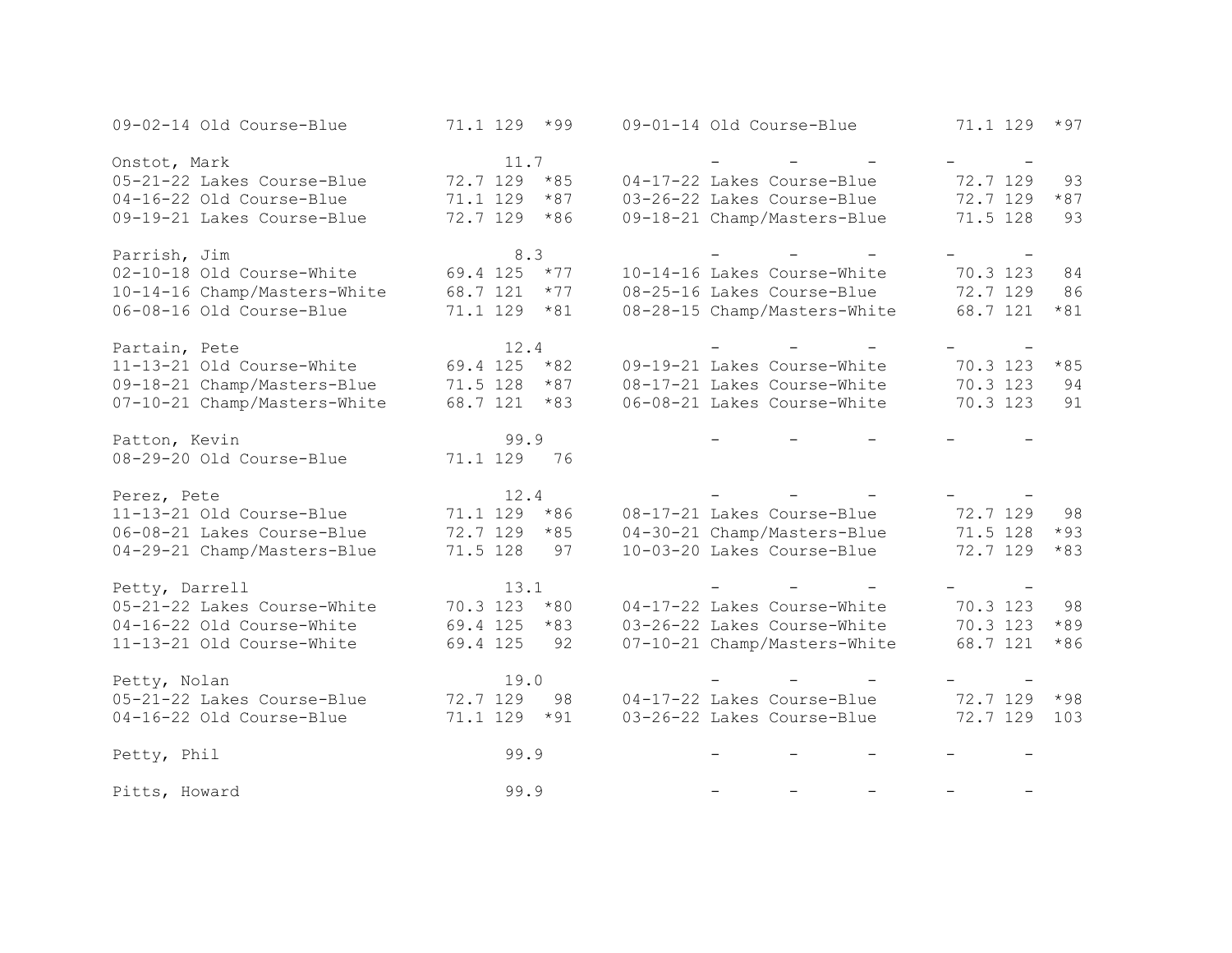| Polhamus, Bob                | 22.1              |                              |                   |
|------------------------------|-------------------|------------------------------|-------------------|
| 07-23-15 Old Course-White    | 69.4 125<br>95    |                              |                   |
|                              |                   |                              |                   |
| Pool, Daivd                  | 18.1              |                              |                   |
| 05-21-22 Lakes Course-Blue   | 72.7 129 *91      | 04-17-22 Lakes Course-Blue   | 72.7 129<br>97    |
| 04-16-22 Old Course-Blue     | 71.1 129<br>$*93$ | 03-26-22 Lakes Course-Blue   | 72.7 129<br>97    |
| 11-13-21 Old Course-Blue     | 71.1 129<br>$*95$ | 08-17-21 Lakes Course-Blue   | 72.7 129<br>$*95$ |
| Powell, Mike                 | 7.8               |                              |                   |
| 07-10-21 Champ/Masters-White | 68.7 121<br>83    | 08-29-20 Old Course-White    | 69.4 125<br>$*80$ |
| 02-08-20 Old Course-White    | 69.4 125<br>$*84$ | 08-23-15 Lakes Course-Blue   | 72.7 129<br>$*77$ |
| 08-21-15 Old Course-Blue     | 71.1 129<br>87    | 08-20-15 Old Course-Blue     | 71.1 129<br>$*78$ |
| Pressly, Davidsdf            | 11.0              |                              |                   |
| 07-07-16 Lakes Course-White  | $70.3$ 123 $*83$  | 07-07-16 Champ/Trad-White    | 67.6 114<br>$*80$ |
| 06-08-16 Old Course-White    | 69.4 125<br>$*84$ | 04-11-16 Lakes Course-White  | 96<br>70.3 123    |
| 08-28-15 Lakes Course-White  | 70.3 123<br>86    | 08-14-15 Champ/Masters-White | 68.7 121<br>$*78$ |
| Price, Michael               | 5.3               |                              |                   |
| 03-26-22 Lakes Course-Blue   | 72.7 129<br>85    | 11-13-21 Old Course-Blue     | 71.1 129<br>$*80$ |
| 09-19-21 Lakes Course-Blue   | 72.7 129<br>$*78$ | 09-18-21 Champ/Masters-Blue  | 71.5 128<br>$*74$ |
| 04-29-21 Champ/Masters-Blue  | 71.5 128<br>$*80$ | 10-03-20 Lakes Course-Blue   | 72.7 129<br>84    |
| Pryor Jr, Joe                | 16.7              |                              |                   |
| 05-21-22 Lakes Course-Blue   | 72.7 129<br>$*94$ | 04-17-22 Lakes Course-Blue   | 72.7 129<br>104   |
| 04-16-22 Old Course-Blue     | 71.1 129<br>$*87$ | 03-26-22 Lakes Course-Blue   | 72.7 129<br>$*97$ |
| 11-13-21 Old Course-Blue     | 71.1 129<br>$*89$ | 08-17-21 Lakes Course-Blue   | 72.7 129<br>100   |
| Pryor, Joe                   | 13.6              |                              |                   |
| 05-21-22 Lakes Course-White  | $70.3$ 123 $*84$  | 04-17-22 Lakes Course-White  | 70.3 123<br>$*86$ |
| 04-16-22 Old Course-White    | 69.4 125<br>92    | 03-26-22 Lakes Course-White  | 70.3 123<br>94    |
| 11-13-21 Old Course-Blue     | 71.1 129<br>$*91$ | 08-17-21 Lakes Course-White  | 70.3 123<br>$*84$ |
| Quinn, JD                    | 8.8               |                              |                   |
| 06-16-18 Old Course-White    | 69.4 125<br>$*80$ | 05-27-18 Champ/Masters-Blue  | 71.5 128<br>88    |
| 05-26-18 Lakes Course-Blue   | 72.7 129 *85      | 10-14-16 Lakes Course-Blue   | 72.7 129<br>88    |
| 10-14-16 Champ/Masters-Blue  | 71.5 128<br>$*79$ | 08-25-16 Lakes Course-Blue   | 72.7 129<br>$*84$ |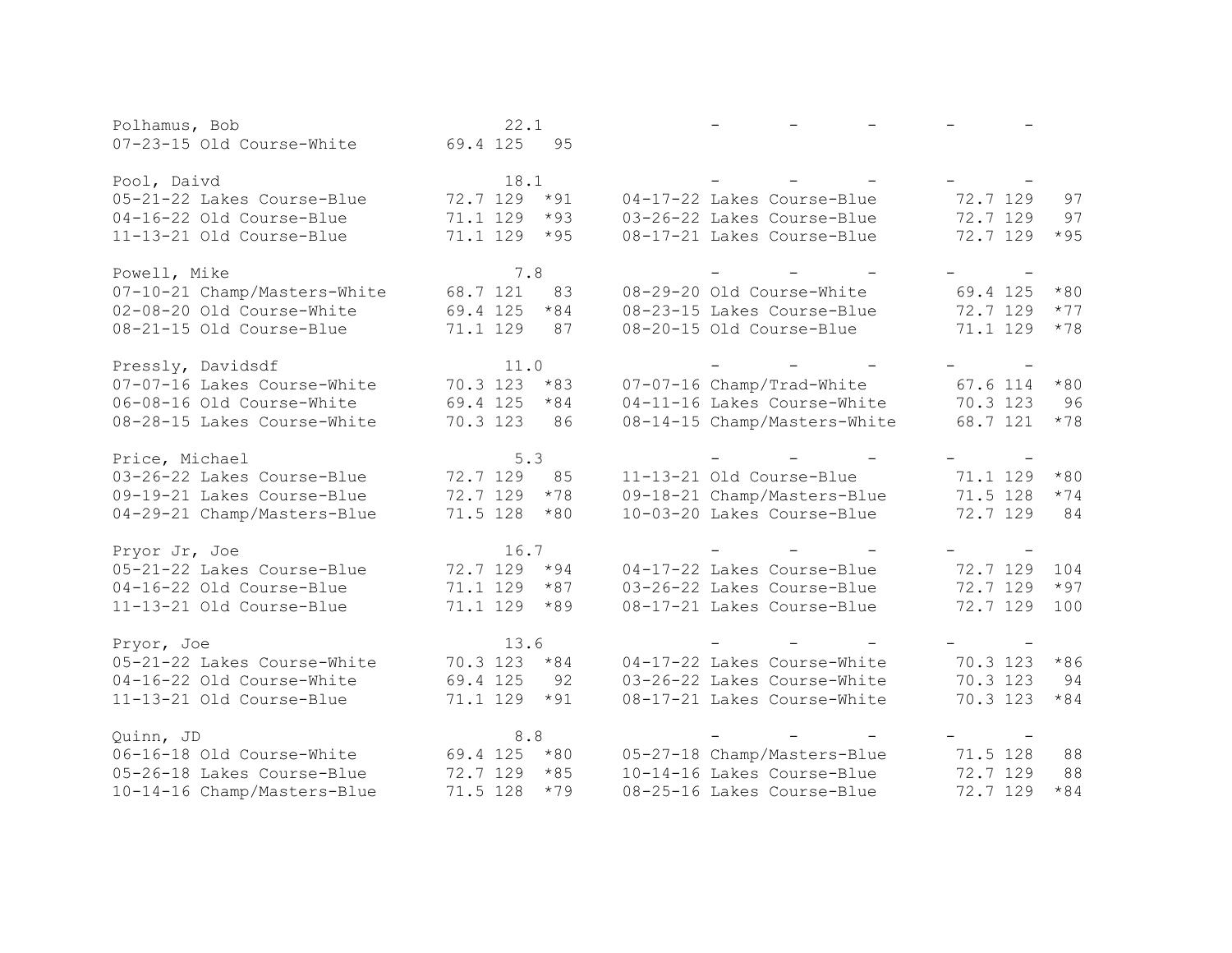| Quinn, Jim                   | 11.1              |                              |                   |
|------------------------------|-------------------|------------------------------|-------------------|
| 05-21-22 Lakes Course-White  | 70.3 123<br>$*85$ | 04-17-22 Lakes Course-White  | 70.3 123<br>86    |
| 04-16-22 Old Course-White    | 69.4 125<br>85    | 03-26-22 Lakes Course-White  | 70.3 123<br>$*80$ |
| 11-13-21 Old Course-White    | 69.4 125<br>$*81$ | 08-17-21 Lakes Course-White  | 70.3 123<br>$*85$ |
| Rains, Donny                 | 99.9              |                              |                   |
| Rankin, Brian                | 99.9              |                              |                   |
| 11-13-21 Old Course-Blue     | 81<br>71.1 129    |                              |                   |
| Rattay, Mark                 | 2.2               |                              |                   |
| 10-14-16 Champ/Masters-Blue  | 71.5 128<br>79    | 08-25-16 Lakes Course-Blue   | 72.7 129<br>$*74$ |
| 02-20-16 Old Course-Blue     | 71.1 129<br>$*75$ | 07-23-15 Champ/Masters-Blue  | 71.5 128<br>82    |
| 07-23-15 Old Course-Blue     | 71.1 129<br>$*74$ |                              |                   |
| Reed, Jimmy                  | 5.2               |                              |                   |
| 08-25-16 Lakes Course-Blue   | 72.7 129<br>79    |                              |                   |
| Reid, BJ                     | 16.5              |                              |                   |
| 07-10-21 Champ/Masters-White | 68.7 121<br>98    | 08-29-20 Old Course-White    | 69.4 125<br>$*86$ |
| 06-29-19 Lakes Course-White  | 70.3 123<br>92    | 06-08-19 Old Course-White    | 69.4 125<br>$*90$ |
| 03-09-19 Lakes Course-White  | 70.3 123<br>$*90$ |                              |                   |
| Reist, Don                   | 5.6               |                              |                   |
| 10-14-16 Lakes Course-White  | 70.3 123<br>80    | 10-14-16 Champ/Masters-White | $68.7$ 121 $*77$  |
| 08-11-16 Champ/Masters-White | 68.7 121 *73      |                              |                   |
| Renshaw, Josh                | 99.9              |                              |                   |
| 03-26-22 Lakes Course-Blue   | 72.7 129<br>86    |                              |                   |
| Rheaume, Will                | $4.0$             |                              |                   |
| 05-21-22 Lakes Course-Blue   | $72.7$ 129 $*77$  | 04-17-22 Lakes Course-Blue   | 72.7 129<br>86    |
| 04-16-22 Old Course-Blue     | $71.1$ 129 $*71$  | 03-26-22 Lakes Course-Blue   | 72.7 129<br>91    |
| 04-30-21 Champ/Masters-Blue  | 71.5 128<br>$*80$ | 04-29-21 Champ/Masters-Blue  | 71.5 128<br>$*78$ |
| Richardson, Eric             | $5.4$             |                              |                   |
| 05-21-22 Lakes Course-Blue   | $72.7$ 129 $*78$  | 04-17-22 Lakes Course-Blue   | 72.7 129<br>86    |
| 04-16-22 Old Course-Blue     | 71.1 129<br>$*77$ | 03-26-22 Lakes Course-Blue   | 72.7 129<br>$*81$ |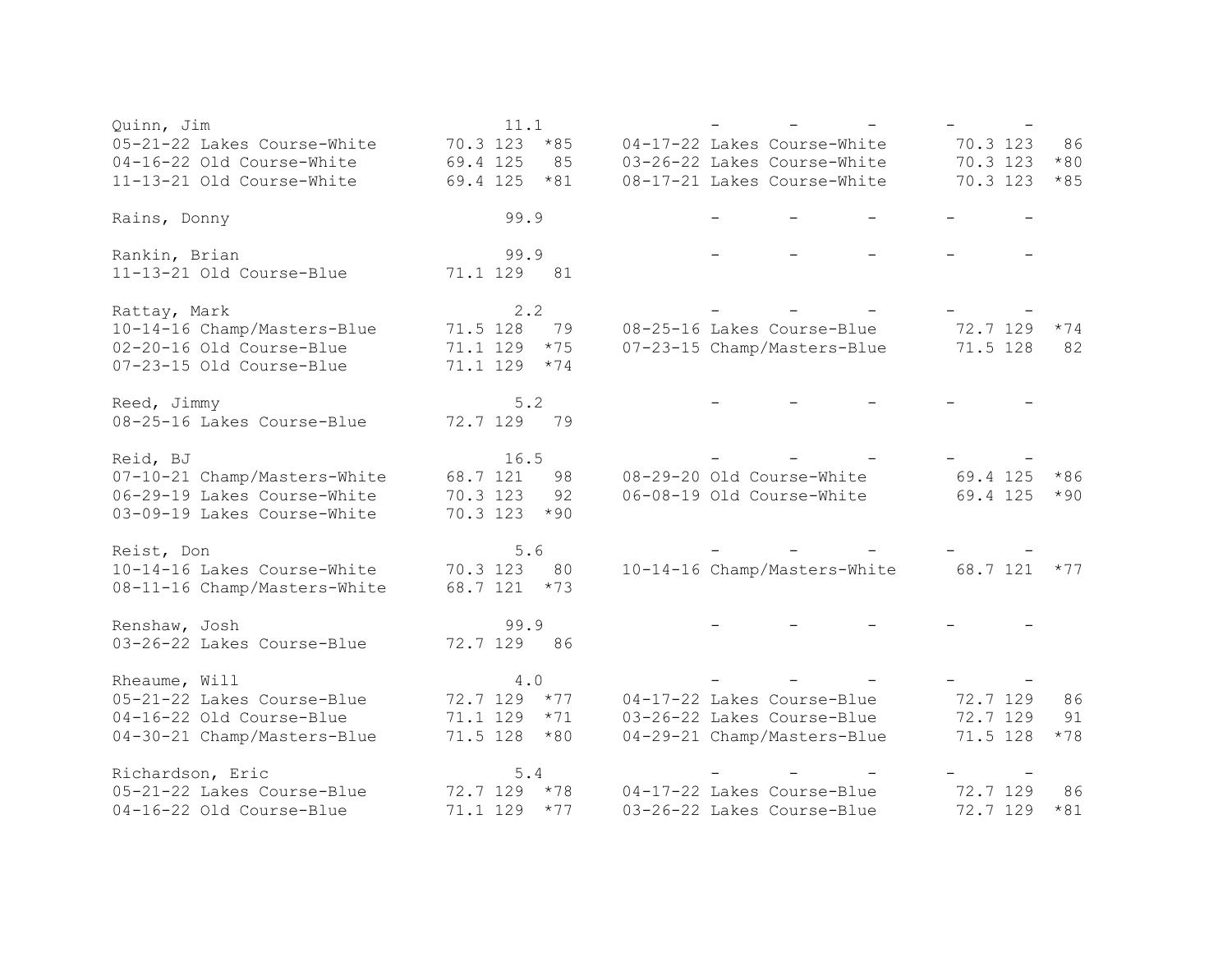| 11-13-21 Old Course-Blue     | 71.1 129      | 84    |                             |                              |                  |       |
|------------------------------|---------------|-------|-----------------------------|------------------------------|------------------|-------|
| Richardson, Eric             | 99.9          |       |                             |                              |                  |       |
| Richardson, Mike             | 16.2          |       |                             |                              |                  |       |
| 10-14-16 Champ/Masters-Blue  | 71.5 128      | 95    | 08-25-16 Lakes Course-Blue  |                              | $72.7$ 129 $*92$ |       |
| Richerson, Donnie            | 25.3          |       |                             |                              |                  |       |
| 04-17-22 Lakes Course-White  | 70.3 123 108  |       | 04-16-22 Old Course-White   |                              | 69.4 125         | $*97$ |
| 03-26-22 Lakes Course-White  | 70.3 123      | 112   |                             | 11-13-21 Old Course-White    | 69.4 125 *100    |       |
| 09-19-21 Lakes Course-White  | 70.3 123 *100 |       |                             | 09-18-21 Champ/Masters-White | 68.7 121         | $*96$ |
| Richerson, Jon               | 23.7          |       |                             |                              |                  |       |
| 04-17-22 Lakes Course-Blue   | 72.7 129 *104 |       | 04-16-22 Old Course-Blue    |                              | 71.1 129 *100    |       |
| 03-26-22 Lakes Course-Blue   | 72.7 129 106  |       |                             | 11-13-21 Old Course-Blue     | 71.1 129         | $*96$ |
| 08-17-21 Lakes Course-Blue   | 72.7 129 106  |       |                             | 07-10-21 Champ/Masters-White | 68.7 121         | $*95$ |
| Roberts, Al                  | 1.5           |       |                             |                              |                  |       |
| 05-21-22 Lakes Course-White  | 70.3 123      | $*73$ | 11-13-21 Old Course-White   |                              | 69.4 125         | $*72$ |
| 09-19-21 Lakes Course-Blue   | 72.7 129      | $*74$ | 09-18-21 Champ/Masters-Blue |                              | 71.5 128         | 76    |
| 07-10-21 Champ/Masters-White | 68.7 121      | 75    |                             | 06-08-21 Lakes Course-White  | 70.3 123         | $*71$ |
| Roberts, JW                  | 16.3          |       |                             |                              |                  |       |
| 04-17-22 Lakes Course-White  | 70.3 123      | 98    | 04-16-22 Old Course-White   |                              | 69.4 125         | $*86$ |
| 03-26-22 Lakes Course-White  | 70.3 123      | 93    |                             | 11-13-21 Old Course-White    | 69.4 125         | $*87$ |
| 08-17-21 Lakes Course-White  | 70.3 123      | $*93$ |                             | 07-10-21 Champ/Masters-White | 68.7 121         | $*86$ |
| Rohman, Jeff                 | 15.3          |       |                             |                              |                  |       |
| 05-21-22 Lakes Course-White  | 70.3 123      | $*89$ | 04-17-22 Lakes Course-White |                              | 70.3 123         | $*89$ |
| 04-16-22 Old Course-White    | 69.4 125      | 89    | 03-26-22 Lakes Course-White |                              | 70.3 123         | 94    |
| 11-13-21 Old Course-White    | 69.4 125      | $*88$ |                             | 09-19-21 Lakes Course-White  | 70.3 123         | $*84$ |
| Rolandson, Russ              | 99.9          |       |                             |                              |                  |       |
| Romanyak, Pete               | 13.6          |       |                             |                              |                  |       |
| 04-17-22 Lakes Course-White  | 70.3 123      | 92    | 04-16-22 Old Course-White   |                              | 69.4 125         | $*81$ |
| 03-26-22 Lakes Course-White  | 70.3 123      | 89    | 11-13-21 Old Course-White   |                              | 69.4 125         | $*88$ |
| 09-19-21 Lakes Course-White  | 70.3 123      | $*84$ |                             | 09-18-21 Champ/Masters-White | 68.7 121         | $*87$ |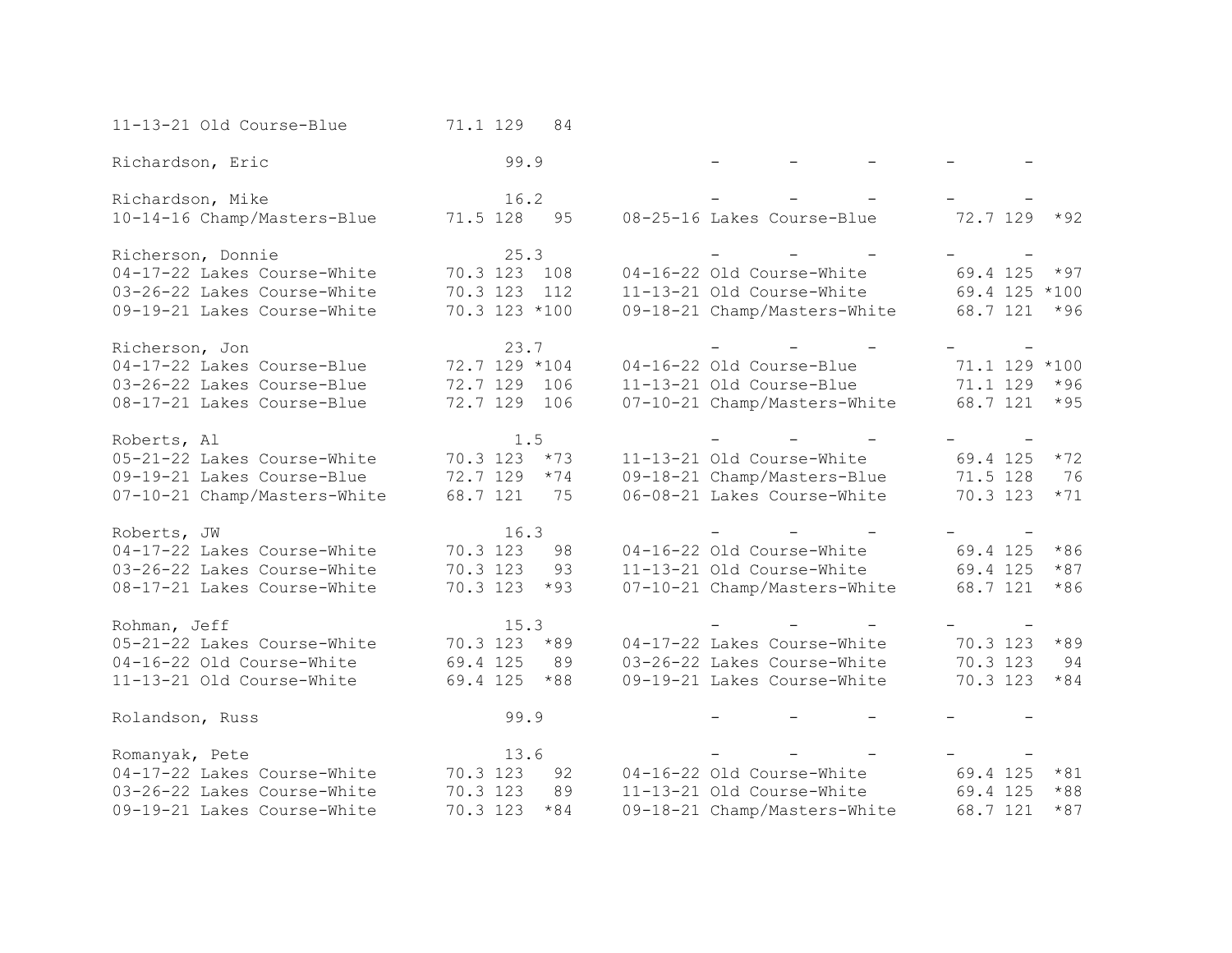| Ross, Drew                   | 99.9              |                              |                   |
|------------------------------|-------------------|------------------------------|-------------------|
| 07-10-21 Champ/Masters-Blue  | 71.5 128<br>85    |                              |                   |
|                              |                   |                              |                   |
| Rowbotham, Colton            | 13.5              |                              |                   |
| 05-21-22 Lakes Course-Blue   | 72.7 129<br>$*89$ | 04-17-22 Lakes Course-Blue   | 72.7 129<br>95    |
| 04-16-22 Old Course-Blue     | 71.1 129<br>$*87$ |                              |                   |
|                              |                   |                              |                   |
| Russell, Donny               | 99.9              |                              |                   |
|                              |                   |                              |                   |
| Schleicher, Shon             | 3.8               |                              |                   |
| 05-21-22 Lakes Course-White  | 70.3 123<br>78    | 04-17-22 Lakes Course-Blue   | 72.7 129<br>84    |
| 04-16-22 Old Course-Blue     | 71.1 129<br>$*75$ | 03-26-22 Lakes Course-Blue   | 72.7 129<br>$*75$ |
| 09-18-21 Champ/Masters-Blue  | 71.5 128<br>$*78$ | 07-10-21 Champ/Masters-White | 68.7 121<br>$*74$ |
|                              |                   |                              |                   |
| Schneeberg, Robert           | 9.7               |                              |                   |
| 05-21-22 Lakes Course-White  | 70.3 123<br>$*81$ | 04-17-22 Lakes Course-White  | 70.3 123<br>101   |
| 04-16-22 Old Course-White    | 69.4 125<br>$*81$ | 03-26-22 Lakes Course-White  | 70.3 123<br>$*83$ |
| 11-13-21 Old Course-White    | 69.4 125<br>$*79$ | 08-17-21 Lakes Course-White  | 70.3 123<br>84    |
|                              |                   |                              |                   |
| Schriver, Brock              | 6.6               |                              |                   |
| 05-21-22 Lakes Course-Blue   | 72.7 129<br>$*85$ | 04-17-22 Lakes Course-Blue   | 72.7 129<br>90    |
| 04-16-22 Old Course-Blue     | 71.1 129<br>$*75$ | 11-13-21 Old Course-Blue     | 71.1 129<br>$*78$ |
| 09-19-21 Lakes Course-Blue   | 72.7 129<br>86    | 09-18-21 Champ/Masters-Blue  | 71.5 128<br>$*80$ |
|                              |                   |                              |                   |
| Schrock, Don                 | 17.7              |                              |                   |
| 05-21-22 Lakes Course-White  | 70.3 123 *92      | 11-13-21 Old Course-White    | 69.4 125<br>94    |
| 07-10-21 Champ/Masters-White | 68.7 121<br>$*89$ | 04-30-21 Champ/Masters-White | 68.7 121<br>$*85$ |
| 04-29-21 Champ/Masters-White | 68.7 121<br>$*90$ | 10-03-20 Lakes Course-White  | 70.3 123<br>96    |
|                              |                   |                              |                   |
| Schroeter, Everett           | 3.6               |                              |                   |
| 09-19-21 Lakes Course-Blue   | 72.7 129 *77      | 09-18-21 Champ/Masters-Blue  | 71.5 128<br>77    |
|                              |                   |                              |                   |
| Schuveiller, Scott           | 5.1               |                              |                   |
| 04-17-22 Lakes Course-Blue   | $*82$<br>72.7 129 | 04-16-22 Old Course-Blue     | 71.1 129<br>$*75$ |
| 03-26-22 Lakes Course-White  | 70.3 123<br>80    | 11-13-21 Old Course-White    | 69.4 125<br>$*76$ |
| 09-19-21 Lakes Course-Blue   | 72.7 129<br>87    | 09-18-21 Champ/Masters-Blue  | 71.5 128<br>$*76$ |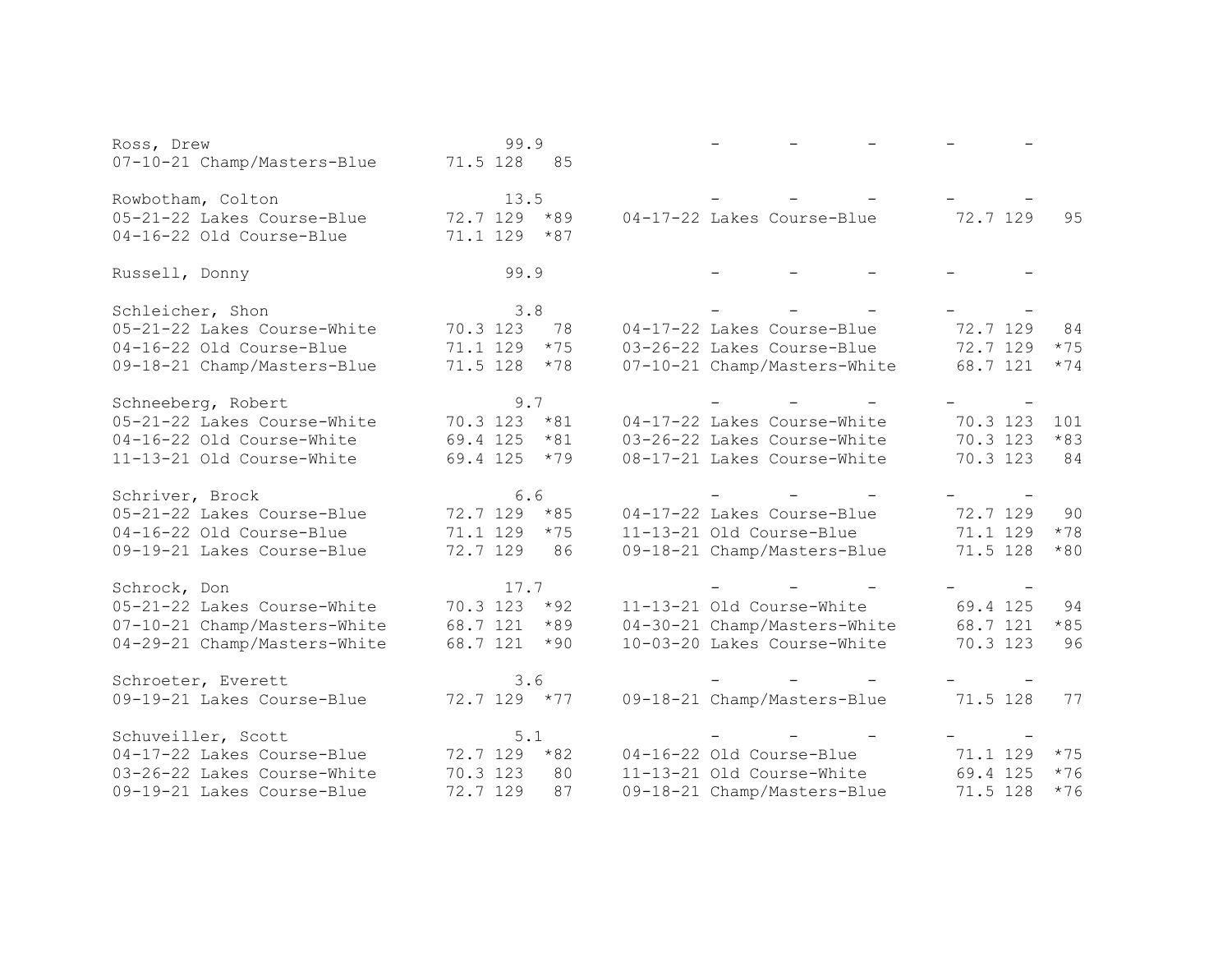| Scott, Chris                 | 4.2               |                              |          |       |
|------------------------------|-------------------|------------------------------|----------|-------|
| 05-21-22 Lakes Course-Blue   | 72.7 129<br>83    | 03-26-22 Lakes Course-Blue   | 72.7 129 | $*78$ |
| 09-19-21 Lakes Course-Blue   | 72.7 129<br>$*73$ | 09-18-21 Champ/Masters-Blue  | 71.5 128 | $*79$ |
| 08-17-21 Lakes Course-Blue   | 72.7 129<br>$*80$ | 02-25-21 Old Course-Blue     | 71.1 129 | 79    |
|                              |                   |                              |          |       |
| Scully, Richard              | 1.1               |                              |          |       |
| 05-21-22 Lakes Course-Blue   | 72.7 129<br>$*80$ | 04-17-22 Lakes Course-Blue   | 72.7 129 | 87    |
| 04-16-22 Old Course-Blue     | 71.1 129<br>80    | 08-29-20 Old Course-Blue     | 71.1 129 | $*72$ |
| 02-08-20 Old Course-Blue     | 71.1 129<br>$*70$ | 06-29-19 Lakes Course-Blue   | 72.7 129 | $*71$ |
|                              |                   |                              |          |       |
| Seagram, Mike                | 99.9              |                              |          |       |
|                              |                   |                              |          |       |
| Seagram, Mike                | 5.5               |                              |          |       |
| 05-21-22 Lakes Course-Blue   | 72.7 129<br>88    | 03-26-22 Lakes Course-Blue   | 72.7 129 | $*79$ |
| 11-13-21 Old Course-Blue     | 71.1 129<br>$*78$ |                              |          |       |
|                              |                   |                              |          |       |
| Shaw, Wayne                  | 99.9              |                              |          |       |
|                              |                   |                              |          |       |
| Shearer, Brent               | 3.2               |                              |          |       |
| 06-08-19 Old Course-Blue     | 71.1 129<br>$*76$ | 06-16-18 Old Course-Blue     | 71.1 129 | $*72$ |
| 08-25-16 Lakes Course-Blue   | 72.7 129<br>$*73$ | 08-11-16 Champ/Masters-Blue  | 71.5 128 | 84    |
| 06-12-16 Lakes Course-Blue   | 72.7 129<br>$*82$ | 06-11-16 Champions/Trad-Blue | 69.7 124 | 85    |
|                              |                   |                              |          |       |
| Shelton, Robert              | 5.4               |                              |          |       |
| 05-21-22 Lakes Course-White  | $70.3$ 123 $*79$  | 03-26-22 Lakes Course-White  | 70.3 123 | $*74$ |
| 11-13-21 Old Course-White    | 69.4 125<br>$*73$ | 09-19-21 Lakes Course-White  | 70.3 123 | 83    |
| 09-18-21 Champ/Masters-White | 68.7 121<br>$*77$ | 08-17-21 Lakes Course-White  | 70.3 123 | 85    |
|                              |                   |                              |          |       |
| Sheppard, Bobby              | 16.3              |                              |          |       |
| 05-21-22 Lakes Course-Blue   | 72.7 129<br>99    | 04-17-22 Lakes Course-Blue   | 72.7 129 | $*93$ |
| 04-16-22 Old Course-Blue     | 71.1 129<br>$*85$ | 03-26-22 Lakes Course-Blue   | 72.7 129 | $*94$ |
| 08-17-21 Lakes Course-Blue   | 72.7 129<br>$*95$ | 07-10-21 Champ/Masters-White | 68.7 121 | 90    |
|                              |                   |                              |          |       |
| Silber, Bobby                | 99.9              |                              |          |       |
|                              |                   |                              |          |       |
| Simmons, Ron                 | 99.9              |                              |          |       |
|                              |                   |                              |          |       |
| Six, Cory                    | 3.6               |                              |          |       |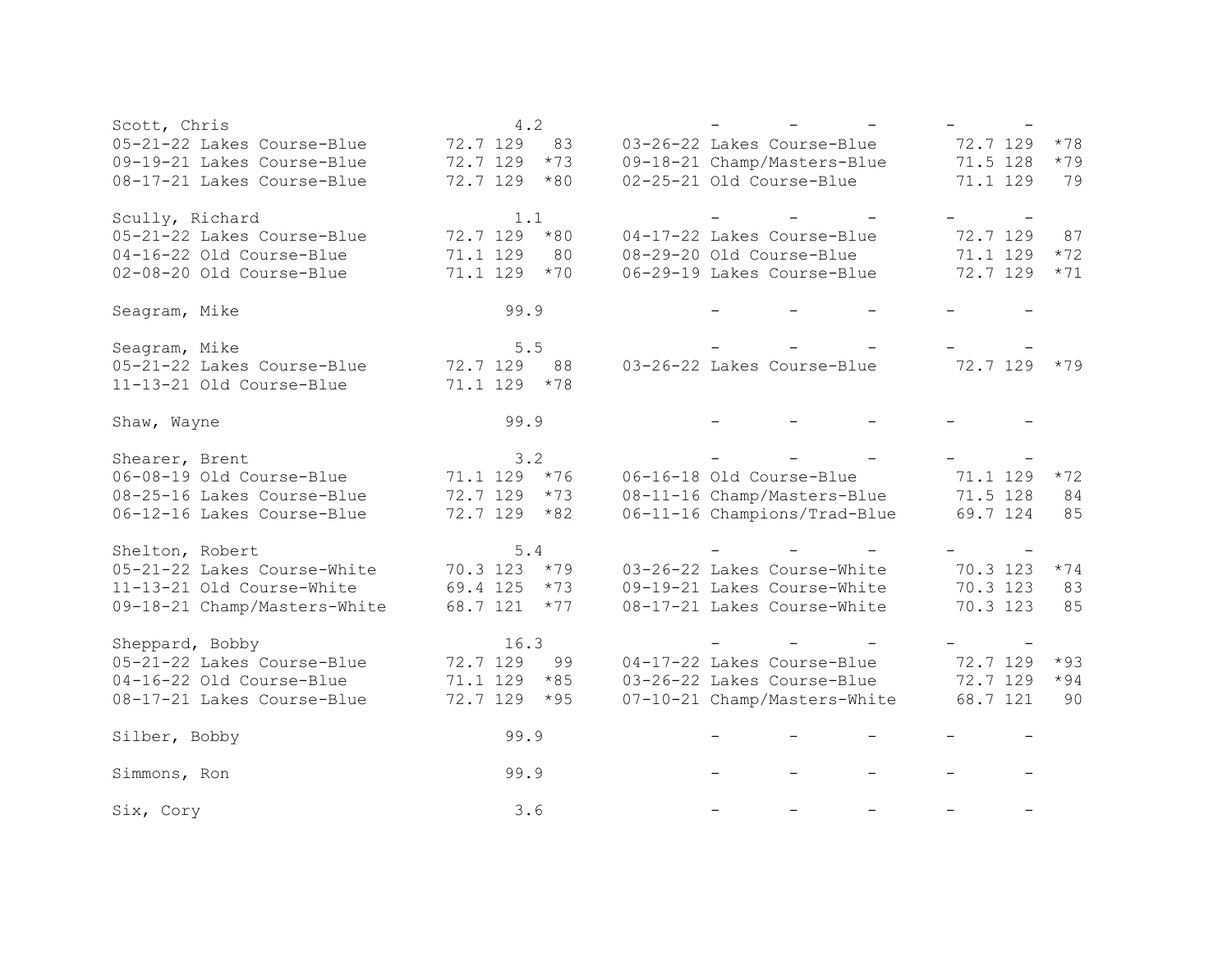| 05-21-22 Lakes Course-Blue  | 72.7 129<br>$*76$ | 03-26-22 Lakes Course-Blue   | 72.7 129<br>$*76$ |
|-----------------------------|-------------------|------------------------------|-------------------|
| 08-17-21 Lakes Course-Blue  | 72.7 129<br>80    | 07-10-21 Champ/Masters-Blue  | 71.5 128<br>$*76$ |
| 02-25-21 Old Course-Blue    | 71.1 129<br>$*77$ | 08-29-20 Old Course-Blue     | 71.1 129<br>78    |
| Slayton, David              | 5.4               |                              |                   |
| 08-23-15 Lakes Course-Blue  | 72.7 129 *81      | 08-21-15 Champ/Masters-Blue  | 71.5 128<br>84    |
| 08-19-15 Lakes Course-Blue  | 72.7 129<br>82    | 08-17-15 Champ/Masters-Blue  | 71.5 128<br>$*78$ |
| 08-14-15 Old Course-Blue    | 71.1 129<br>$*80$ | 08-12-15 Old Course-Blue     | 71.1 129<br>$*73$ |
| Smith, Don                  | 21.6              |                              |                   |
| 10-14-16 Lakes Course-White | 70.3 123<br>$*91$ | 10-14-16 Champ/Masters-White | 68.7 121<br>$*93$ |
| 02-20-16 Old Course-White   | $*99$<br>69.4 125 | 08-14-15 Champ/Masters-White | 68.7 121<br>102   |
| 08-11-15 Lakes Course-White | 70.3 123<br>$*94$ | 07-22-15 Lakes Course-White  | 70.3 123<br>101   |
| Smith, Harry                | 1.9               |                              |                   |
| 04-17-22 Lakes Course-Blue  | 72.7 129<br>85    | 04-16-22 Old Course-Blue     | 71.1 129<br>$*70$ |
| 03-26-22 Lakes Course-Blue  | 72.7 129<br>82    | 11-13-21 Old Course-Blue     | 71.1 129<br>$*74$ |
| 09-19-21 Lakes Course-Blue  | 72.7 129<br>$*78$ | 09-18-21 Champ/Masters-Blue  | 71.5 128<br>$*74$ |
| Smizer, Russ                | 99.9              |                              |                   |
| Snider, David               | 6.9               |                              |                   |
| 06-29-19 Lakes Course-Blue  | 72.7 129 *79      | 06-08-19 Old Course-Blue     | 71.1 129<br>$*82$ |
| 05-18-19 Champ/Masters-Blue | 71.5 128<br>$*80$ | 03-09-19 Lakes Course-Blue   | 72.7 129<br>87    |
| 09-15-18 Lakes Course-Blue  | 72.7 129<br>84    | 07-28-18 Lakes Course-Blue   | 72.7 129<br>$*80$ |
| Spell, Kelly                | 8.5               |                              |                   |
| 05-21-22 Lakes Course-White | 70.3 123<br>$*77$ | 04-17-22 Lakes Course-White  | 70.3 123<br>88    |
| 04-16-22 Old Course-White   | 69.4 125<br>$*82$ | 03-26-22 Lakes Course-White  | 70.3 123<br>$*82$ |
| 09-19-21 Lakes Course-Blue  | 72.7 129<br>$*81$ | 09-18-21 Champ/Masters-Blue  | 71.5 128<br>85    |
|                             |                   |                              |                   |
| Steen, Bill                 | 0.0               |                              |                   |
| 03-26-22 Lakes Course-Blue  | 72.7 129<br>$*72$ | 08-17-21 Lakes Course-Blue   | 72.7 129<br>$*73$ |
| 05-18-19 Champ/Masters-Blue | 71.5 128<br>$*70$ | 01-26-19 Old Course-Blue     | $*73$<br>71.1 129 |
| 02-10-18 Old Course-Blue    | 71.1 129<br>75    | 10-14-16 Lakes Course-Gold   | 74.5 133<br>77    |
| Steeno, Chuck               | 14.2              |                              |                   |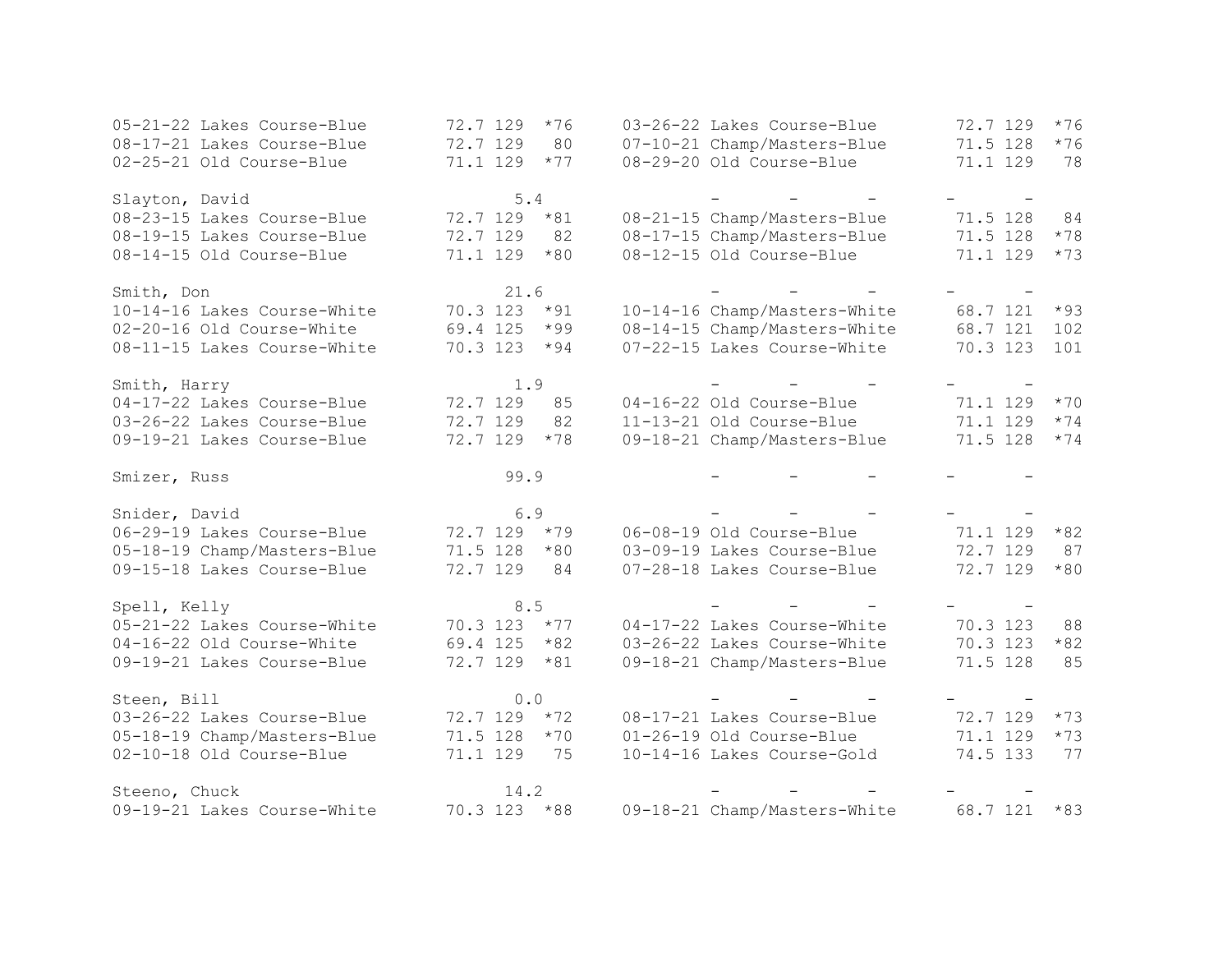| 08-17-21 Lakes Course-White  | 70.3 123<br>94    | 07-10-21 Champ/Masters-White      | 68.7 121<br>92    |
|------------------------------|-------------------|-----------------------------------|-------------------|
| Steeno, Rick                 | 4.5               |                                   |                   |
| 05-21-22 Lakes Course-Blue   | 72.7 129<br>80    | 04-17-22 Lakes Course-Blue        | 72.7 129<br>84    |
| 04-16-22 Old Course-Blue     | 71.1 129<br>$*77$ | 11-13-21 Old Course-Blue          | $*76$<br>71.1 129 |
| 07-10-21 Champ/Masters-Blue  | 71.5 128<br>$*75$ | 06-08-21 Lakes Course-Blue        | 72.7 129<br>$*80$ |
| Steinkirchner, Tom           | 7.7               |                                   |                   |
| 05-21-22 Lakes Course-White  | 70.3 123<br>$*80$ | 04-17-22 Lakes Course-White       | 70.3 123<br>85    |
| 04-16-22 Old Course-White    | 69.4 125<br>$*79$ | 03-26-22 Lakes Course-White       | 70.3 123<br>$*76$ |
| 09-19-21 Lakes Course-Blue   | 72.7 129<br>86    | 09-18-21 Champ/Masters-Blue       | 71.5 128<br>$*82$ |
| Stephens, Robert             | 99.9              |                                   |                   |
| Stock, Tommy                 | 18.4              |                                   |                   |
| 06-29-19 Lakes Course-White  | 70.3 123<br>94    | 06-08-19 Old Course-White         | 69.4 125<br>$*91$ |
| 05-18-19 Champ/Masters-White | 68.7 121<br>93    | 03-09-19 Lakes Course-White       | 70.3 123<br>$*91$ |
| Stollenwreck, Smith          | 10.8              |                                   |                   |
| 09-08-19 Lakes Course-Blue   | 72.7 129<br>92    | 09-07-19 Old Course-Blue          | 71.1 129<br>$*84$ |
| Stout, Steve                 | 16.0              |                                   |                   |
| 04-17-22 Lakes Course-White  | 70.3 123<br>$*94$ | 04-16-22 Old Course-White         | 69.4 125<br>$*83$ |
| 03-26-22 Lakes Course-White  | 70.3 123<br>96    | 11-13-21 Old Course-White         | 69.4 125<br>$*89$ |
| 08-17-21 Lakes Course-White  | 70.3 123<br>95    | 07-10-21 Champ/Masters-White      | 68.7 121<br>$*85$ |
| Strawn, Gary                 | 9.3               | and the state of the state of the |                   |
| 05-21-22 Lakes Course-White  | 70.3 123<br>$*79$ | 04-17-22 Lakes Course-White       | 70.3 123<br>87    |
| 04-16-22 Old Course-White    | 69.4 125<br>$*77$ | 03-26-22 Lakes Course-White       | 70.3 123<br>84    |
| 11-13-21 Old Course-White    | $*82$<br>69.4 125 | 09-19-21 Lakes Course-Blue        | 72.7 129<br>$*87$ |
| Suber, Ricky                 | 6.2               |                                   |                   |
| 05-21-22 Lakes Course-Blue   | 72.7 129<br>84    | 04-17-22 Lakes Course-Blue        | 72.7 129<br>87    |
| 04-16-22 Old Course-Blue     | $*80$<br>71.1 129 | 03-26-22 Lakes Course-Blue        | 72.7 129<br>$*80$ |
| 11-13-21 Old Course-Blue     | 71.1 129<br>$*80$ | 09-18-21 Champ/Masters-Blue       | 71.5 128<br>$*76$ |
| Summers, Gary                | 99.9              |                                   |                   |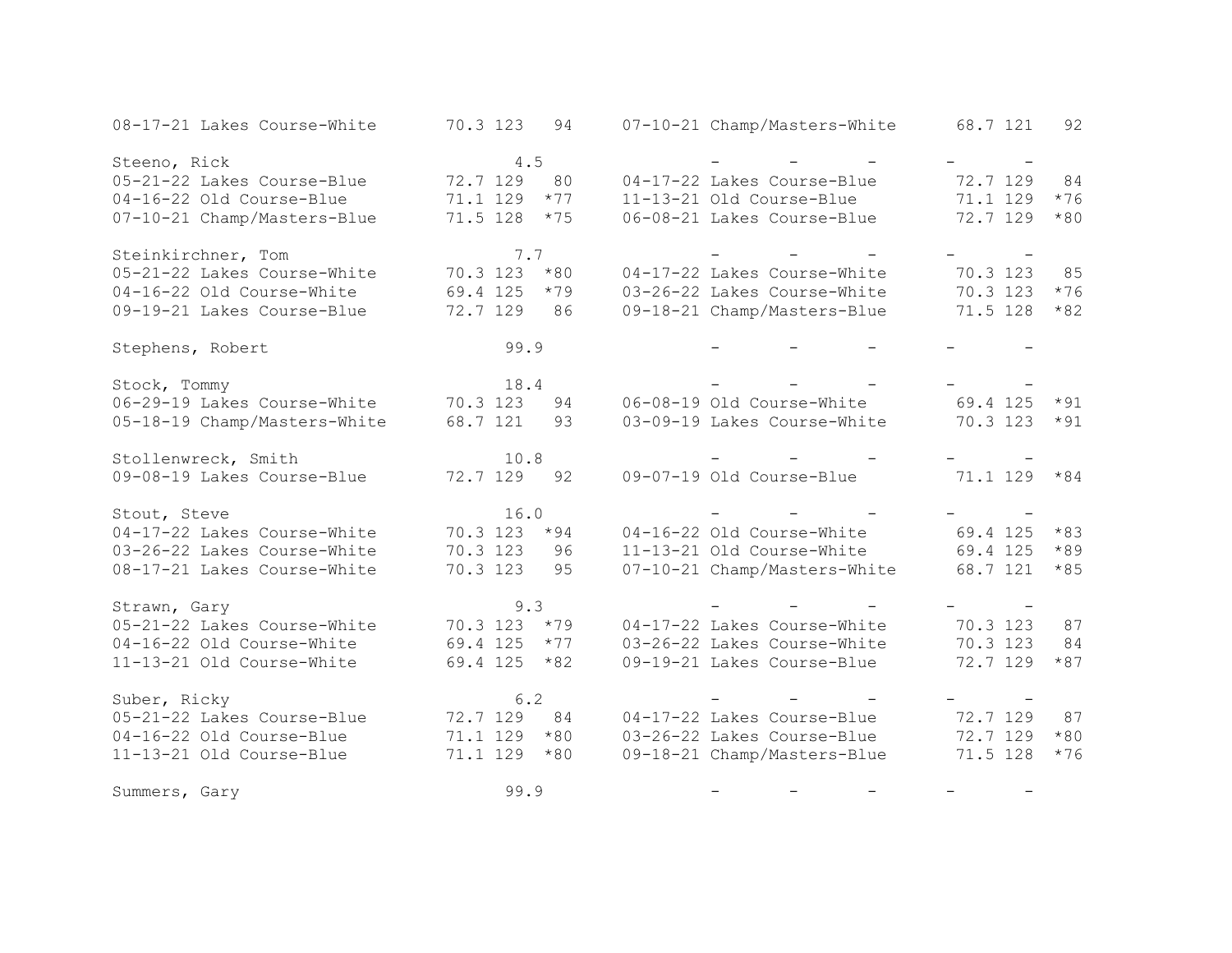| Taylor, Jeremy                                                         | 3.6                  |                                       |                   |
|------------------------------------------------------------------------|----------------------|---------------------------------------|-------------------|
| $07-28-18$ Lakes Course-Blue $72.7$ 129 $*77$ 06-16-18 Old Course-Blue |                      |                                       | 71.1 129<br>84    |
|                                                                        |                      |                                       |                   |
| Teigs, Bradley<br>05-21-22 Lakes Course-Blue                           | 22.0<br>72.7 129 99  | 03-26-22 Lakes Course-Blue            | 72.7 129<br>$*99$ |
|                                                                        |                      |                                       |                   |
| Templin, Tommy                                                         | 99.9                 |                                       |                   |
| 03-26-22 Lakes Course-White                                            | 70.3 123 97          |                                       |                   |
|                                                                        |                      |                                       |                   |
| Thomas, Steve<br>08-23-15 Lakes Course-Blue                            | 26.3<br>72.7 129 104 |                                       |                   |
|                                                                        |                      |                                       |                   |
| Thompson, Curtis                                                       | 25.4                 |                                       |                   |
| 08-28-15 Lakes Course-Blue                                             | 72.7 129 103         |                                       |                   |
|                                                                        |                      |                                       |                   |
| Thompson, Jere<br>08-25-16 Lakes Course-Blue                           | 1.0<br>72.7 129 74   |                                       |                   |
|                                                                        |                      |                                       |                   |
| Tiegs, Brad                                                            | 27.1                 |                                       |                   |
| 08-17-21 Lakes Course-Blue                                             | 72.7 129 112         | 07-10-21 Champ/Masters-White          | 68.7 121<br>$*99$ |
|                                                                        | 3.8                  |                                       |                   |
| Tiemann, Ronnie<br>04-17-22 Lakes Course-Blue                          | 72.7 129 86          | 04-16-22 Old Course-Blue              | 71.1 129<br>$*76$ |
| 03-26-22 Lakes Course-Blue                                             | $72.7$ 129 $*77$     |                                       |                   |
|                                                                        |                      |                                       |                   |
| Towery, Kevin                                                          | 22.1                 |                                       |                   |
| 04-17-22 Lakes Course-White                                            | 70.3 123<br>97       | 04-16-22 Old Course-White             | 69.4 125<br>$*95$ |
| Townley, Harold                                                        | 10.5                 |                                       |                   |
| 08-25-16 Lakes Course-White                                            | $70.3$ 123 $*83$     | 08-11-16 Champ/Masters-White          | 68.7 121<br>93    |
| 07-07-16 Champ/Trad-White                                              | $67.6$ 114 $*80$     | 02-20-16 Old Course-White             | 69.4 125<br>$*80$ |
| 08-11-15 Lakes Course-White                                            | 70.3 123 84          | 07-23-15 Old Course-White             | 69.4 125<br>$*81$ |
|                                                                        |                      |                                       |                   |
| Trimmier, Gary                                                         | 21.9                 |                                       |                   |
| 08-29-20 Old Course-White                                              |                      | 69.4 125 *97 09-07-19 Old Course-Blue | 71.1 129<br>$*99$ |
| 06-29-19 Lakes Course-White                                            | $70.3$ 123 $*93$     | 06-08-19 Old Course-White             | $*93$<br>69.4 125 |
| 03-09-19 Lakes Course-White                                            | 70.3 123<br>105      | 11-10-18 Old Course-White             | 69.4 125<br>108   |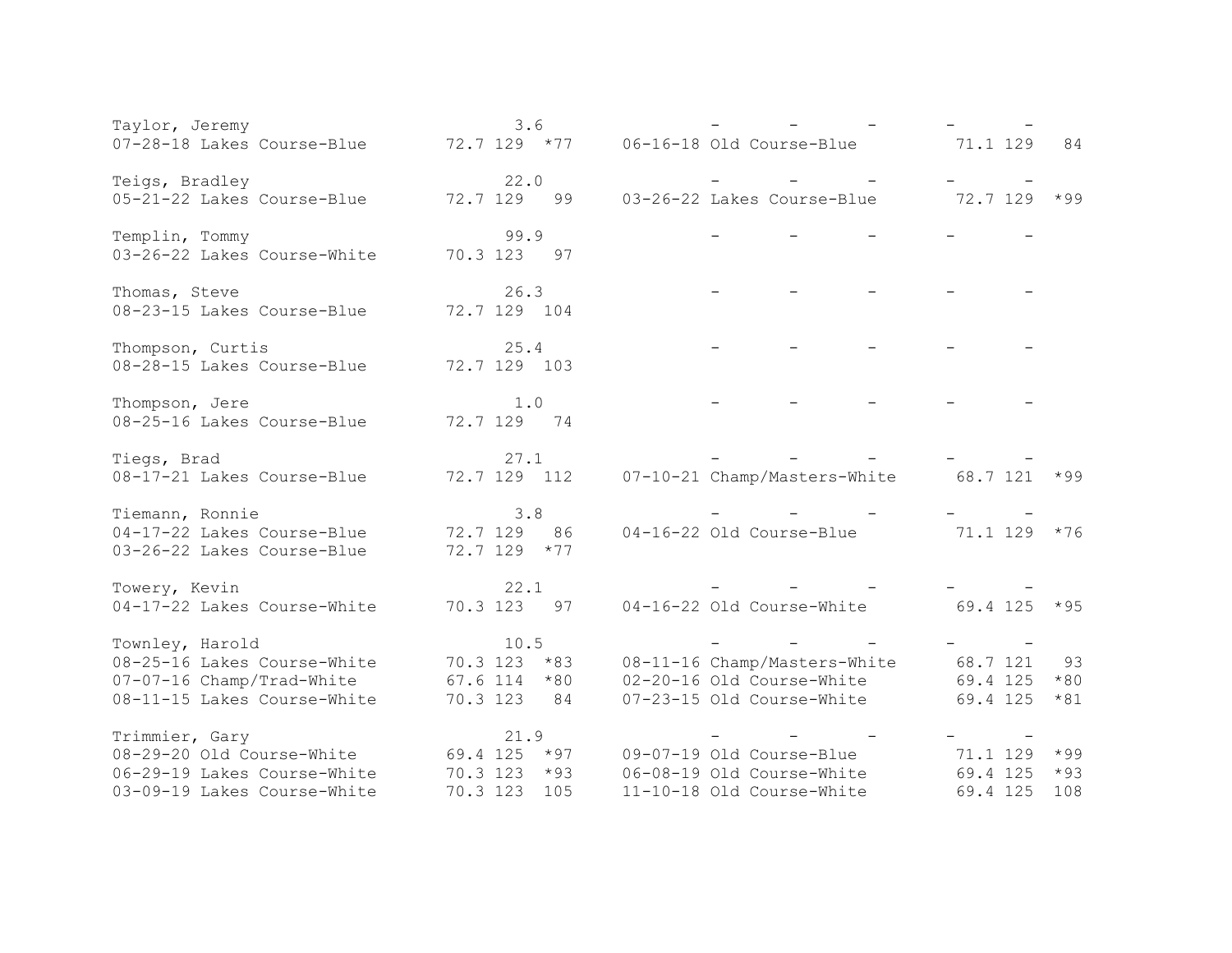| Turner, Wes                 | 22.3              |                              |                   |
|-----------------------------|-------------------|------------------------------|-------------------|
| 05-21-22 Lakes Course-Blue  | 72.7 129<br>104   | 04-17-22 Lakes Course-Blue   | 72.7 129<br>106   |
| 04-16-22 Old Course-Blue    | 71.1 129<br>$*96$ | 03-26-22 Lakes Course-Blue   | $72.7$ 129 $*101$ |
| Valle, Tony                 | 99.9              |                              |                   |
| Van Compernolle, Brian      | 36.3              |                              |                   |
| 08-28-15 Lakes Course-Blue  | 72.7 129 116      |                              |                   |
| Vanderslice, Waylon         | 7.2               |                              |                   |
| 07-07-16 Lakes Course-White | 70.3 123<br>84    | 07-07-16 Champ/Trad-White    | 67.6 114<br>$*75$ |
| 06-08-16 Old Course-Blue    | 71.1 129<br>$*80$ | 04-11-16 Lakes Course-White  | 70.3 123<br>84    |
| 02-20-16 Old Course-White   | 69.4 125<br>$*77$ | 08-28-15 Lakes Course-White  | 70.3 123<br>$*79$ |
| Wagner, Ryan                | 99.9              |                              |                   |
| Wambsganss, Scott           | 2.1               |                              |                   |
| 11-16-19 Old Course-Blue    | 71.1 129<br>82    | 06-16-18 Old Course-Blue     | $*72$<br>71.1 129 |
| 10-14-16 Lakes Course-Gold  | 74.5 133<br>86    | 10-14-16 Champ/Masters-Blue  | 71.5 128<br>$*75$ |
| 08-25-16 Lakes Course-Blue  | 72.7 129<br>$*75$ | 08-11-16 Champ/Masters-Blue  | 71.5 128<br>$*75$ |
| Webber, Steve               | 15.4              |                              |                   |
| 10-14-16 Lakes Course-Blue  | 72.7 129<br>94    | 10-14-16 Champ/Masters-Blue  | 71.5 128<br>93    |
| 08-25-16 Lakes Course-White | 70.3 123<br>$*89$ | 08-11-16 Champ/Masters-Blue  | 71.5 128<br>$*88$ |
| 06-12-16 Lakes Course-Blue  | 72.7 129<br>$*91$ | 06-11-16 Champions/Trad-Blue | 69.7 124<br>$*88$ |
| Weidman, Ed                 | 99.9              |                              |                   |
| Whatley, Matt               | 4.7               |                              |                   |
| 03-09-19 Lakes Course-Blue  | 83<br>72.7 129    | 01-26-19 Old Course-Blue     | 71.1 129<br>80    |
| 11-10-18 Old Course-Blue    | 71.1 129<br>$*77$ | 09-15-18 Lakes Course-Blue   | 72.7 129<br>$*76$ |
| 06-16-18 Old Course-Blue    | 71.1 129<br>$*76$ | 05-27-18 Champ/Masters-Blue  | 71.5 128<br>$*80$ |
| Whatley, Terry              | 8.4               |                              |                   |
| 05-21-22 Lakes Course-White | 84<br>70.3 123    | 04-17-22 Lakes Course-White  | 70.3 123<br>82    |
| 04-16-22 Old Course-White   | 69.4 125<br>$*81$ | 03-26-22 Lakes Course-White  | 70.3 123<br>$*81$ |
| 08-17-21 Lakes Course-White | 70.3 123<br>$*79$ | 07-10-21 Champ/Masters-White | 68.7 121<br>$*76$ |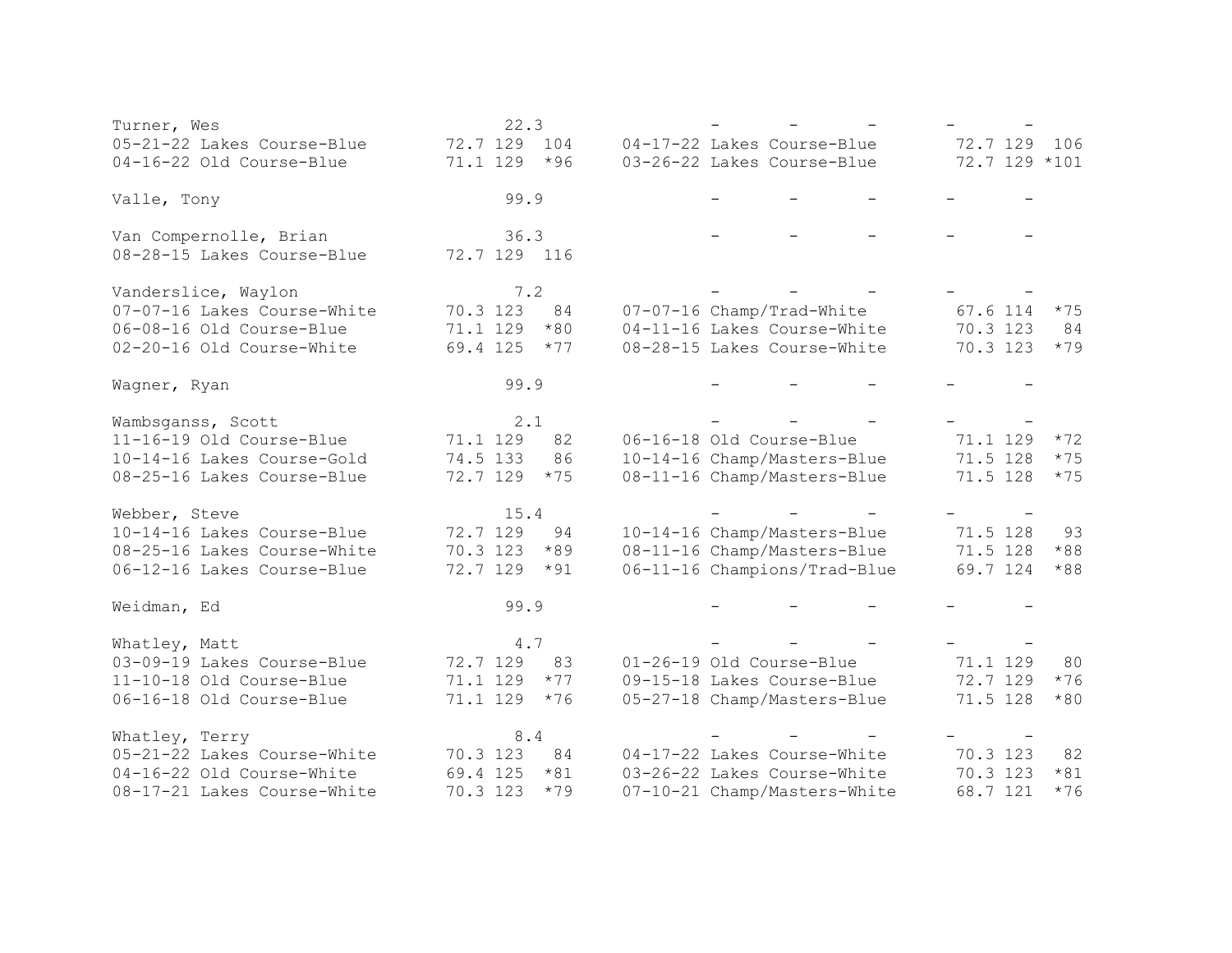| Whatley, chris                                                                                             | 99.9                                                              |                                                                                       |                                                           |
|------------------------------------------------------------------------------------------------------------|-------------------------------------------------------------------|---------------------------------------------------------------------------------------|-----------------------------------------------------------|
| Wientjes, Mark<br>07-23-15 Old Course-White                                                                | 13.5<br>69.4 125 85                                               |                                                                                       |                                                           |
| Wilcox, Andrew<br>06-16-18 Old Course-White                                                                | 19.1<br>69.4 125<br>92                                            | 03-24-18 Lakes Course-White                                                           | 70.3 123<br>$*92$                                         |
| Wilcox, Clint<br>04-30-21 Champ/Masters-Blue<br>02-25-21 Old Course-Blue                                   | 23.8<br>71.5 128 *101<br>71.1 129 *98                             | 04-29-21 Champ/Masters-Blue                                                           | 71.5 128 105                                              |
| Williams, Gary                                                                                             | 99.9                                                              |                                                                                       |                                                           |
| Williams, Jarred<br>02-08-20 Old Course-Blue<br>09-08-19 Lakes Course-Blue<br>06-29-19 Lakes Course-Blue   | 22.2<br>71.1 129<br>$*98$<br>72.7 129<br>$*98$<br>72.7 129<br>103 | 11-16-19 Old Course-Blue<br>09-07-19 Old Course-Blue<br>06-08-19 Old Course-White     | 71.1 129<br>$*95$<br>71.1 129<br>102<br>69.4 125<br>$*98$ |
| Williams, Kenny<br>05-21-22 Lakes Course-Blue<br>08-17-21 Lakes Course-Blue<br>04-29-21 Champ/Masters-Blue | 4.4<br>72.7 129<br>$*73$<br>72.7 129<br>$*80$<br>71.5 128<br>85   | 03-26-22 Lakes Course-Blue<br>04-30-21 Champ/Masters-Blue<br>02-25-21 Old Course-Blue | 72.7 129<br>83<br>71.5 128<br>$*77$<br>71.1 129<br>$*79$  |
| Williams, Mark<br>07-23-15 Old Course-Blue                                                                 | 9.9<br>71.1 129 83                                                |                                                                                       |                                                           |
| Williams, Michael<br>06-16-18 Old Course-Blue                                                              | 99.9<br>71.1 129<br>86                                            |                                                                                       |                                                           |
| Williams, Rusty                                                                                            | 99.9                                                              |                                                                                       |                                                           |
| Williams, Ryan<br>09-08-19 Lakes Course-Blue<br>06-29-19 Lakes Course-Blue<br>03-09-19 Lakes Course-Blue   | 20.3<br>72.7 129 101<br>$72.7$ 129 $*94$<br>72.7 129 *99          | 09-07-19 Old Course-Blue<br>06-08-19 Old Course-White<br>06-16-18 Old Course-White    | 71.1 129<br>$*95$<br>69.4 125<br>96<br>69.4 125<br>$*94$  |
| Willoughby, Scott                                                                                          | 11.0                                                              |                                                                                       |                                                           |